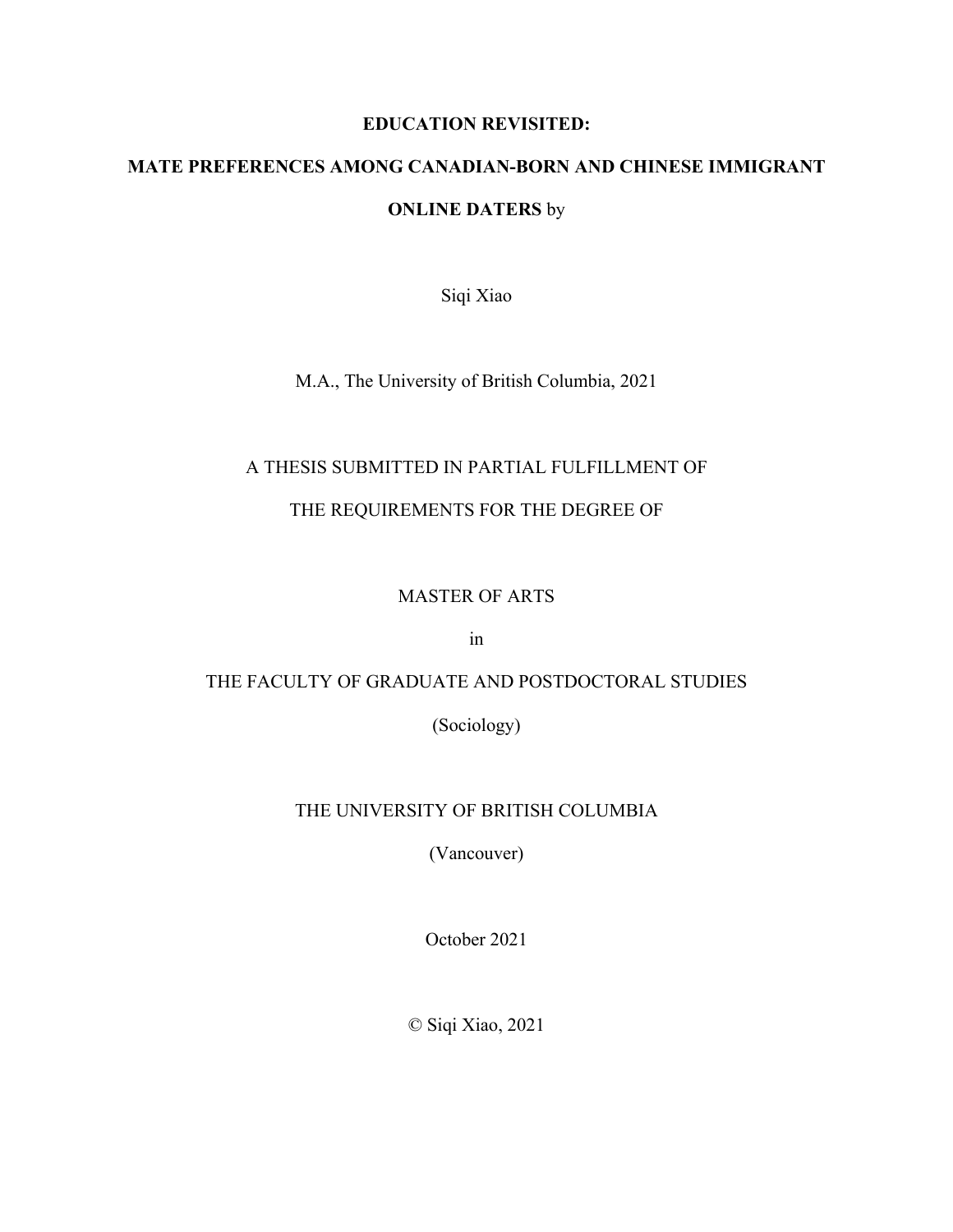The following individuals certify that they have read, and recommend to the Faculty of Graduate and Postdoctoral Studies for acceptance, the thesis entitled:

Education revisited: Mate preferences among Canadian-born and Chinese immigrant online daters

| submitted by                                  | Siqi Xiao      | in partial fulfillment of the requirements for |  |  |  |
|-----------------------------------------------|----------------|------------------------------------------------|--|--|--|
| the degree of                                 | Master of Arts |                                                |  |  |  |
| 1n                                            | Sociology      |                                                |  |  |  |
| <b>Examining Committee:</b>                   |                |                                                |  |  |  |
| Dr. Yue Qian, Sociology, UBC<br>Co-supervisor |                |                                                |  |  |  |
| Dr. Sinikka Elliott, Sociology, UBC           |                |                                                |  |  |  |
| Co-supervisor                                 |                |                                                |  |  |  |
| Dr. Elizabeth Hirsh, Sociology, UBC           |                |                                                |  |  |  |
| <b>Supervisory Committee Member</b>           |                |                                                |  |  |  |
|                                               |                |                                                |  |  |  |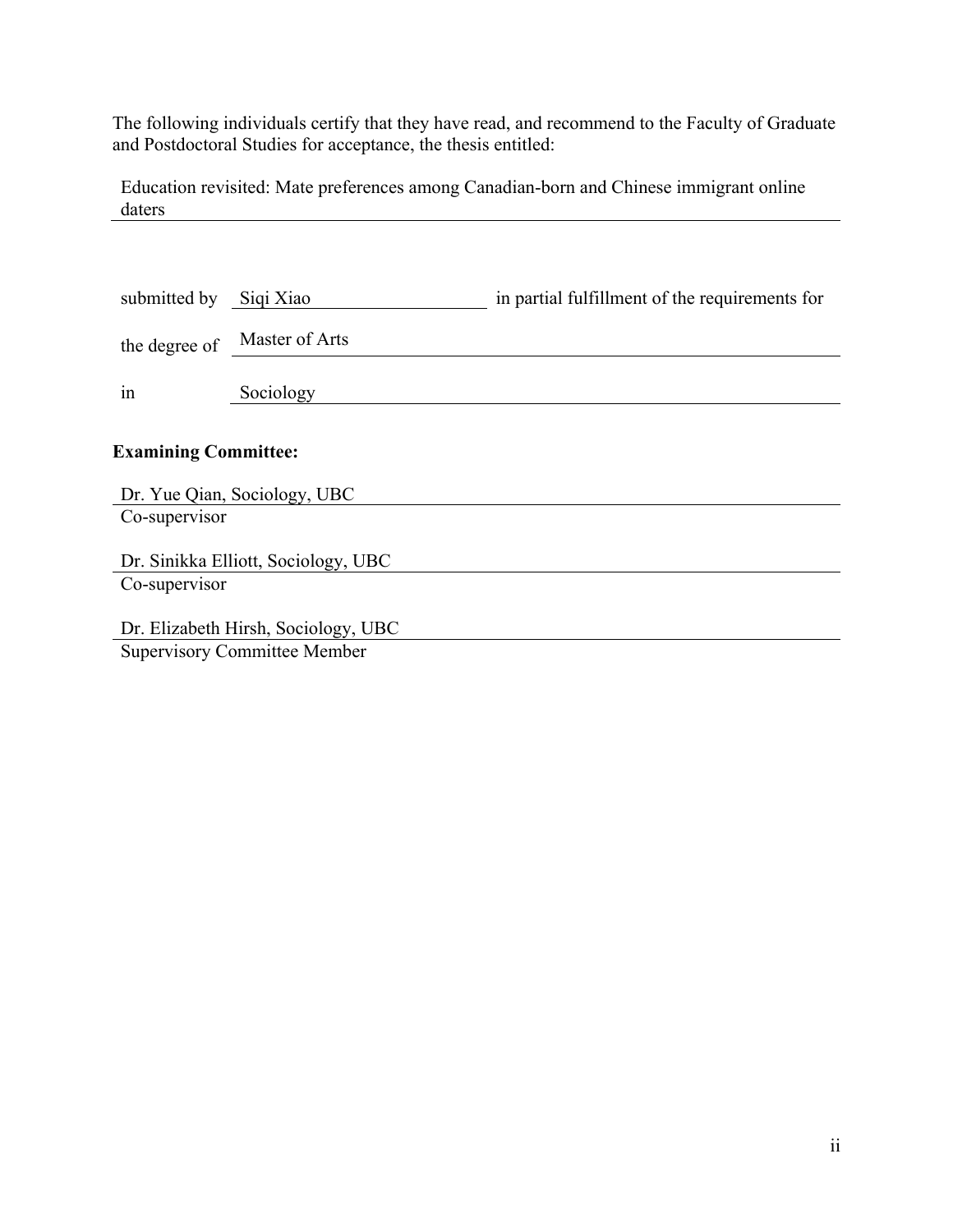## **Abstract**

Existing quantitative research shows that people tend to partner with someone of a similar educational level. However, quantitative measurements are not sufficient to capture how individuals perceive the significance of education in potential partners. This study draws on interviews with 26 Canadian-born and 24 Chinese immigrant online daters to examine individuals' perceptions of education in their search for partners. The findings show that, although education mattered to some participants, Canadian-born participants articulated their educational preferences for potential partners in less culturally overt ways than Chinese immigrants did. Canadian-born daters often framed their educational preferences as preferring intellectual compatibility, whereas Chinese immigrant daters used higher education received in North America to predict cultural capital specific to the host country. While participants who valued education emphasized its signaling effect in assuring cultural matching and intellectual compatibility, there were also participants who deemed higher education unimportant. Chinese immigrants' indifference to education reflected the devaluation of immigrants' academic qualifications as human capital in the Canadian labor market. Meanwhile, Canadian-born participants who rejected a "snobby" view of education and success valued an omnivorous taste of intelligence; in doing so, they formed symbolic boundaries that effectively discounted the educational achievements and experiences of non-Canadian-born "others." This research contributes to the literature by uncovering new forms of status memberships that result from nuanced evaluative distinctions.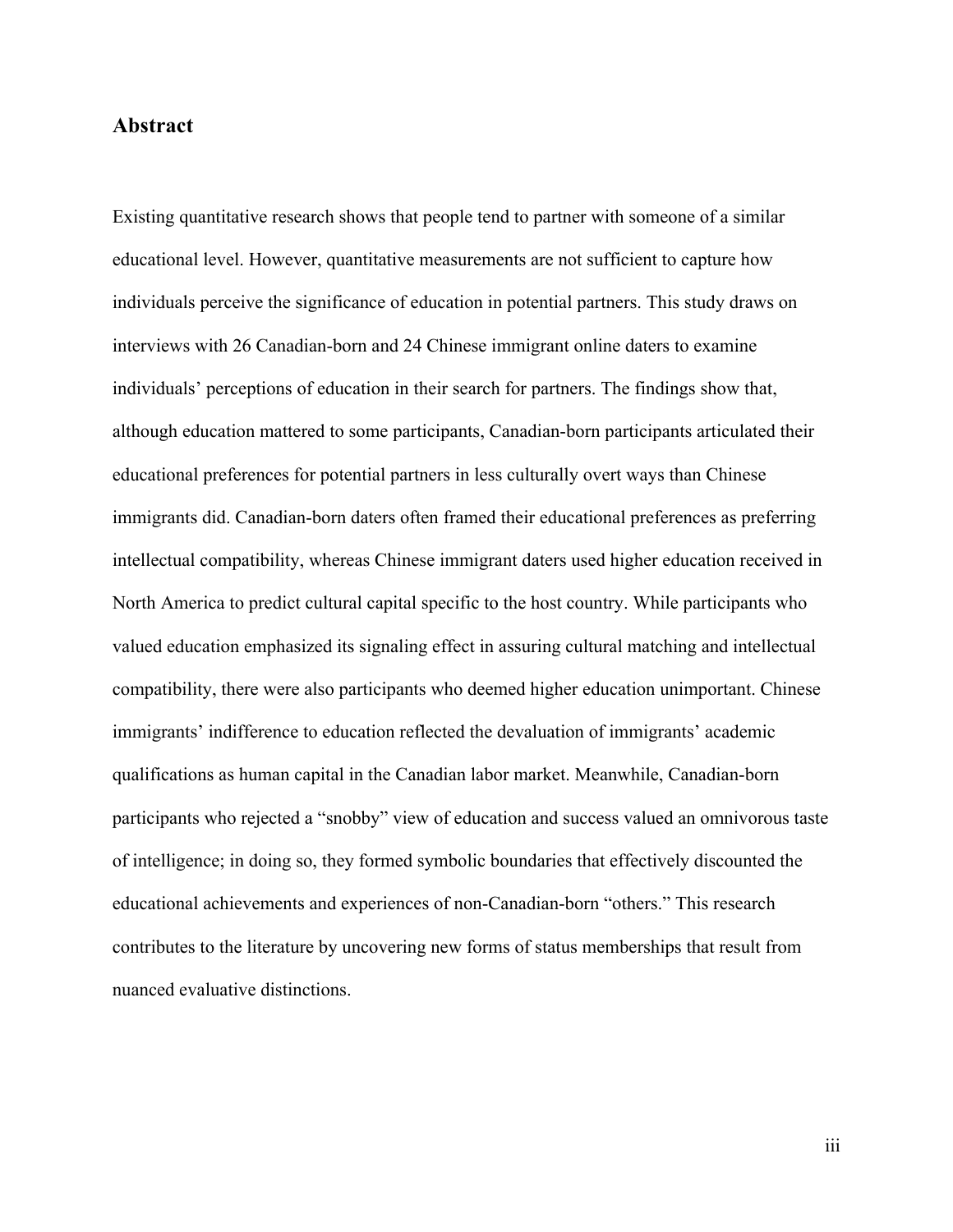## **Lay Summary**

This study investigates how individuals perceive education in dating and how they make sense of their educational mate preference nowadays. Drawing on interviews with online daters in Vancouver, I find that Canadian-born participants and Chinese immigrants articulated the significance or, surprisingly sometimes, the insignificance of education in different ways. While Chinese immigrants' views of a partner's education mostly manifested their needs of gaining cultural resources and social mobility, Canadian-born participants had more "privilege" to be more culturally blind and less instrumental. For Canadian-born participants, using education to evaluate potential partners was seen as "snobby", elitist, and exclusive; they valued diverse forms of intelligence instead. However, in doing so, Canadian-born daters discounted immigrants' educational achievements and experiences. This study calls for attention to the emerging evaluative distinctions of how immigrant "others" and Canadian-born persons view education in romantic relationships as well as the implications for symbolic status differentiation and inequality.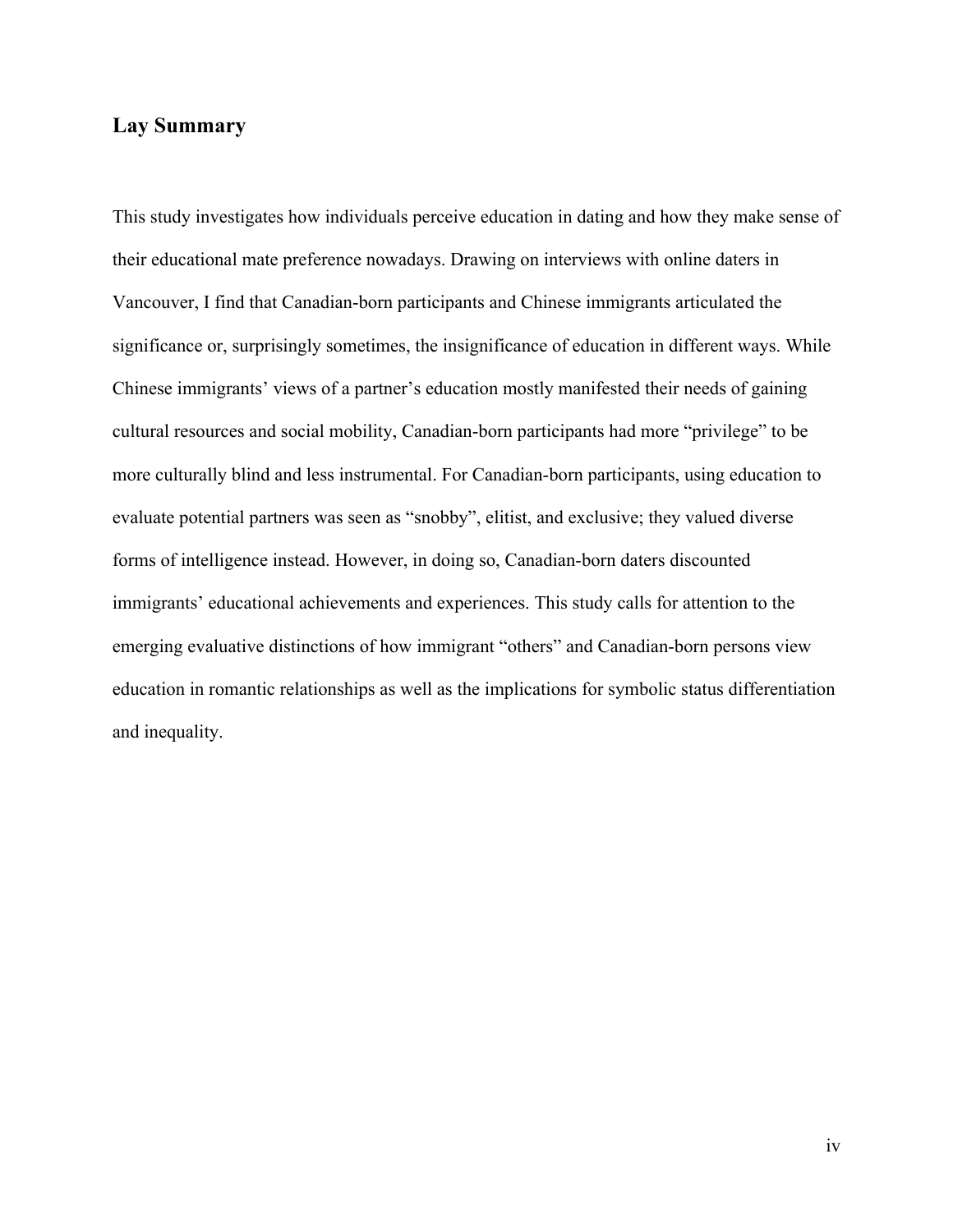## **Preface**

This study draws interview data from a larger project on the topic of online dating in Canada led by Principal Investigator Dr. Yue Qian. This thesis, though based on the larger project, is original, unpublished, independent work by the author, Siqi Xiao.

As the principal investigator, Dr. Yue Qian designed the larger project including its major topics and sample size. Dr. Yue Qian's project was funded by the Social Sciences and Humanities Research Council (SSHRC) of Canada Insight Development Grant. This larger project was approved by the University of British Columbia's Research Ethics Board [certificate # H18- 01952]. I was hired by Dr. Qian to assist this SSHRC-funded project. As a research assistant, I contributed to the larger project by translating and pretesting the survey instrument for quantitative data collection, drafting and revising bilingual qualitative interview guides, recruiting qualitative interview participants, conducting 44 interviews, and writing reflection notes for most of the interviews I conducted.

I gained approval from Dr. Yue Qian for using this dataset to write my MA thesis. Dr. Yue Qian supported the early development of this project when I was writing my proposal. I decided the subsample for this study and developed theoretical framings independently. I conducted data analysis and writing alone. Dr. Amin Ghaziani's qualitative class guided the formation of the first draft manuscript. Dr. Yue Qian, Dr. Sinikka Elliott. Dr. Elizabeth Hirsh and Dr. Gerry Veenstra offered suggested edits that helped improve this thesis. None of the text of the thesis is taken directly from previously published or collaborative articles.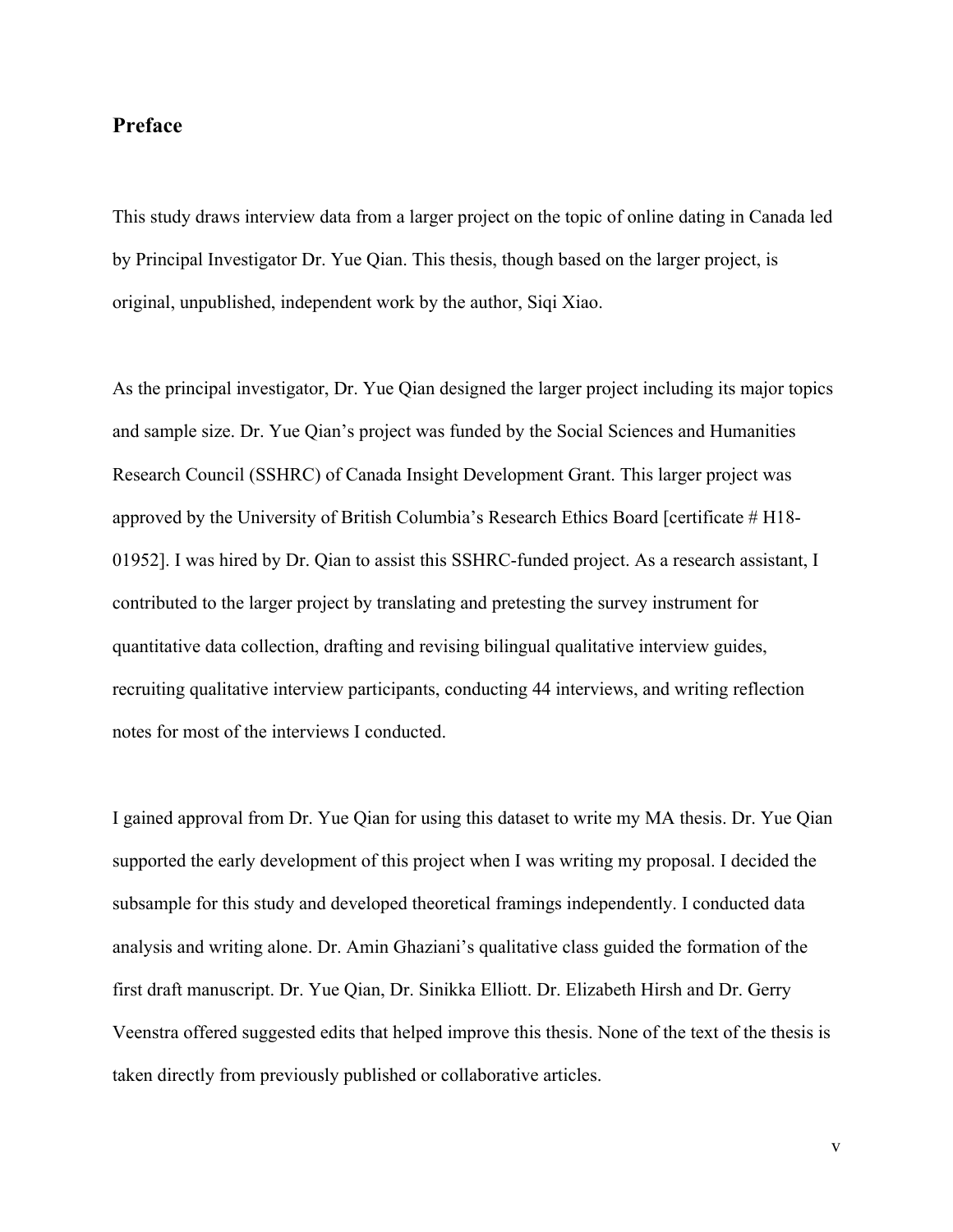## **Table of Contents**

| An alternative framework: Stated preference as sources of symbolic boundary 8                |
|----------------------------------------------------------------------------------------------|
|                                                                                              |
|                                                                                              |
| How does education matter? Between discursive and practical consciousness  16                |
| Cultural matching: The importance of North American Education as cultural capital 17         |
|                                                                                              |
| Education re-valued: via the lens of social mobility and human capital in the host country28 |
| Condemning educational snob, an omnivorous taste of intelligence  32                         |
|                                                                                              |
|                                                                                              |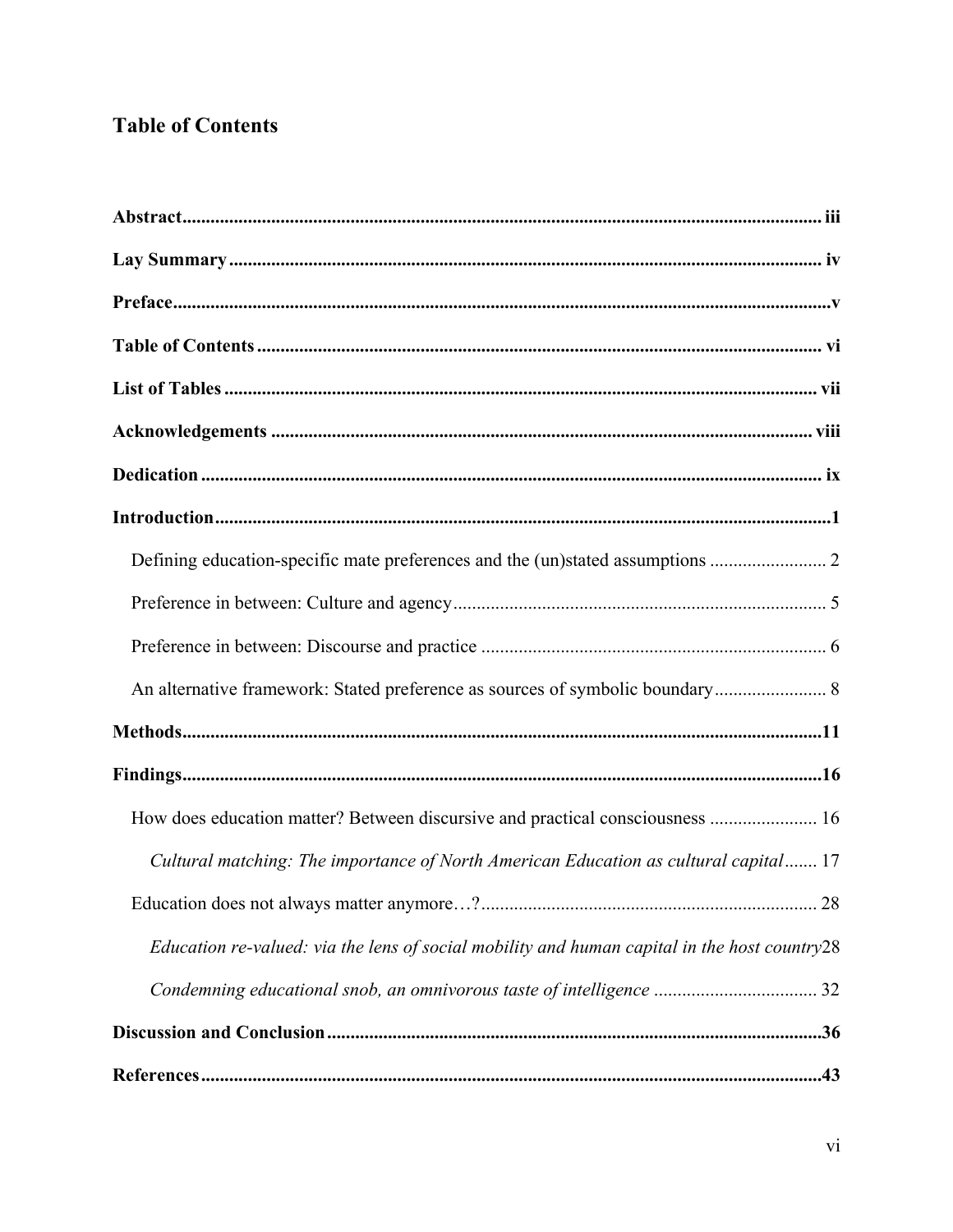## **List of Tables**

|--|--|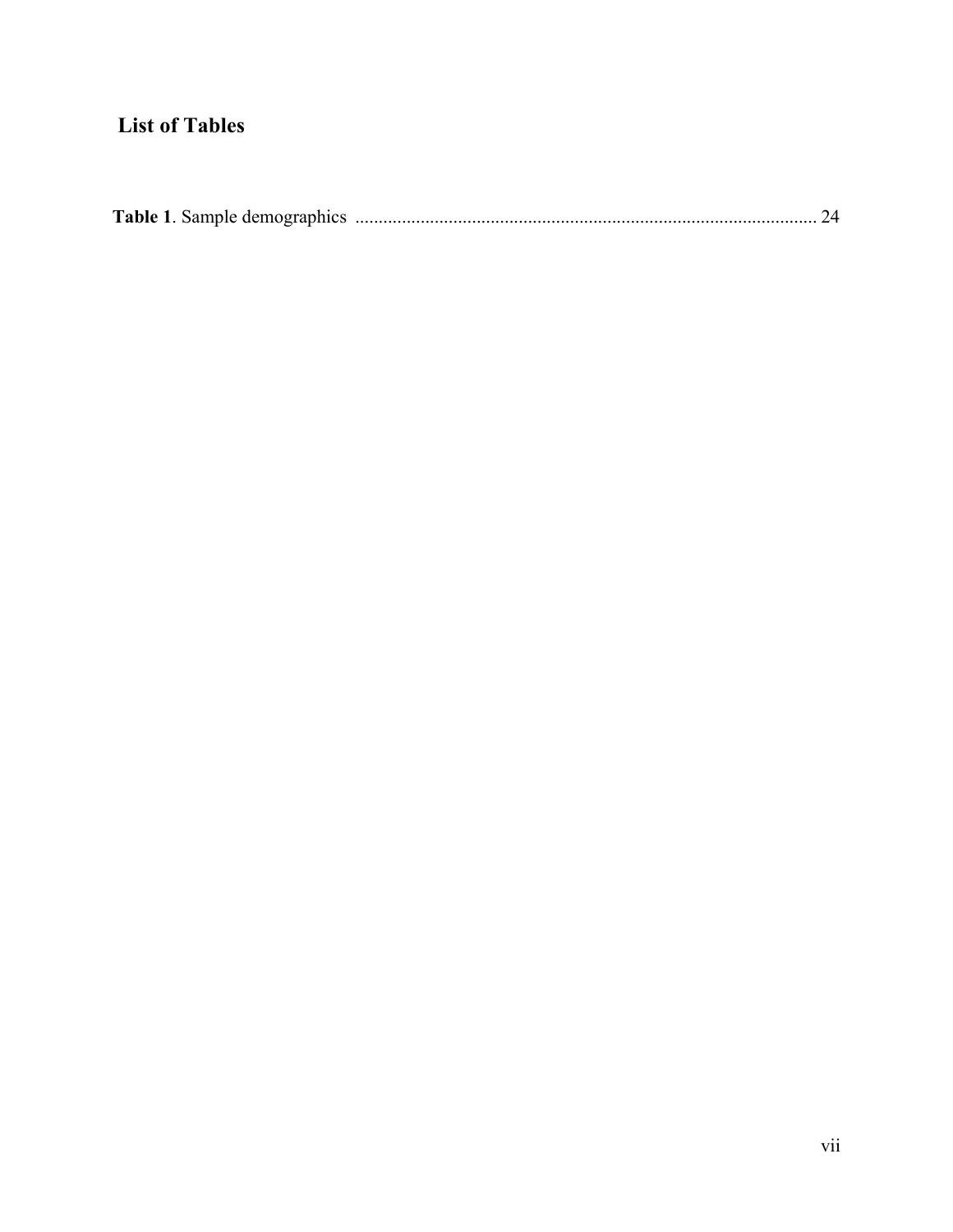## **Acknowledgements**

I offer my enduring gratitude to my supervisory committee, my fellow students, staff, and faculty at the UBC Sociology, who have supported me in various ways through this journey. I owe particular thanks to Dr. Yue Qian for hiring me as her research assistant and for her support. Her timely feedback, meticulous scrutiny, and penetrating questions have inspired me to write with greater clarity. I am forever indebted to Dr. Sinikka Elliott, who always gave me unwavering support. Her detailed, constructive feedback has animated my theoretical creativity and challenged me to dig deeper and think more critically. My deepest gratitude also goes to Dr. Beth Hirsh, whose great insights helped shape this thesis and who has supported me throughout the ups and downs of my graduate studies. I am beholden to Dr. Amin Ghaziani for his guidance in composing the earlier drafts of this thesis. I learned the craftsmanship's spirit of writing in his class. I appreciate Dr. Gerry Veenstra's insightful comments that encouraged me to refine some of these theoretical ideas. Additionally, I thank Kayonne Christy for her encouragement. I cannot express how much gratitude I have for May Chan, who has demonstrated so much artistry and kindness in her administrative work. Without her assistance, I couldn't make it. Last but not least, I appreciate all the participants of this study for generously sharing their time, stories, and thoughts with us.

This research was kindly supported by the Social Sciences and Humanities Research Council of Canada Insight Development Grant, awarded to Principal Investigator Dr. Yue Qian at the University of British Columbia.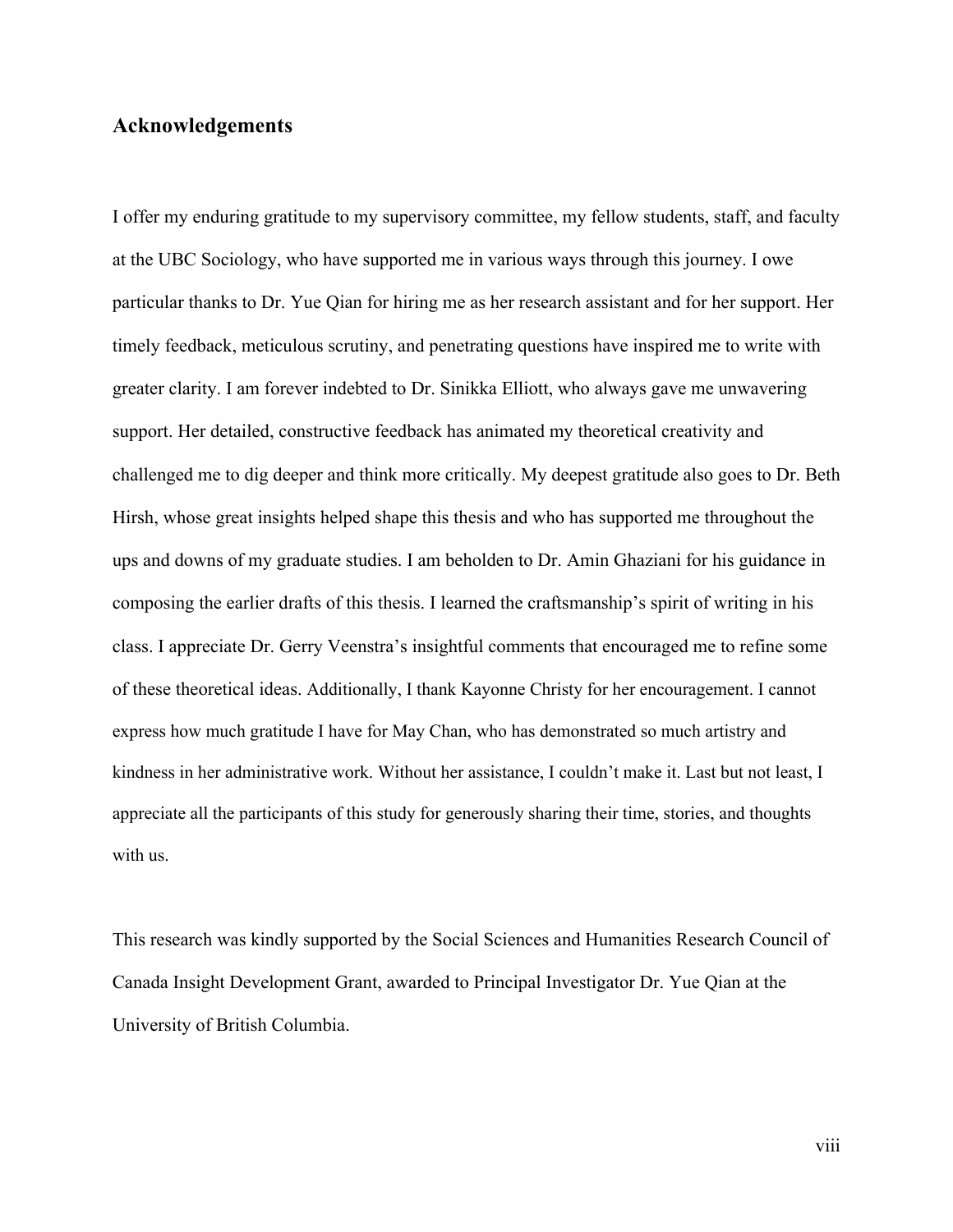## **Dedication**

The thesis, though not perfect, is dedicated to the memory of Dr. Sinikka Elliott, who, though no longer with us, continues to inspire me with her rigorous methodology and impactful research, her activist spirit and feminist philosophy, as well as her dedication to the students she mentored or simply came across. She taught me to question the epistemology underpinning our research and writings. She challenged me to write with greater agency and give voices to the participants and communities. She broadened my vision of sociology and scholarly activism. I forever thank Sinikka for her unwavering support for my intellectual curiosity, activism, and well-being; for her belief in my ability to be a thoughtful and successful researcher. I couldn't complete this degree without her support.

*Sinikka, you are gone but your unparalleled mentorship and your belief in me have made this journey possible. You are — always — in my heart. And, I will never ever write your name wrong*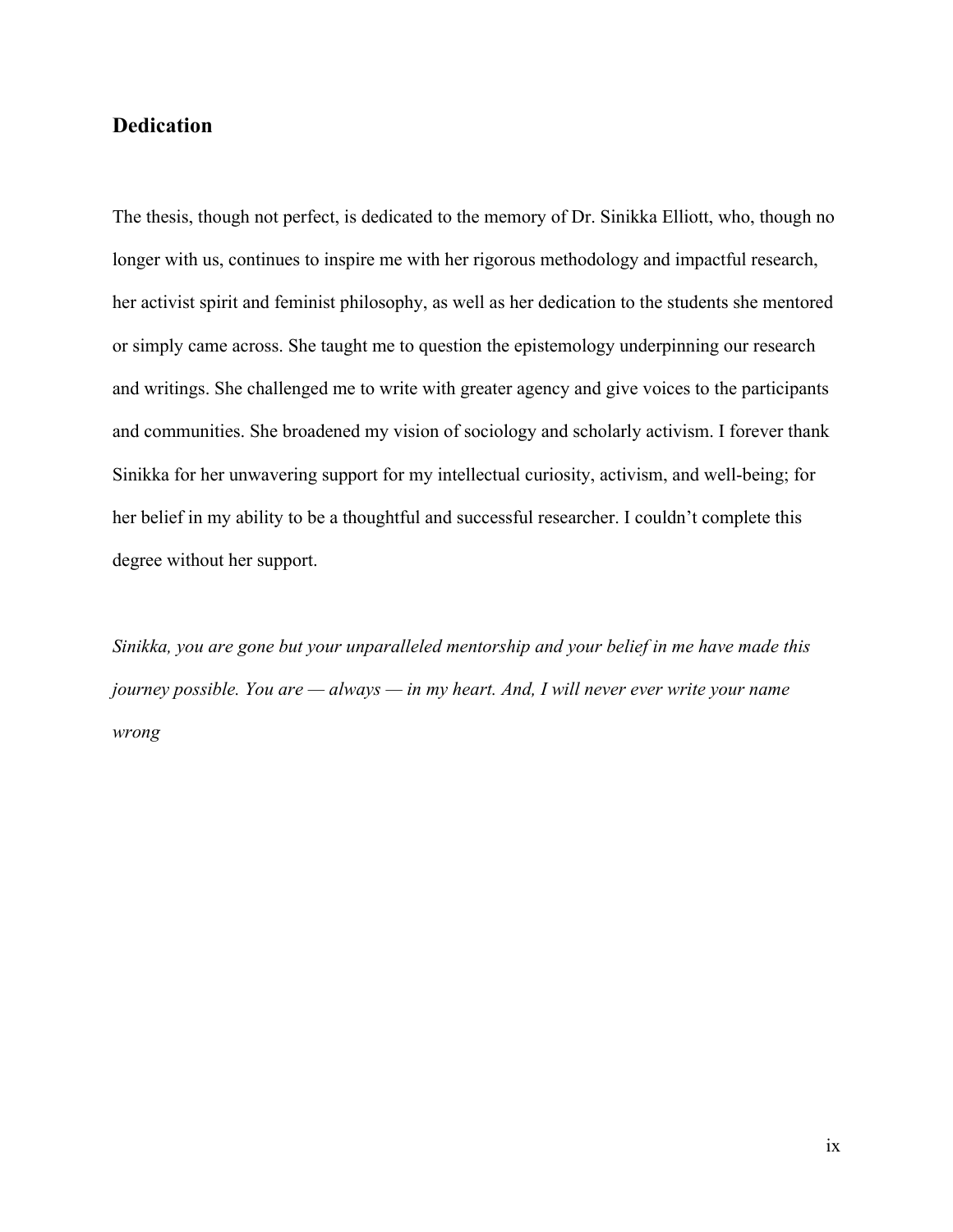## **Introduction**

Mate preference has a logic. In our daily lives, we often regard this logic, the reason why we prefer romantic partners with certain characteristics like education, as either common-sense or idiosyncratic. Yet a growing body of research shows persistent "educational homogamy": people tend to partner with someone of a similar educational background, regardless of whether they search online or offline (Blossfeld, 2009 for review; Lewis, 2016; Skopek, Schulz, & Blossfeld, 2011). In Canada, 54% of couples had same-level education in 2001, representing a 12 percentage-point increase since 1971 (Hou & Myles, 2008). As education is associated with occupational success and reflects cultural resources, increased homogamous educational pairing signifies intensified social boundaries between groups of people with different socioeconomic statuses (Lichter & Qian, 2019). As an agentic component of mate choice, mate preference is thus essential to our understanding of boundary-making and how social inequality may be reproduced or ameliorated through mating and family formation.

The study of mate preference has overwhelmingly relied on quantitative data. Education is a central variable in these studies, which assumes that differences between levels of education reflect socially significant distinctions. As a result, "increases in homogamy rates can be interpreted as indicators of social closure" (Schwartz, 2013, p.517). However, as many countries have experienced higher education expansion, the value of a college degree has changed in the labor market (Gerber & Cheung, 2008; Asadullah & Xiao, 2020) as well as in the dating market (Xiao & Qian, 2020). Measuring education solely in vertical, quantitative terms (i.e., the level of education or years of education) is not sufficient for capturing how people perceive the value, quality, and significance of education. Moreover, statistical renderings often obscure how people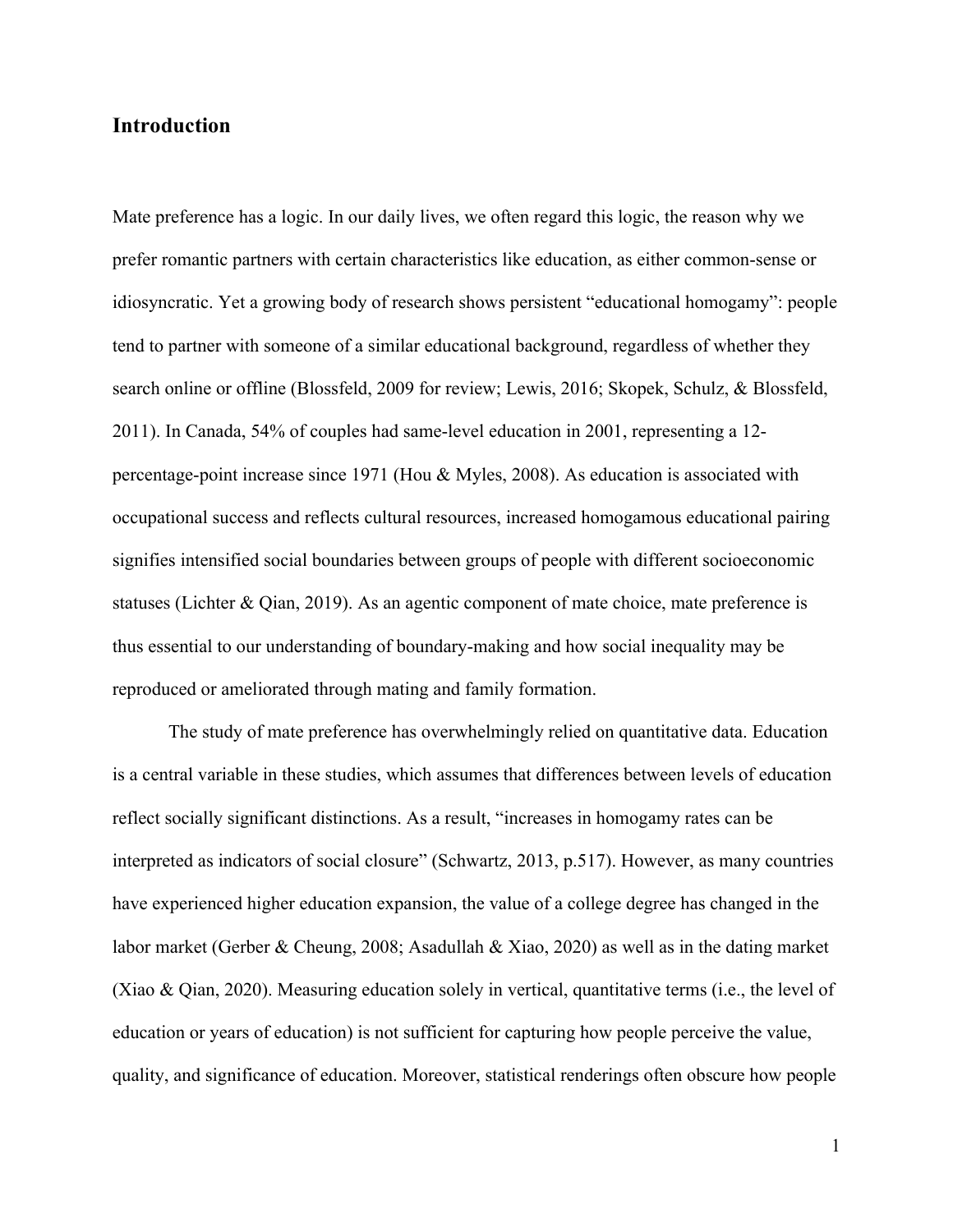make sense of their educational mate preferences and the multivocal meanings they attach to education. Therefore, while quantitative studies have yielded powerful insights on the trend and pattern of educational homogamy, this article picks up the call for more qualitative analyses of educational mate preferences (e.g., Xiao & Qian, 2020).

By formulating and talking about our preferred ideal potential mates, individuals participate in the process of meaningfully constructing symbolic boundaries between what we do or do not desire. Thus, drawing on the theoretical concept of symbolic boundaries, this study analyses in-depth interviews with Canadian-born online daters and Chinese immigrants in Vancouver to understand how individuals perceive education in their search for romantic partners. Rather than focusing on which level of education that individuals preferred, my objective is to closely engage with styles of talk (Swidler, 2001), processes of meaning-making (Ghaziani, 2009), and the evaluative distinctions (Lamont, 1992) of ideal educational mate preference among online daters. By describing the various meanings that individuals mobilize, I show distinctive symbolic pathways that Chinese immigrants and Canadian-born persons took as they explained how education mattered to them.

#### **Defining education-specific mate preferences and the (un)stated assumptions**

Researchers have conceptualized mate choice or mate selection as an outcome of individual preferences, controls from third parties such as religious groups, family or the state (Schwartz, 2013), and structural opportunities of meeting someone at a certain point in people's life courses (Blossfeld, 2009; Kalmijn, 1998). Personality and psychology scientists who study mate preference use the concept to describe self-reported ideal partner traits or standards (Li et al., 2013; Eastwick, Finkel & Eagly, 2011). In sociological quantitative studies, mate preference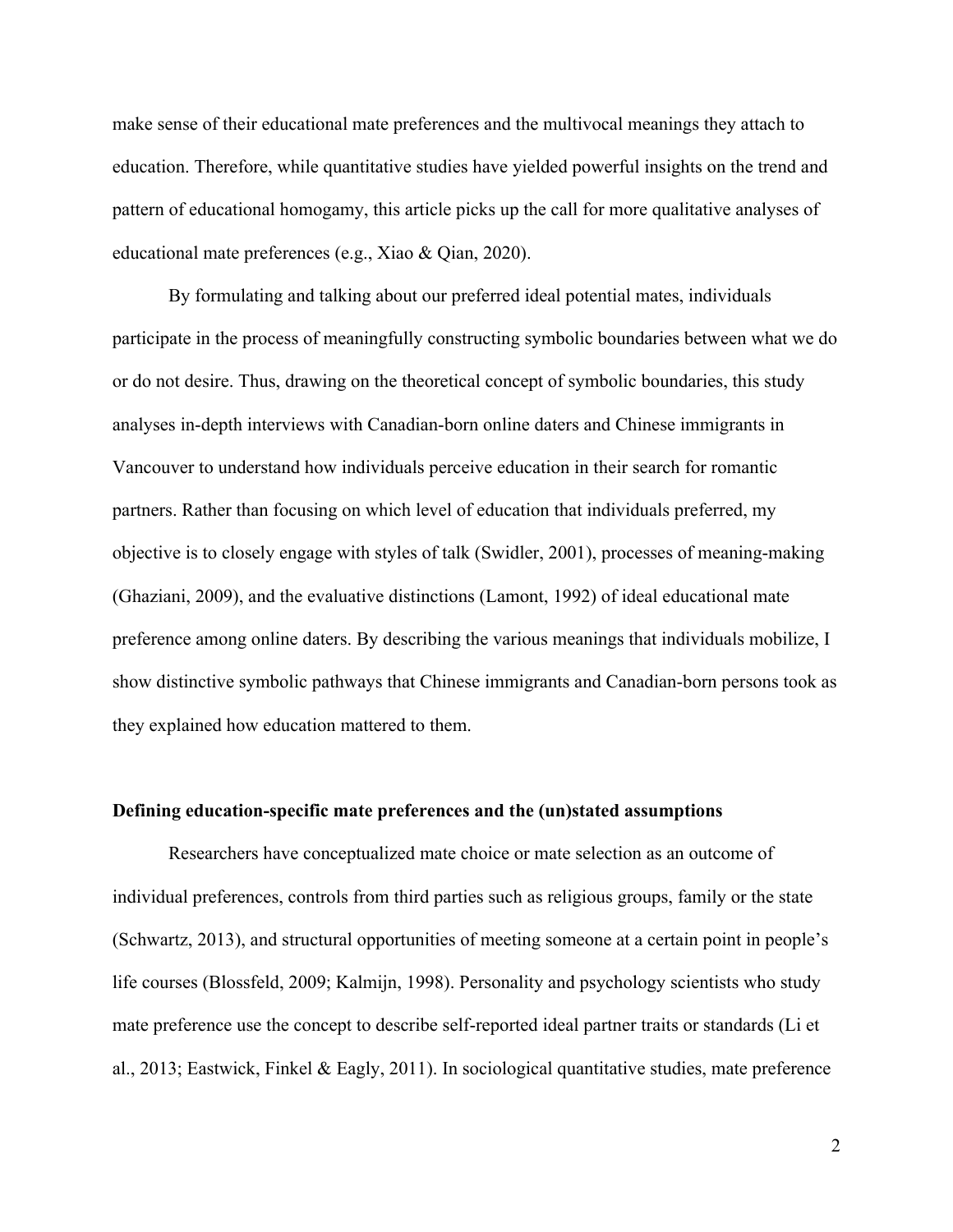often appears together or is interchangeably used with mate choice. Due to a lack of data that can distinguish the structural availability of potential partners and individual preferences, mate preference is often lumped together with opportunities of exposure, making it hard to discern the role of mate preference in assortative mating (Lichter & Qian, 2019; Schwartz, 2013).

To isolate mate preferences from structural exposure and third-party controls, recent studies have exploited quantitative data from online dating platforms, for example, user profiles, interactional data (i.e., who interacts with whom and frequency of interactions), and matching data (i.e., who matches with whom) to demonstrate that individuals tend to initiate conversations with and reply to someone with a similar education (e.g., Lewis, 2016; Lee, 2016; Skopek et al., 2011; Hitsch, Hortaçsu & Ariely, 2010). Although this approach has shed great light on the pattern of whom individuals chose to date online, underlying this line of work is an assumption that how individuals *choose* whom to date at an early stage of the mating process reflects what individuals *prefer* and vice versa. Research has also shown that through tailored marketing, client pre-screening, and similarity-driven algorithms, dating platforms structurally promote educational homophily among online daters (Xiao & Qian, 2020; Finkel et al., 2012; Heino, Ellison & Gibbs, 2010; Lee, 2016; Skopek et al., 2011). Although using quantitative data from dating platforms helps researchers to gain a crucial understanding of the matching patterns, it is still limited to isolate mate preference from mate choice.

In explaining why people tend to partner with others with similar educational levels, scholars argue that this phenomenon can be a result of both matching and competition mechanisms. The matching hypothesis suggests that preference for people with similar values and lifestyles helps individuals ensure cultural compatibility and long-term stability between partners (DiMaggio & Mohr, 1985; Kalmijn, 1994). Whereas the competition hypothesis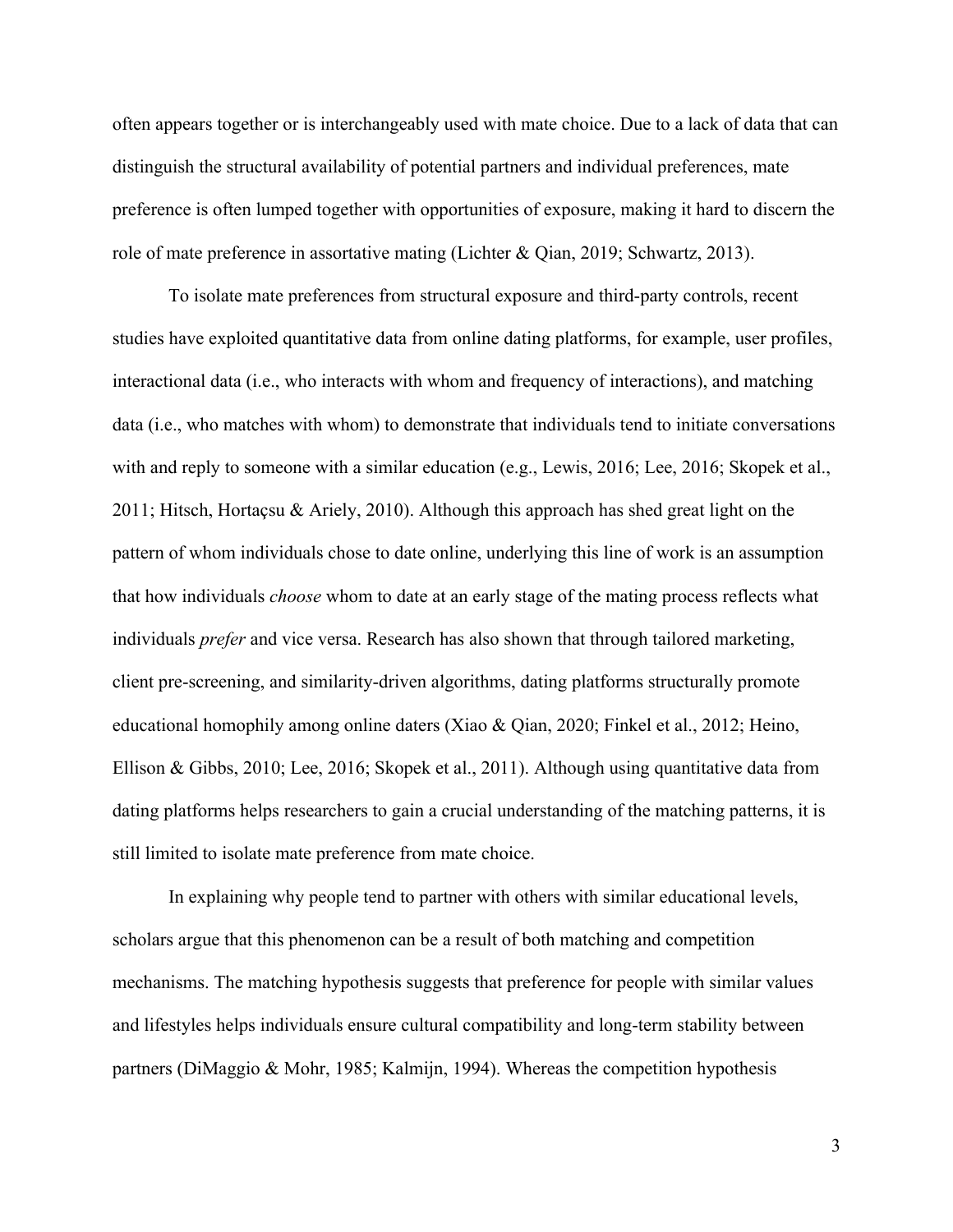suggests that individuals prefer someone with equal or better socioeconomic resources to maximize the collective power as a couple in status-competition (Skopek et al., 2011; Kalmijn, 1998). Within the competition framework, the logic of education-specific mate preference relies on the assumptions that individuals are rational actors and education is an enduring indicator of cultural resources (DiMaggio & Mohr, 1985) or a proxy for long-term earning potential (Blossfeld & Timm, 2003; Oppenheimer, 1988).

As Canada, like many other countries, has experienced higher education expansion and an increased proportion of college graduates (Chow & Guppy, 2021), the changing value of a college degree warrants more investigation in the mating realm (Schwartz, 2013). According to the Organization for Economic Cooperation and Development's report (2020), more than 60% of individuals aged between 25 and 34 had post-secondary degrees in Canada. In Vancouver, one of the most highly educated cities in Canada, 73% of individuals aged between 25 and 64 had postsecondary credentials (Statistics Canada, 2017). Among those with post-secondary credentials, about 63% had at least a bachelor's degree. Given the commonality of a college degree, scholars found that there is an increasing emphasis on the quality of education in the labour market (Gerber & Cheung, 2008). In the United States and Korea, the prestige of universities is an increasingly salient predictor of occupational and social status (Rivera, 2011; Davies & Hammack, 2005; Jung & Lee, 2016). Elite firms used super-elite (top-four) university prestige to screen candidates' resumes and determine potential employees' cultural fit with a white, uppermiddle-class ideal (Rivera, 2010; 2011). In Canada, the signaling effect of university prestige in the labour market is less pronounced as compared to in the United States. Elite majors, especially the ones that lead to lucrative fields (e.g., engineering and business), offer greater payoff in the labour market than university prestige alone (Davies & Hammack, 2005). Recent qualitative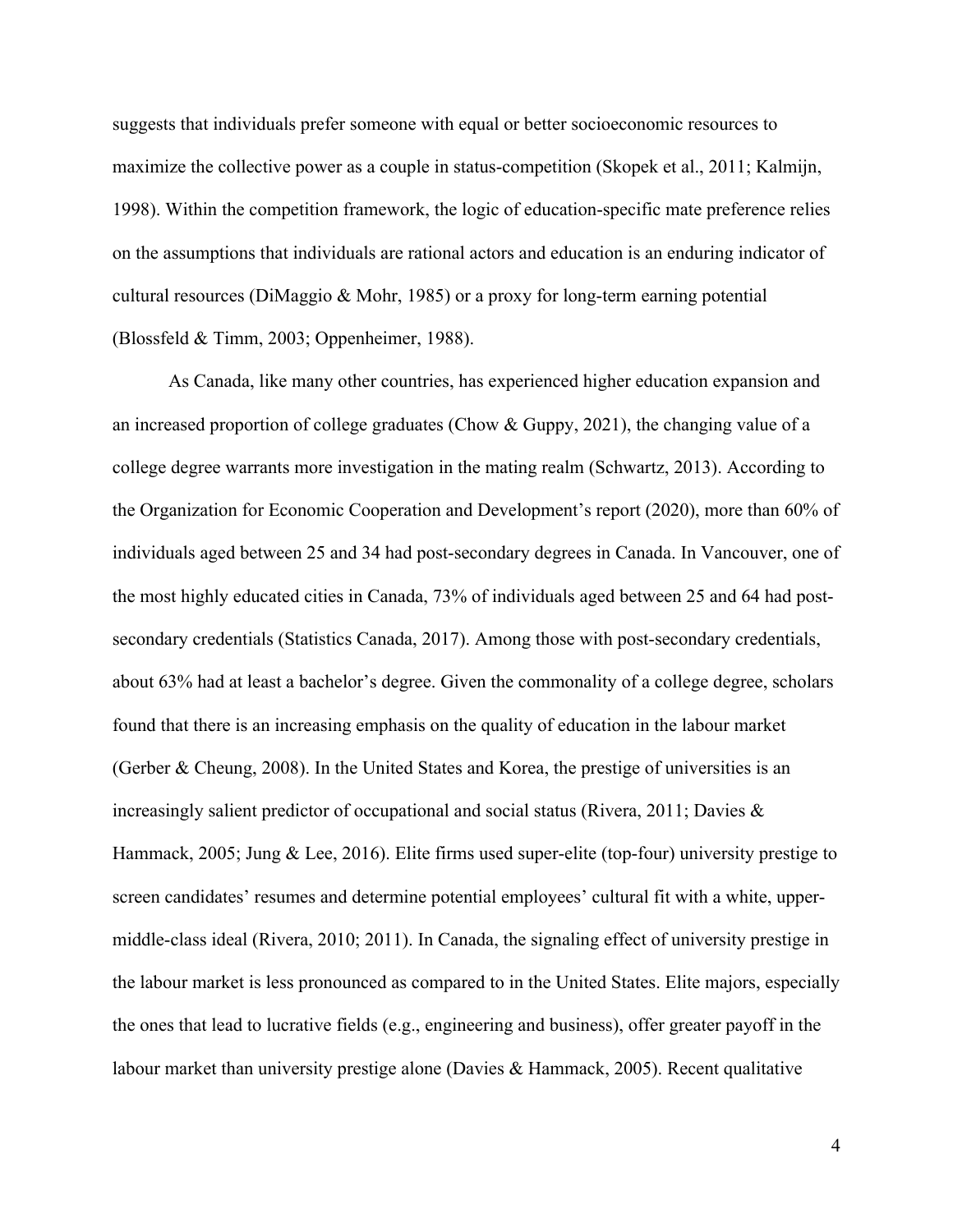research further demonstrated that Chinese online daters assumed having a bachelor's degree was a default mating criterion; the perceived prestige of the alma matter where potential partners received their bachelor's degree, which sometimes trumps a master's or Ph.D. degree, becomes a new signal of dateability and thereupon a marker of social status (Xiao & Qian, 2020). The shifting evaluation of education in the workplace and the dating market presents an urgent need for scholars to account for the novel meanings of education in the context of educational expansion.

#### **Preference in between: Culture and agency**

This paper is not the first to examine mate preferences in online dating and its implications for marriage, social boundaries, and inequalities. A burgeoning number of studies have explored mate preferences from the perspectives of economics, psychology, and sociology (e.g., Hitsch, Hortacsu & Ariely, 2010; Li et al., 2013; Lee, 2016;). Building on existing literature, I examine mate preference as the traits that participants desire their ideal partners to have. Mate preference hence reflects individuals' ideals, which may or may not guide social actors to pursue potential romantic partners who are closest to their ideals (Eastwick & Finkel, 2008).

To fully understand mate preference, we must first examine the concept of preference. Though preference has a seemingly individualistic characteristic, sociologists have long argued that preference is eminently cultural. However, different theorists hold varying views on the dynamics between culture, agency, and practice. Hence, these perspectives offer distinctive ways to conceptualize preference. From a Bourdieusian perspective, preference is taste, a by-product of habitus (Schmitz, 2017). Habitus can be understood as the deep-rooted disposition molded by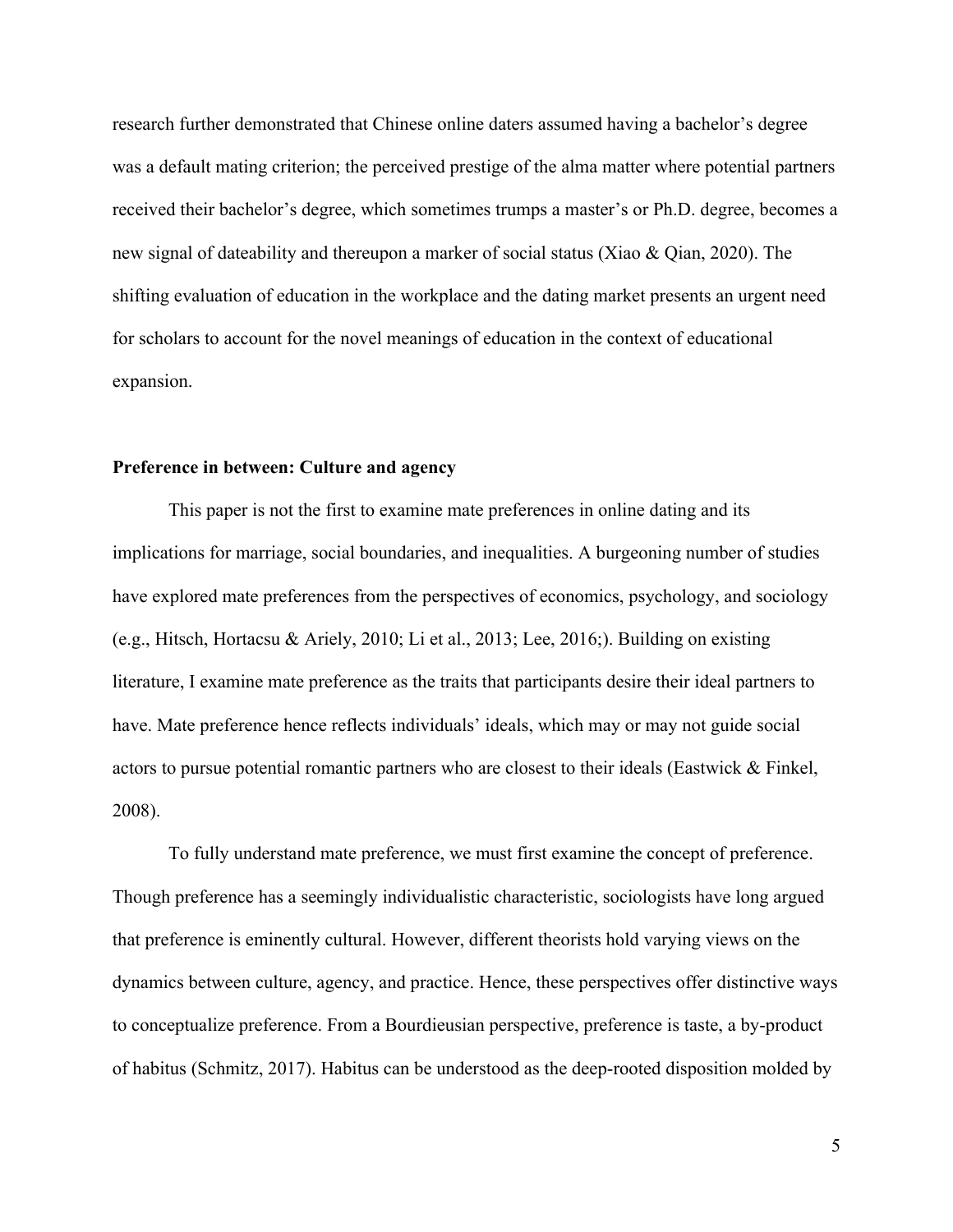culture, structures, and social processes (Bourdieu, 1984; Power, 1999). Because habitus is so internalized and embodied within individuals, it continues to shape and reproduce how people think and evaluate, consciously or unconsciously (Bourdieu, 1984). As taste requires an accumulation of cultural capital, it serves to delimit, "identify and even sustain social boundaries" in often covert ways (Veenstra, 2010, p.86).

Although exponents argue that "habitus shapes and produces practice, but does not determine it" (Power, 1999, p.50; Yang, 2014), the impact of habitus on conscious or unconscious preference has been criticized for being too determinist (Yang, 2014; Lizardo, 2014). Swidler, instead, suggests that culture influences individuals' actions not by determining them but by offering a "toolkit" (or repertoire) of cultural resources, such as, "symbols, stories, rituals, and worldviews"; it informs how we respond to things and thereupon the actions we take (Swidler, 1986, p.273). Facing different situations, people can draw on and construct a "strategy of actions," which she elaborated on as the ways people manage to organize their life "within which particular choices make sense, and for which particular culturally shaped skills and habits are useful" (p. 276). Individuals also mobilize cultural meanings or repertoires to talk about love and to "justify a given way of life." (Swidler, 1986; 2001, p. 30; Vaisey, 2019). Preference, in this framework, is a result of a pragmatic and feasible choice of available cultural meanings to fit people's actions (Swidler, 2001).

#### **Preference in between: Discourse and practice**

Additionally, there is an ongoing debate around whether researchers can capture "real" mate preferences through stated preferences either in written or verbal formats as well as whether stated preferences guide actual mating practices (Qian & Lichter, 2019; Schmitz, 2017).

 $\sim$  600  $\sim$  600  $\sim$  600  $\sim$  600  $\sim$  600  $\sim$  600  $\sim$  600  $\sim$  600  $\sim$  600  $\sim$  600  $\sim$  600  $\sim$  600  $\sim$  600  $\sim$  600  $\sim$  600  $\sim$  600  $\sim$  600  $\sim$  600  $\sim$  600  $\sim$  600  $\sim$  600  $\sim$  600  $\sim$  600  $\sim$  600  $\sim$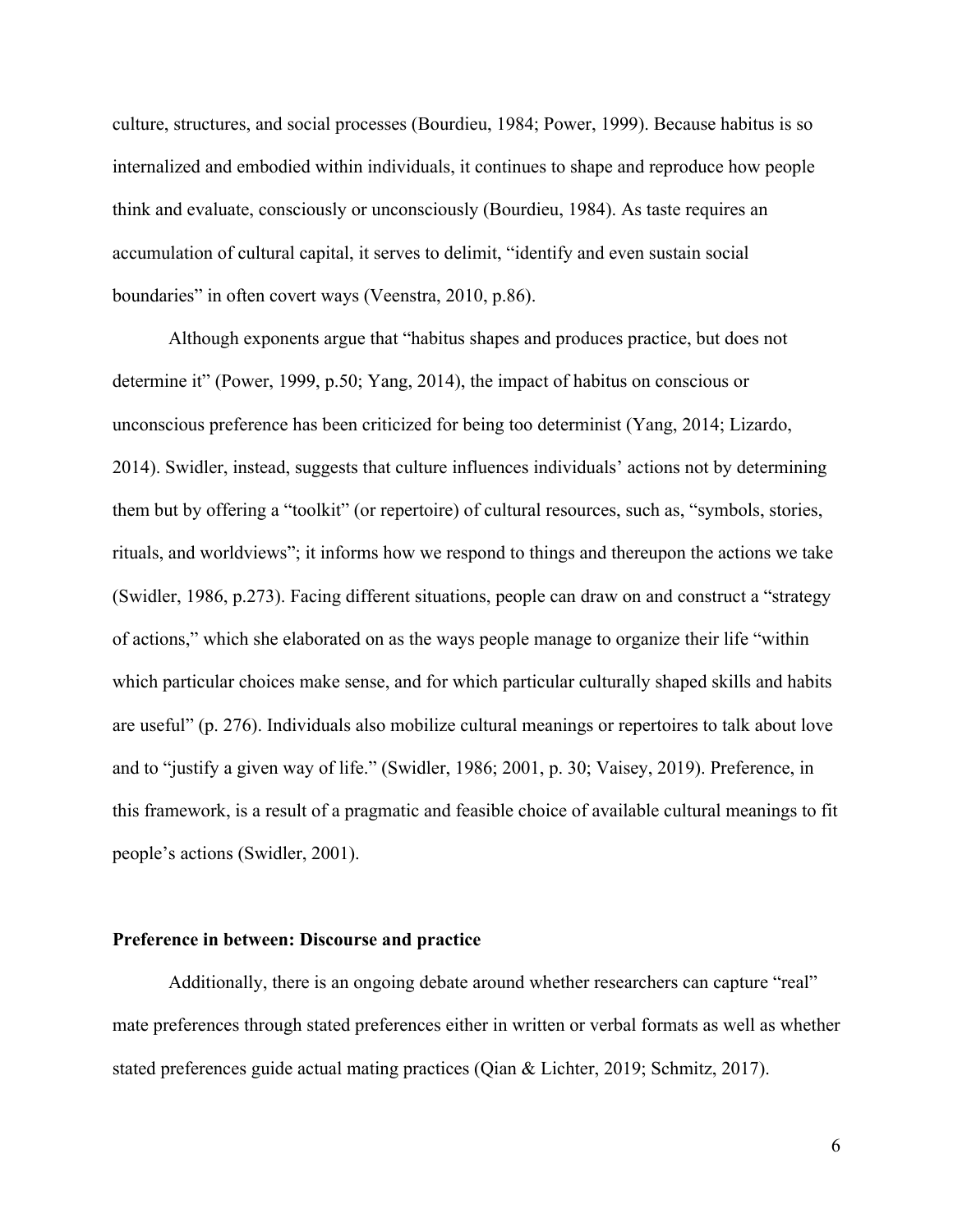Underscoring the debates are the struggles to discern the relationship between what is said (i.e., discourse) and what is done (i.e., practice; Ihre & Wandel, 2014; Jerolmack & Khan, 2014; Mathieu 2009; Giddens, 1979), and how what we said influence our actions. While recognizing that there is a critical gap between discourse and practice, Ihre and Wandel's (2014) project, which concerns gender inequality in finding the "right match" in the management context, opens up new opportunities to interpret people's stated preference in regard to their ideal romantic partners as something that is in between discursive consciousness and practical consciousness.

Drawing on Mathieu's work (2009), Ihre and Wandel use "discursive consciousness" to conceptualize "the way interviewees talk and express themselves according to their values and beliefs" and "what they say they actually do in practice" to analyze "practical consciousness" (2014, p.5). Whereas "practical consciousness" evinces the "tacit stock of knowledges" of the social systems that individuals can skillfully enact but not necessarily have the capacity to deliberate (Giddens, 1979, p.5; as cited in Mathieu, 2009), "discursive consciousness" involves "deliberated awareness" of the knowledge of systems and the capacity to express it at the discourse level (Mathieu, 2009, p.180). Departing from Giddens' theorization, Mathieu argues that interview accounts can engage both "practical consciousness" and "discursive consciousness." By examining statements at the two levels of consciousness and contrasting the said and the done, Mathieu (2009) advocates that we can expose the critical gaps between what is said and what is done and discover opportunities of learning and social change (Ihre & Wandel, 2014).

Moreover, I extend this conceptual distinction between practical consciousness and discursive consciousness by incorporating more cultural meanings with a deliberate attempt to bring in and potentially bridge the debates of culture and practice. *Discursive preference* denotes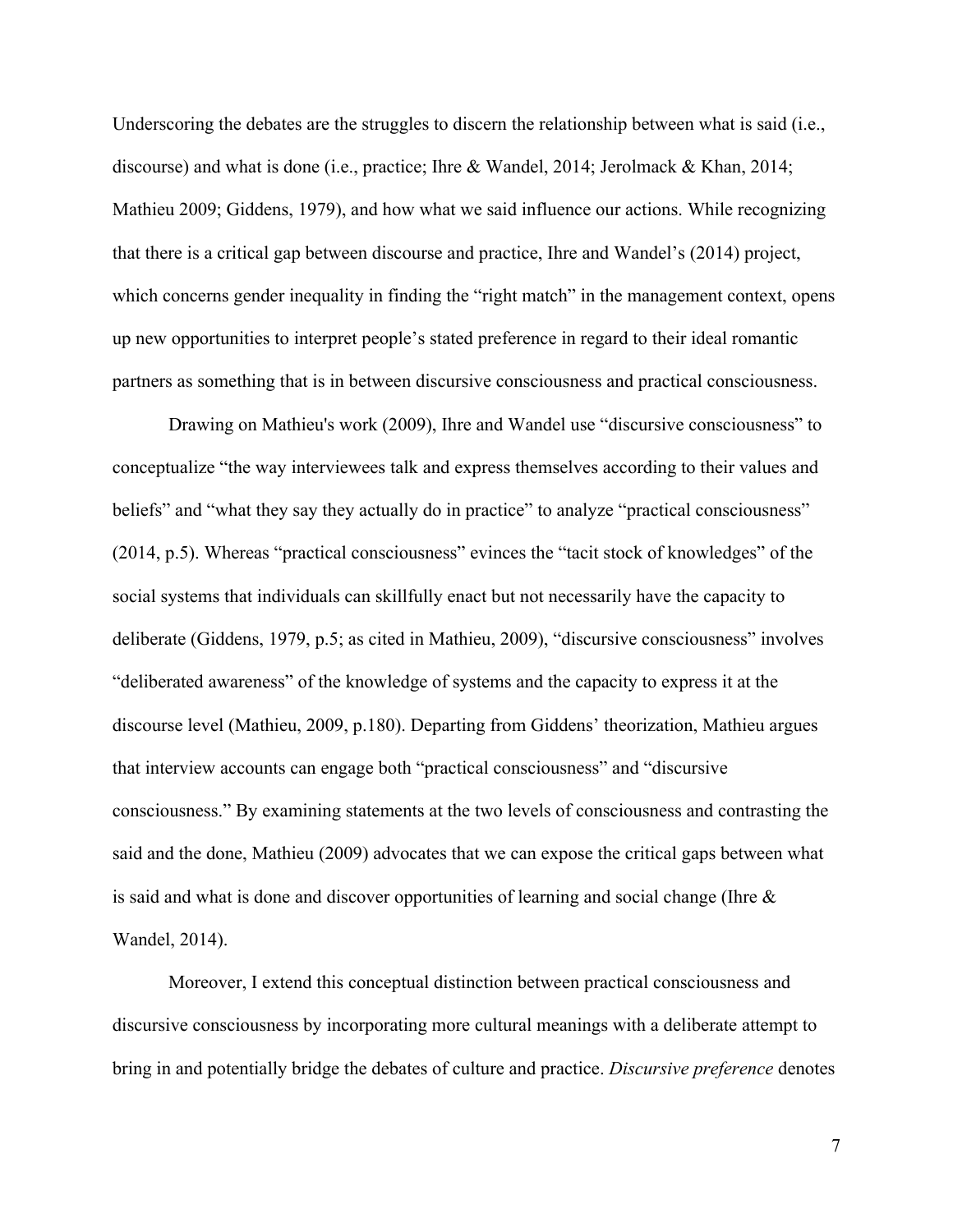how speakers expressed their preference according to their values and beliefs. I use *practical preference*, instead, to describe how individuals said what they preferred in practice, which might be consistent or inconsistent with their values and beliefs. Whereas discursive preference evokes discursive consciousness and captures how individuals mobilized available repertoires to make sense of their preferences, practical preference implies habits that are appropriate to context and seamless to perform (Turner, 2018; Shatsky, 2001; as cited in Mathieu, 2009) or their taste by default (Bourdieu,1989), one which people feel is so natural that there is no need to justify (Ihre & Wandel, 2014).

Since I use interviews to analyze the two levels of preference and consciousness, both concepts are examined based on what participants said in interviews. Indeed, the difference between these two concepts can be confusing. However, the key distinction between the two concepts is the degree of awareness and "discursive penetration" (Mathieu, 2009, p.179), videlicet, the speakers' capability to draw on values, beliefs, and their discursive knowledge of the social system, knowingly, in their narratives. As I will show later in the result section, the former can reflect the latter, but it can also be distinguished from the latter due to reasons such as social desirability and unconsciousness of their actual preference. Analyzing the unconscious or deliberately expressed preferences of individuals and the inconsistency between discourse and practice is critical to understanding how people mark boundaries and how they reinforce or resist existing inequalities (Mathieu, 2009; Giddens, 1979).

#### **An alternative framework: Stated preference as sources of symbolic boundary**

Preferring whom to date and talking about one's ideals is a complex cognitive task. When a seemingly "natural" practice is questioned, we can anticipate that deliberated awareness will be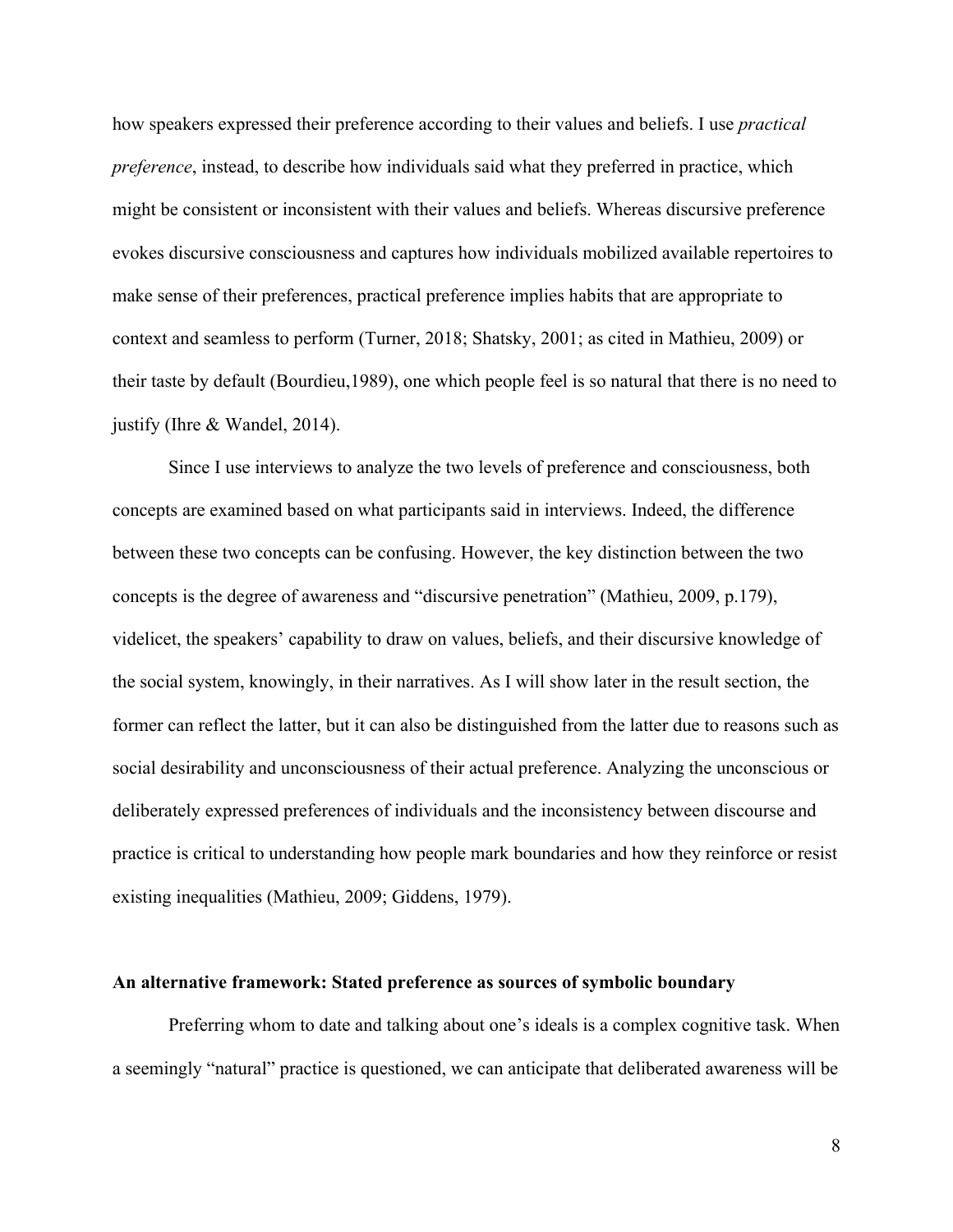actuated (Mathieu, 2009). This, in turn, engages a process of meaning-making, evaluating, and constructing symbolic boundaries. Different from the concept of a social boundary, which is often measured by intermarriage rates in demography, symbolic boundaries are the "conceptual distinctions made by social actors to categorize objects, people, practices…" (Lamont & Molnár, 2002, p.168). There are three configurations of symbolic boundaries, which I argue, are fundamental to the analysis of educational mate preference.

First, individuals are consistently engaging in the practice of boundary-making in complex cognitive processes where they evaluate, form, and express their cultural preferences (Puetz, 2018). Second, meanings, conceptions, evaluative strategies (Lamont, 1992), and styles of talk (Swidler, 2001) constitute key symbolic resources activated by individuals, which reflect the mechanism of producing cultural membership and group boundaries. Third, the significance of symbolic boundaries, including the cultural, socioeconomic, and moral ones, varies by nation, culture, and space (Lamont & Molnár, 2002). For example, Lamont (1992) found that the salient cultural boundary among the college-educated, white, upper-middle-class in France, which is determined by education, intelligence, refinement, and cosmopolitanism, has lost its strength in North America where socioeconomic boundaries and anti-cosmopolitanism are more pronounced. Another thread of work suggests the "cultural omnivore" thesis, that is, some highstatus individuals, instead of exclusively participating in elite high culture, are participating in various popular culture and increasingly appreciate "a taste for everything" (Warde, Wright & Gayo-Cal, 2007, p.144; Veenstra, 2010). As Veenstra elucidates (2010, p.103), "the cultural omnivore thesis suggests that elites can be distinguished from members of lower classes by the breadth and variety of their preferred cultural tastes and practices rather than by possession of some specified set of highbrow tastes." Both lines of work have challenged the prevalent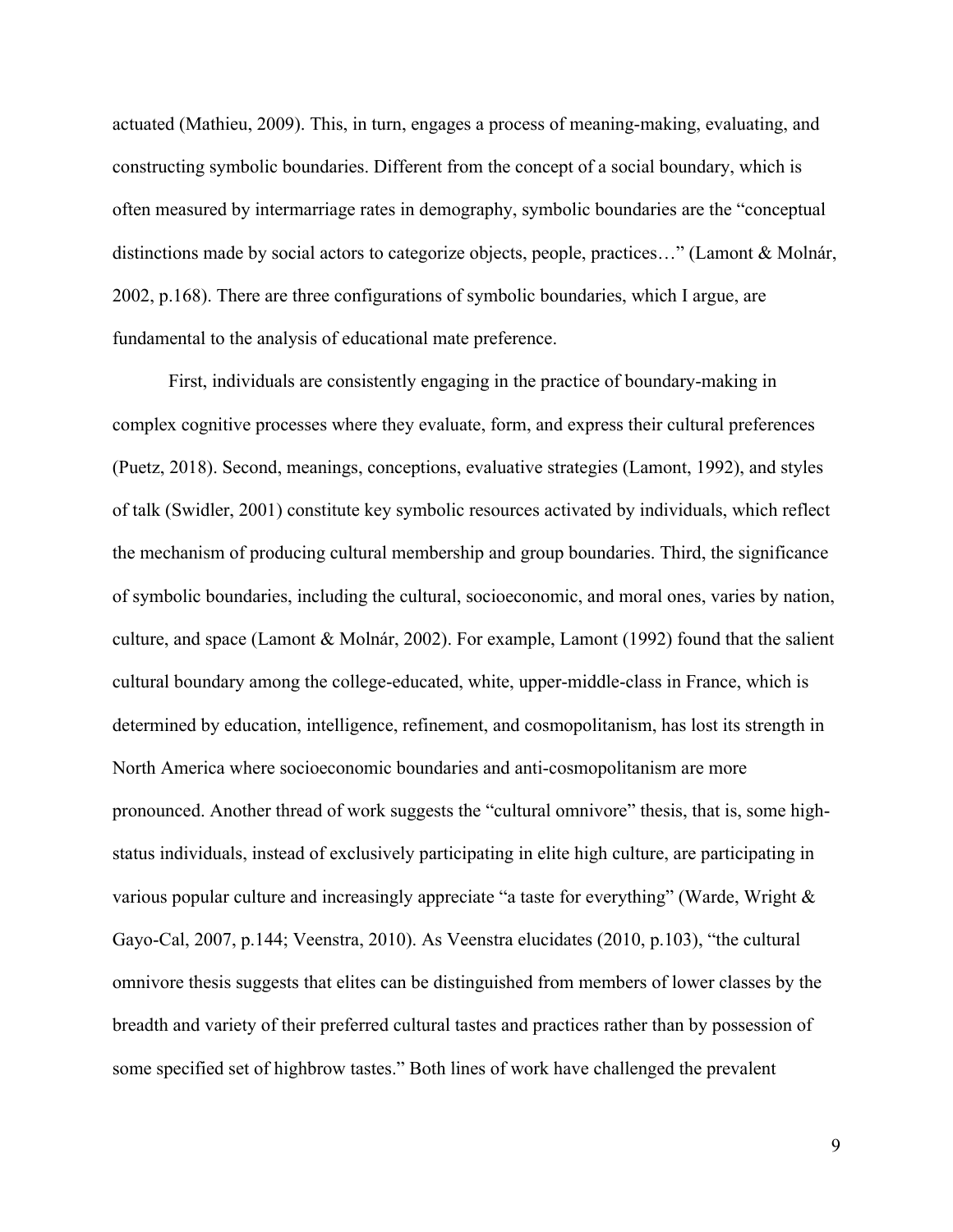preconceptions that overemphasize the relationship between educational attainment, social status, and high culture. They also have provided a more nuanced understanding of how education plays a role in boundary-making.

Symbolic boundary is thus a fertile theoretical tool to examine the way people create "others" and solidify the cultural distinction between "them" and "us" in their talks about education and the ideals of romantic partners. Additionally, because "immigrants are also likely to transport symbolic boundaries from one cultural context to another" (Lamont & Molnár, 2002, p.186). Applying symbolic boundaries to the analysis of the preferences of immigrants and native-born spouses will help clarify the cross-cultural differences in how symbolic boundaries work (Lamont & Molnár, 2002). Nevertheless, there is virtually no empirical research extensively using it to examine educational mating (Lewis, 2016). The symbolic boundarymaking between local-born Canadians and foreign-born immigrants merits more investigation.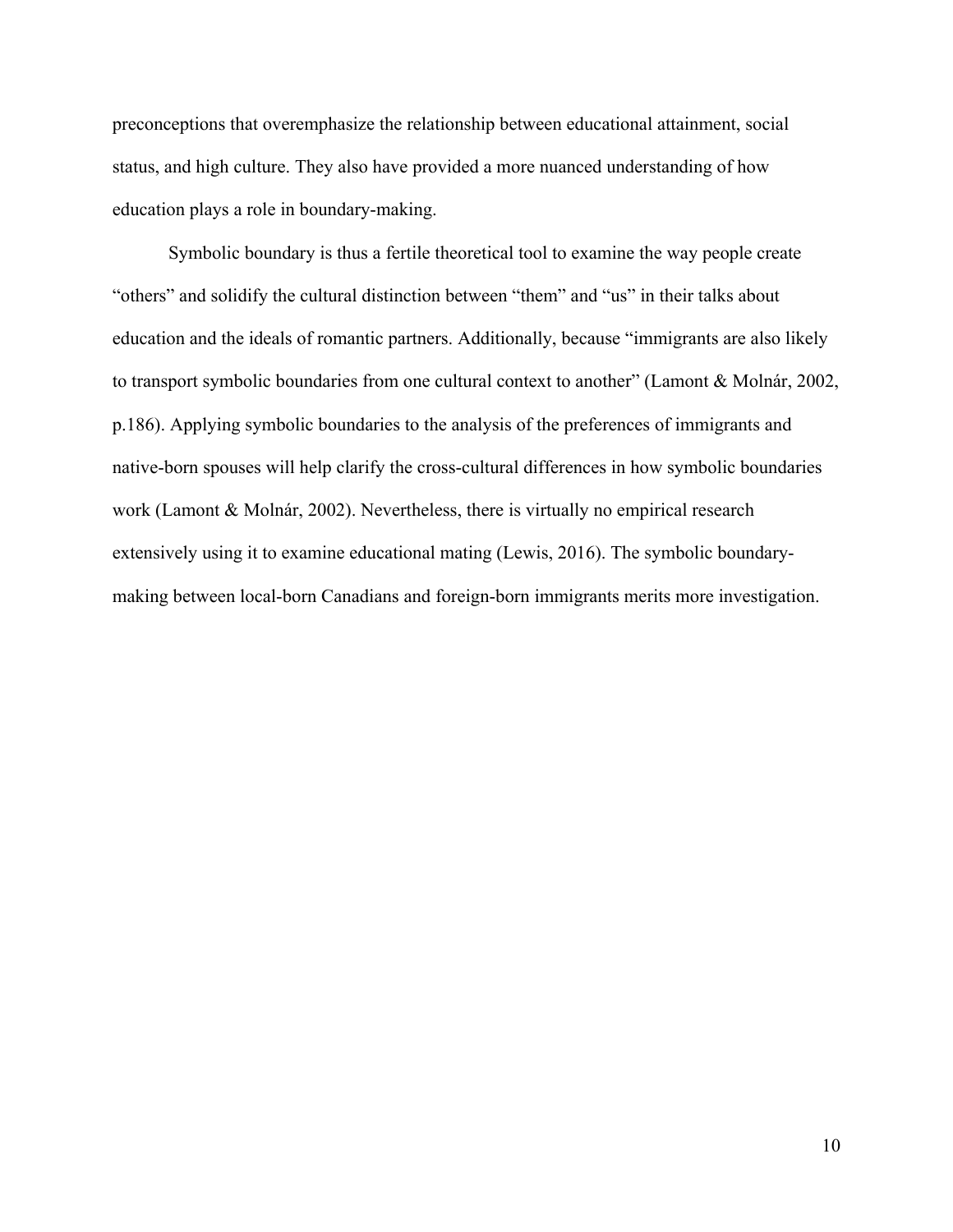### **Methods**

Unlike most studies that rely on quantitative methods when studying educational assortative mating, I draw on the unique strengths of in-depth interviews to analyze how Chinese immigrants and Canadian-born individuals perceive potential partners' education in their search for partners. Interviews provide several methodological advantages. They enable researchers to access non-verbal cues and feelings that evince cultural schemas (Pugh, 2013; Brodyn & Ghaziani, 2018); explore how people engage in the process of meaning-making (Lamont & Swidler, 2014); and assess how individuals mobilize these available resources or repertoires (Swidler, 2001).

Vancouver is one of the biggest census metropolitan areas (CMA) in Canada and home to over 260,000 immigrants in 2016 (Statistics Canada, 2016). Its ethnocultural diversity, the high proportion of college graduates and immigrants make Vancouver an ideal site for my study of educational mate preferences. As British Columbia continues to attract international newcomers with its culturally diverse protocol, more than 80 % of recent immigrants in British Columbia resided in the Metro Vancouver area (NewToBC, 2018). Immigrants and second-generation immigrants consisted of 66% of Vancouver's population in 2016 (Arora, 2019). Despite its growing diversity, immigrants continue to face barriers in achieving occupational success. Statistics show that university-educated immigrants are often overqualified in the Canadian job market: In 2016, "58.0% of Vancouver's recent immigrants between the ages of 25 and 64 had a bachelor's degree or higher" (p.13), which was about 8% percentage-point higher than the proportion of their Canadian born counterparts (NewToBC, 2018). However, in the labour market, immigrants with a university degree from outside Canada were much more likely than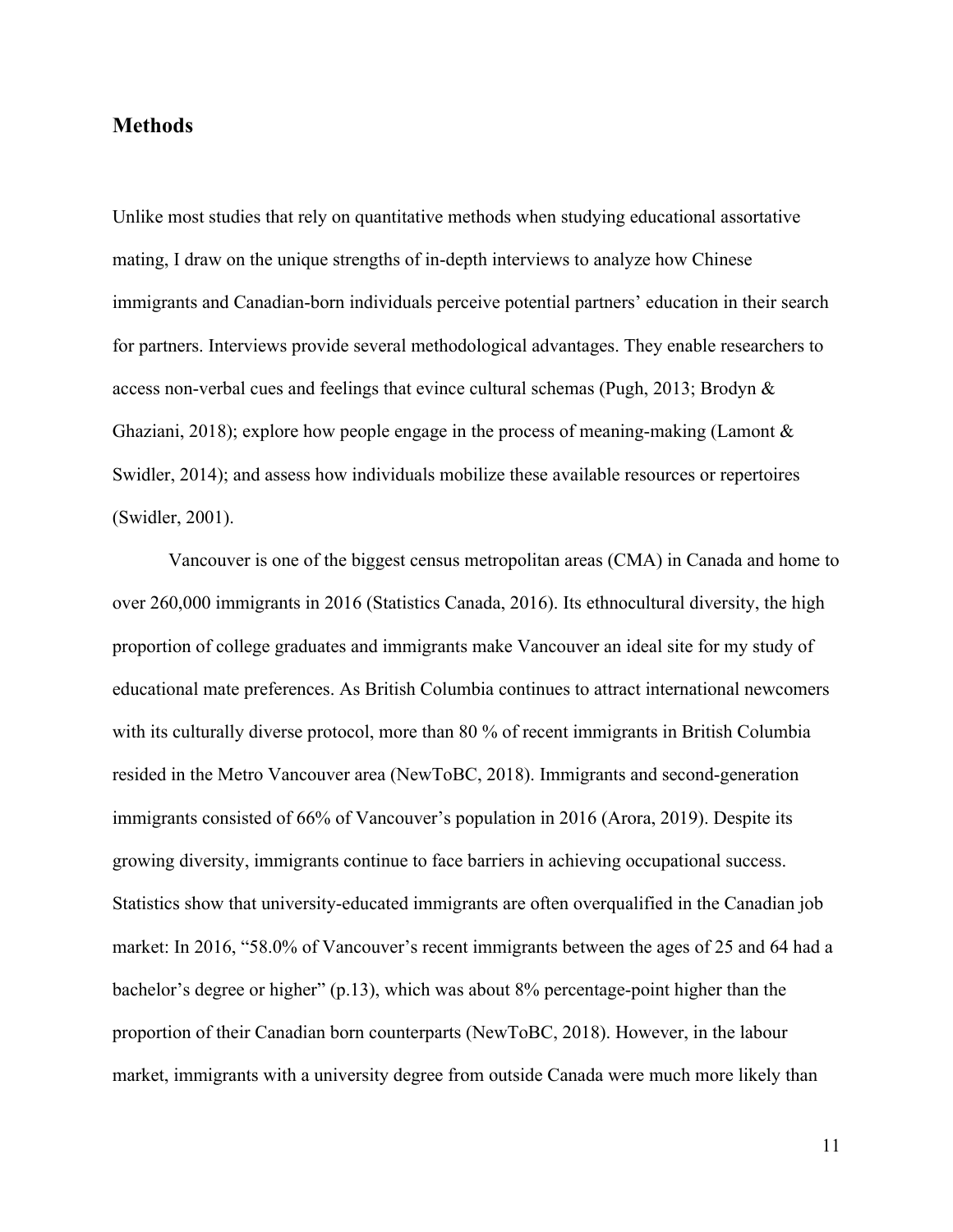Canadian-borns to work in occupations that only require a high school diploma or less (Arora, 2019). Such a gap in educational returns between immigrants and Canadian-born residents urges me to pose a particular question: how is education evaluated between immigrants and Canadianborns in the dating and marital realm? In addition, in a multicultural mosaic, how do individuals evaluate and talk about a potential partner's education in their search for partners?

To study individuals' perceptions of educational mate preference, I draw on interviews with 26 Canadian-born online daters and 24 Chinese immigrants, among whom 23 are cismen and 27 are ciswomen. Of the Canadian-born online daters, 12 are Asian Canadians, including 10 Chinese Canadians, nine self-identified as Caucasian while the other Canadian-born participants had biracial or multiracial identities. The 50 interviews belong to a larger project of 65 interviews with online daters, led by principal investigator Yue Qian. Due to the scope of the larger project, all participants were engaged in different-sex relationships. For this study, I only include participants between 20 and 41 years of age and who are either unmarried or married for the first time, as their experiences differ from people who are in an older cohort and/or who reenter the marriage market after divorce (Sassler, 2010).

This study focuses on Chinese immigrants for two reasons. First, Chinese immigrants are the largest visible minority and immigrant group in Vancouver (Statistics Canada, 2016). The proliferation of street signs and store labels in Chinese around the city indicates their large influence on the city. But language barriers and poor economic prospect, coupled with "the devaluation and denigration of their Chinese educational qualifications and prior work experience" (Guo, 2013, p.182) have hindered their integration into social and economic life in Vancouver (Guo & DeVoretz, 2006). As an important aspect of social integration and immigrant assimilation, the experiences of foreign-born Chinese immigrants in dating are seldom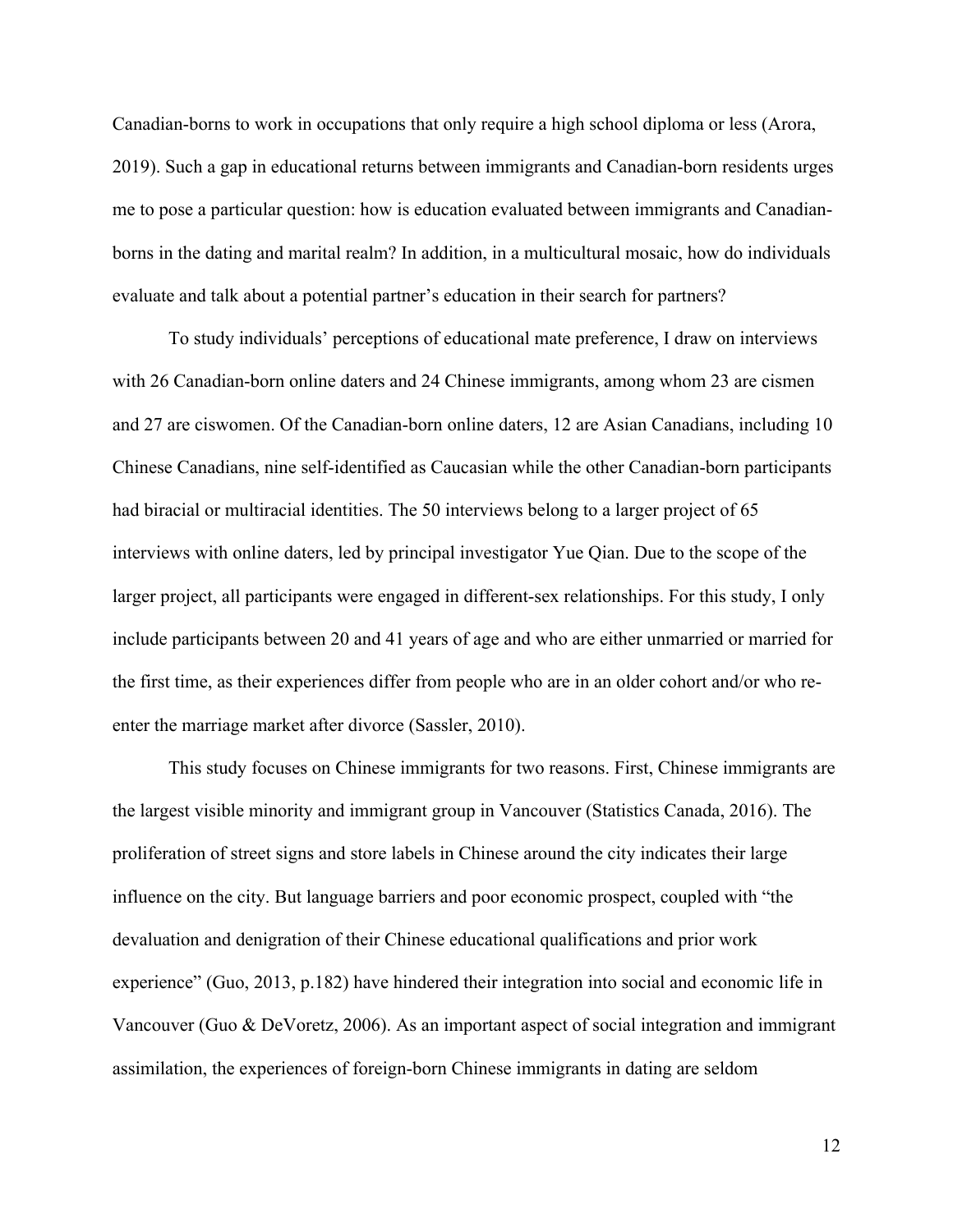documented, yet it is crucial to understand. The second reason is that both interviewers selfidentify as Chinese. Our shared ethnicity, social networks, and language allowed us to recruit Chinese participants using snowball procedures.

The strength of the sample lies in its diversity in terms of online daters' geographic locations, neighborhoods, ages, and immigrants' ages of coming to Canada (see Table 1). To achieve a diverse sample, various recruitment strategies were used. Bilingual advertisements were posted on several online forums and off-line community boards in the greater Vancouver area. In addition, personal connections and participant referrals were used to help recruit participants. The interviews ranged from 2 to 4.5 hours. All the interviews were audio-recorded with the respondents' consent and transcribed verbatim.

Of the 50 interviews drawn on in this study, I conducted 35 interviews. The remaining 15 interviews were conducted by the principal investigator of the larger study of which this is part. For those who agreed to meet for an in-person interview, we encouraged respondents to select a convenient meeting place where they felt comfortable to discuss their online dating experiences. Meeting locations were generally semi-public spaces, such as coffee shops and public libraries. Only a few participants met the interviewers at a private office. During the interviews, we asked about their experiences of online dating, including what they were looking for in potential partners, their romantic relationship history, their social networks in Vancouver, and their ideals for future life.

|  |  | <b>Table 1. Sample Demographics</b> |
|--|--|-------------------------------------|
|--|--|-------------------------------------|

|     | Canadian-born $(N = 26)$ | Chinese immigrants $(N =$ |
|-----|--------------------------|---------------------------|
| Age |                          |                           |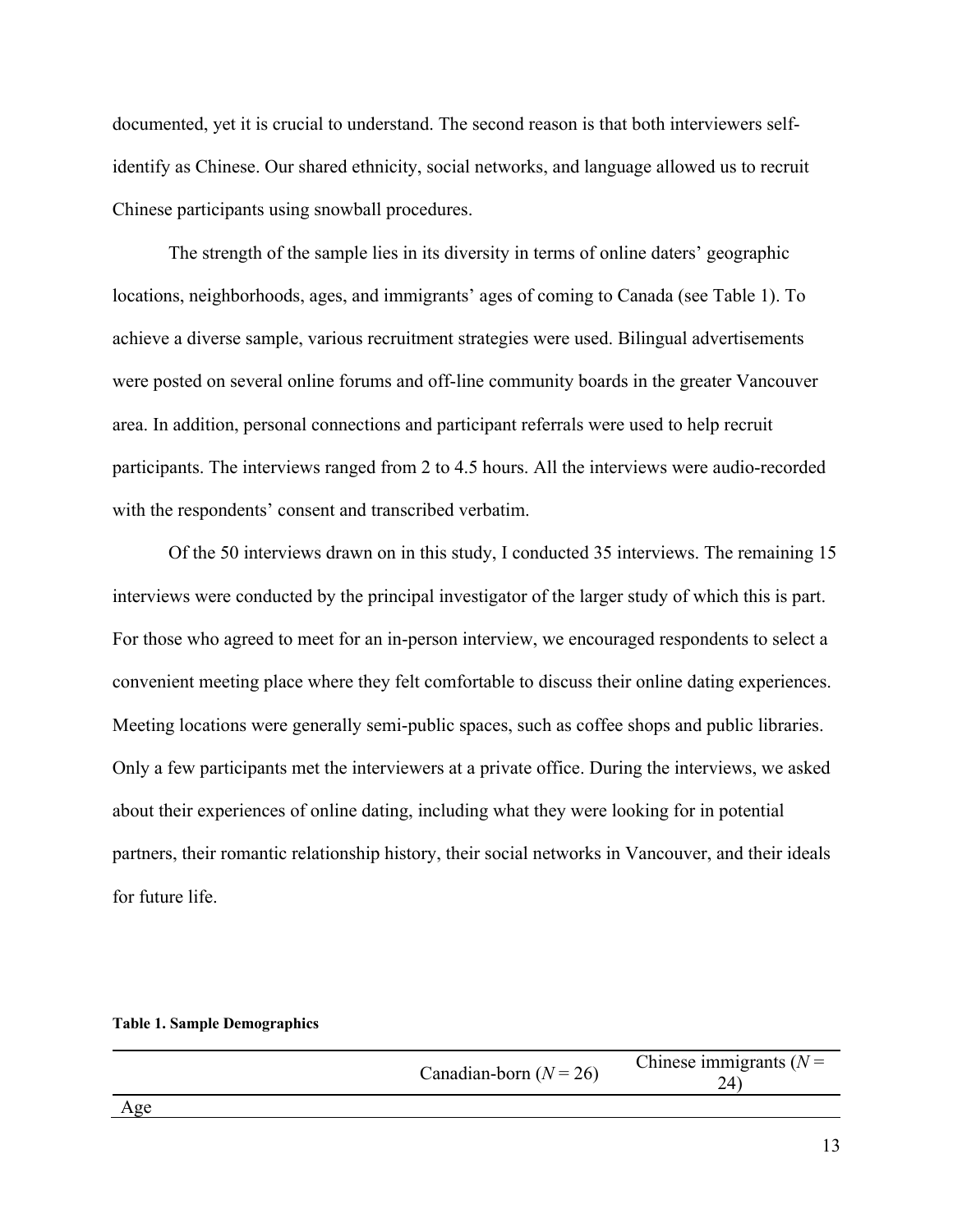| $20 - 24$                        | 6         | $\overline{2}$ |
|----------------------------------|-----------|----------------|
| $25 - 29$                        | 8         | 10             |
| $30 - 34$                        | 9         | 8              |
| $35 - 41$                        | 3         | 4              |
| Age of coming to Canada          |           |                |
| $1 - 14$                         | <b>NA</b> | 9              |
| $15 - 20$                        |           | 6              |
| $21 - 25$                        |           | 9              |
| <b>Educational Background</b>    |           |                |
| (Highest degree or in progress)  |           |                |
| High school                      |           | 0              |
| College/training/some post-      | 3         | 0              |
| secondary                        |           |                |
| Bachelor's degree                | 14        | 15             |
| Master's degree/JD/MBA           | 7         | 8              |
| Doctoral degree                  |           |                |
| Chinese post-secondary education | <b>NA</b> |                |
| only                             |           |                |

At the time of the interview, I was a Chinese female international student who had a similar or lower educational degree than most participants. The other interviewer is also an Asian woman and was an assistant professor in a prestigious university. Both researchers' positionality can impact participants' feelings around social desirability and willingness to share their mate preferences regarding education, ethnicity, and local-versus-foreign-born status. Moreover, the negotiation of meanings between cultural insiders and outsiders was constant throughout the varied interviews conducted. Chinese immigrant participants sometimes assumed a consensus on their perception of education thus leaving out information that "everyone knows" (as cited in Ryan & Bernad, 2003, p.93; Spradley, 1979). For non-Chinese Canadian participants, there were a few times I found myself asking questions in a preconceived narrative structure that was inconsistent with theirs, causing confusion (Riessman, 1987). In this case, I invited respondents to clarify their meaning and thoughts. As I embraced the inherent collaborative and interpretive nature of interviewing, I scrutinized the reflexive process by writing memos on how my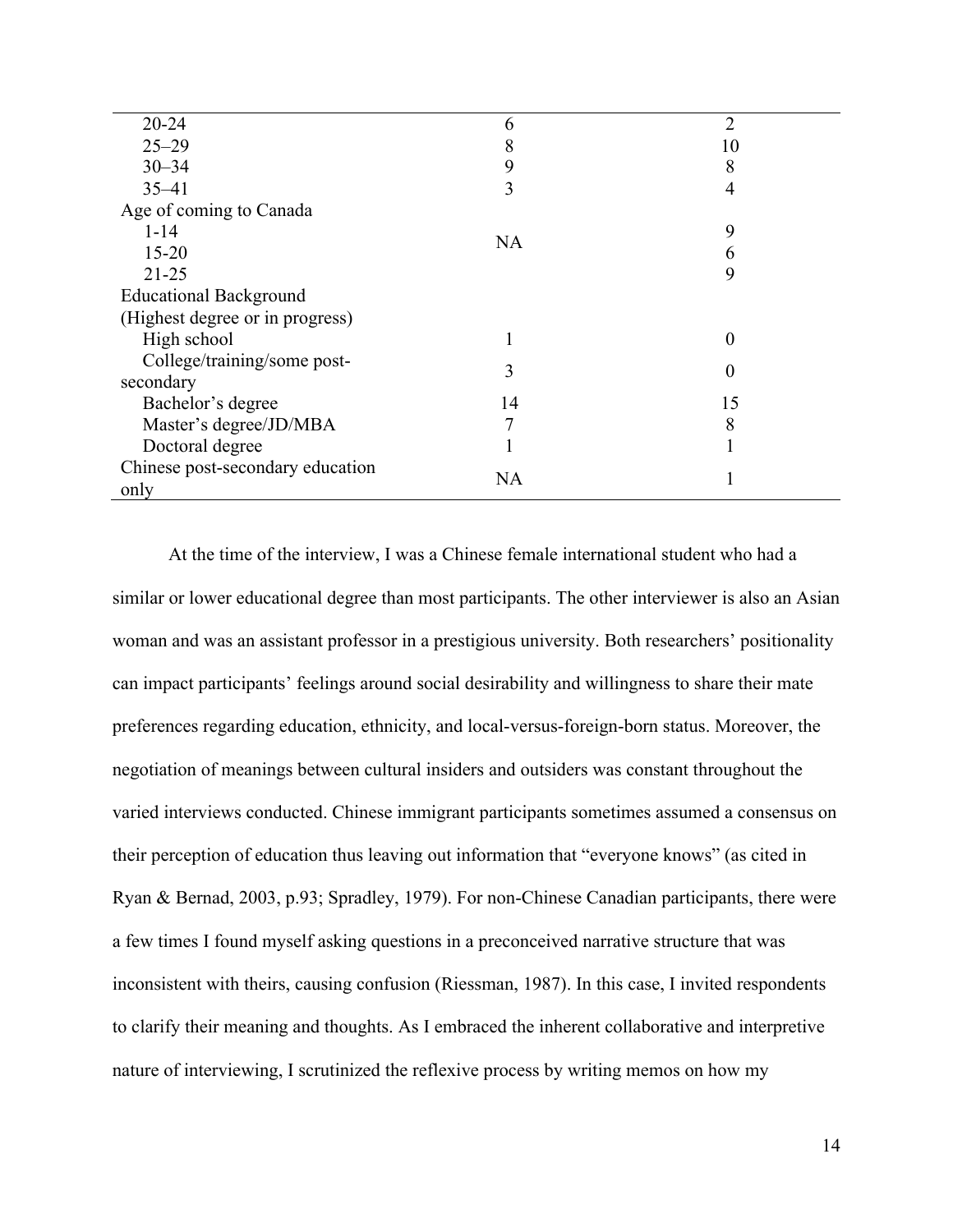subjectivities shaped interviewing (Charmaz, 2014; Pugh, 2013; Holstein & Gubrium, 2002), as well as the schematic and cultural assumptions underlying participants' occasional laconic expressions (Pugh, 2013; Ryan & Bernad, 2003).

I incorporated multiple coding strategies to analyze the data. Though qualitative analysis is never a linear process, there are three major stages of my analysis. First, I read the relevant transcripts line by line  $1$  and produced over 280 initial codes in MAXQDA. Meanwhile, I created a "case-by-attribute matrix," wherein I listed interview cases as rows and put participants' attributes, and stated dating preferences as columns, to better facilitate a holistic investigation (Miles & Huberman, 1994) and systematic comparisons (Deterding & Waters, 2021). Secondly, following Ghaziani (2014), I retroductively coded the dataset again by identifying keywords. My codes focused on indicators of the importance of education in dating (e.g., deductive codes that referenced cultural capital or cultural matching) along with evidence that challenged those sentiments (e.g., inductive codes of resistance or indifference in using education to evaluate a prospective partner). This process helped me to reduce the full transcripts to coded segments of text. In the third stage of analysis, I focused on analyzing patterns among the coded segments of text, writing notes on the margin while constantly comparing the text assigned to the same code (Zhang & Wildemuth, 2009). I now turn to my findings.

<sup>&</sup>lt;sup>1</sup> Since this study is part of a larger study on other topics related to dating and the interviews were semi-structured by different topics, so I read relevant chunks of interview transcripts line by line but had to skip some parts that were irrelevant to my research study. I also had to skip some parts with missing words, but I listened to the original audios to check what was missing if the content was relevant to the current study.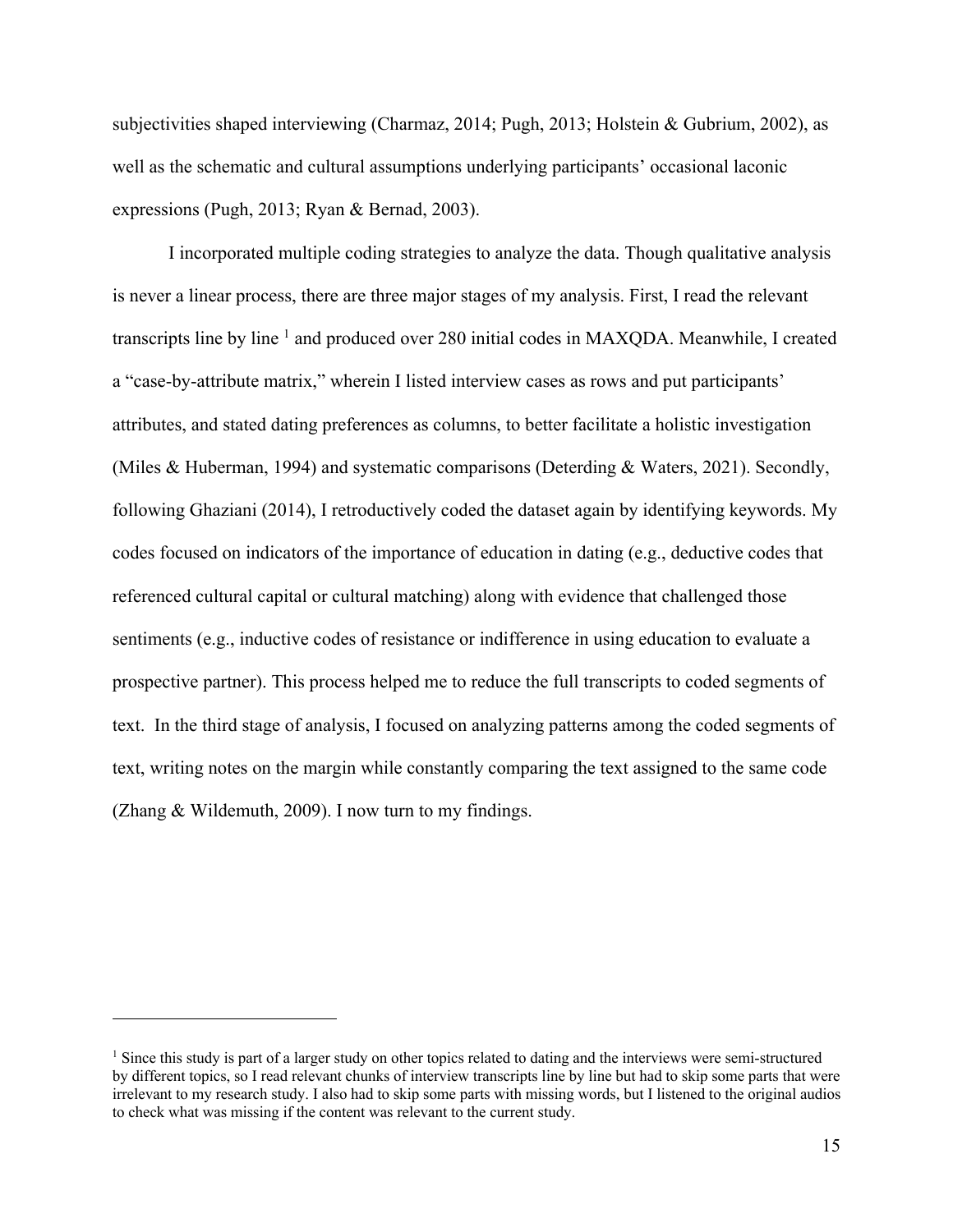## **Findings**

#### **How does education matter? Between discursive and practical consciousness**

 About half of the respondents, including 13 immigrant online daters and 14 Canadianborn online daters, have either *explicitly* preferred someone of a similar educational background or suggested that they partner, almost, *by default* with someone of similar education. Educational homophily, participants asserted, allowed them to have better conversations with partners, share interests and be compatible. Consistent with existing literature, education is seen as a highly recognizable "badge" (Kalmijn, 1994, p.427; Andrade & Thomsen, 2019) that summarizes and signals a variety of shared cultural resources that were deemed essential for high-quality, fun conversations, thus vital for romantic relationships (Xiao & Qian, 2020). Yet, the ways that Chinese immigrant online daters and Canadian-born online daters explained why similar education is important when selecting a partner diverged. Chinese immigrant online daters more often emphasized the role of education in acculturation and integration to the receiving country to justify their preference of someone who has similar North American educational background. In contrast, Canadian-born online daters more frequently referred to a seemingly culture-blind logic, drawing on cognitive and intellectual compatibilities to explain the significance of education in their search for a potential partner. Below, I discuss each logic in turn. Together, they showcase the differing analytic architecture that supports educational homophily in dating preferences.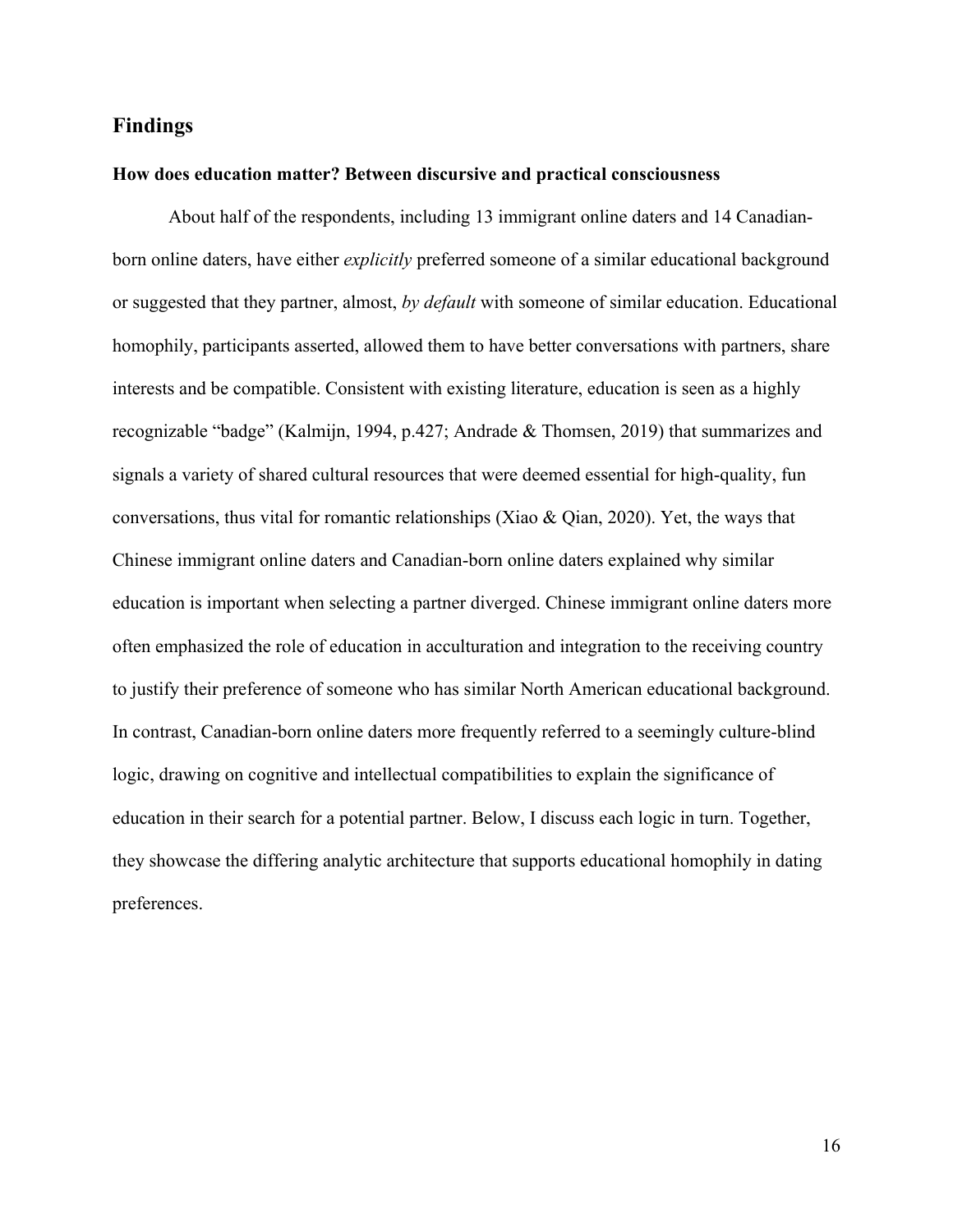#### *Cultural matching: The importance of North American Education as cultural capital*

 Preferring someone of a similar education helps online daters to effectively filter and match with someone who shares cultural outlooks (Xiao & Qian, 2020). In particular, for Chinese immigrant online daters who have received post-secondary education in Canada, having a North American educational background ensures shared ideologies and cultural capital that signify a similar level of assimilation to western culture. When I asked Apple (Chinese immigrant, 29-year-old, female) about an immigrant man she met via online dating, without prompting about education, she replied, "He didn't have educational background here [in Canada]." She feared that if a male dating candidate did not receive education in Canada his views would be incompatible with hers. She had a bachelor's degree in Canada. She expressed her concern as follows:

"At 29 years old [referring to the man's age], your perspectives probably were already formed. It's hard to be changed here again, so I think [having] education here [in Canada] is quite important."

She further explained, "I came here when I was 19, when my world views haven't been determined yet, [so] I might have been westernized a bit more [than him]."

It was easy to assume and ask, as we did so, if a potential partner's immigrant status mattered for our Chinese immigrant participants. Nevertheless, not all immigrant participants have requirements for their partner's immigrant status. For example, both Francis (Chinese immigrant, 25-year-old, male, BA), and Melody (Chinese immigrant, 29-year-old, female, MBA) stated that whether a potential partner was immigrant or not was not important; rather, having education in North America or "in the West" mattered. If someone has only grown up in the mainland [China], their mindsets and ways of thinking would be different [than mine] and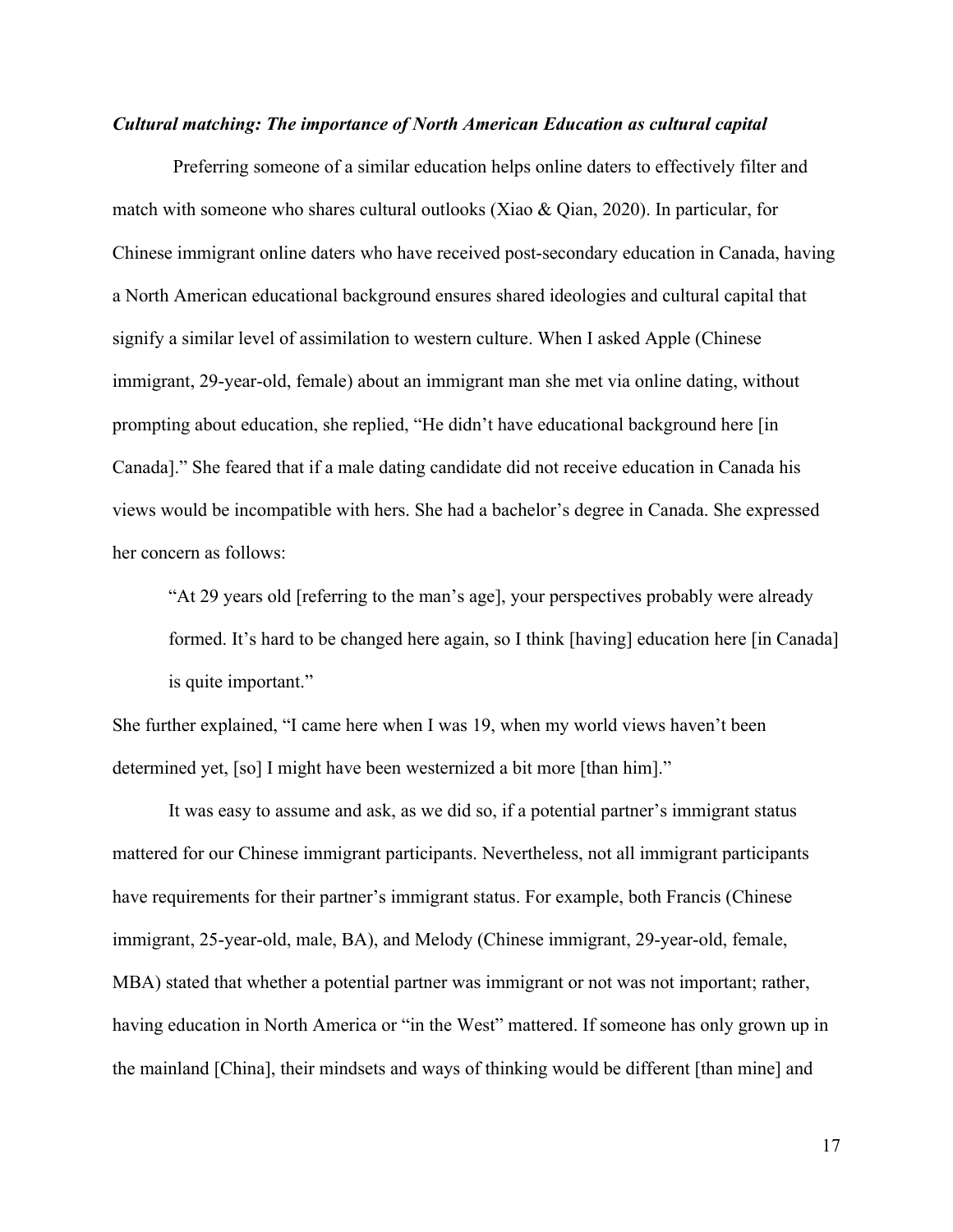it's hard to accept that," said Melody, who looked for "lots of [similar] views and concepts, so it's fun to chat" in a partner. To support her claim, Melody offered an additional example of how some older Chinese immigrants without western education had "bad habits" such as "throwing garbage and paper he used for blowing his nose outside the car window." Melody's example demonstrated that having a North American educational background was perceived not only as a "badge" that signifies shared ideologies but also culturally refined manners in the host country.

 Furthermore, several Chinese immigrant participants emphasized the significance of education as a proxy for English proficiency and the ability to socially integrate into Canadian society. Nina (Chinese immigrant, 32-year-old, female, BA) preferred a potential partner who had a higher educational degree than hers, ideally, a master's degree. When asked if she had any preference for a potential mate's alma matter, she responded,

"I don't care about that [university's prestige]…for Chinese like us, anyone who can speak English is good…because we can speak English, so if you can use English to text message, communicate, or go shopping…don't ask me to order food for you in restaurants, I think it's already good."

By referring to "Chinese like us", Nina's remark implies a collective experience as Chinese immigrants living in English-speaking urban Canada wherein English is deemed as the most important skill and cultural resource. Research shows that English proficiency is commonly used to signify a degree of acculturation among immigrants (Lee & Kye, 2016). North American education was thus used by Chinese immigrant online daters like Nina to assess potential partners' degree of acculturation in the receiving country.

Melody (Chinese immigrant, 29-year-old, female, MBA) had rather strict criteria for an ideal partner: he must have a Ph.D. degree. During the interview, she mentioned twice, "I think I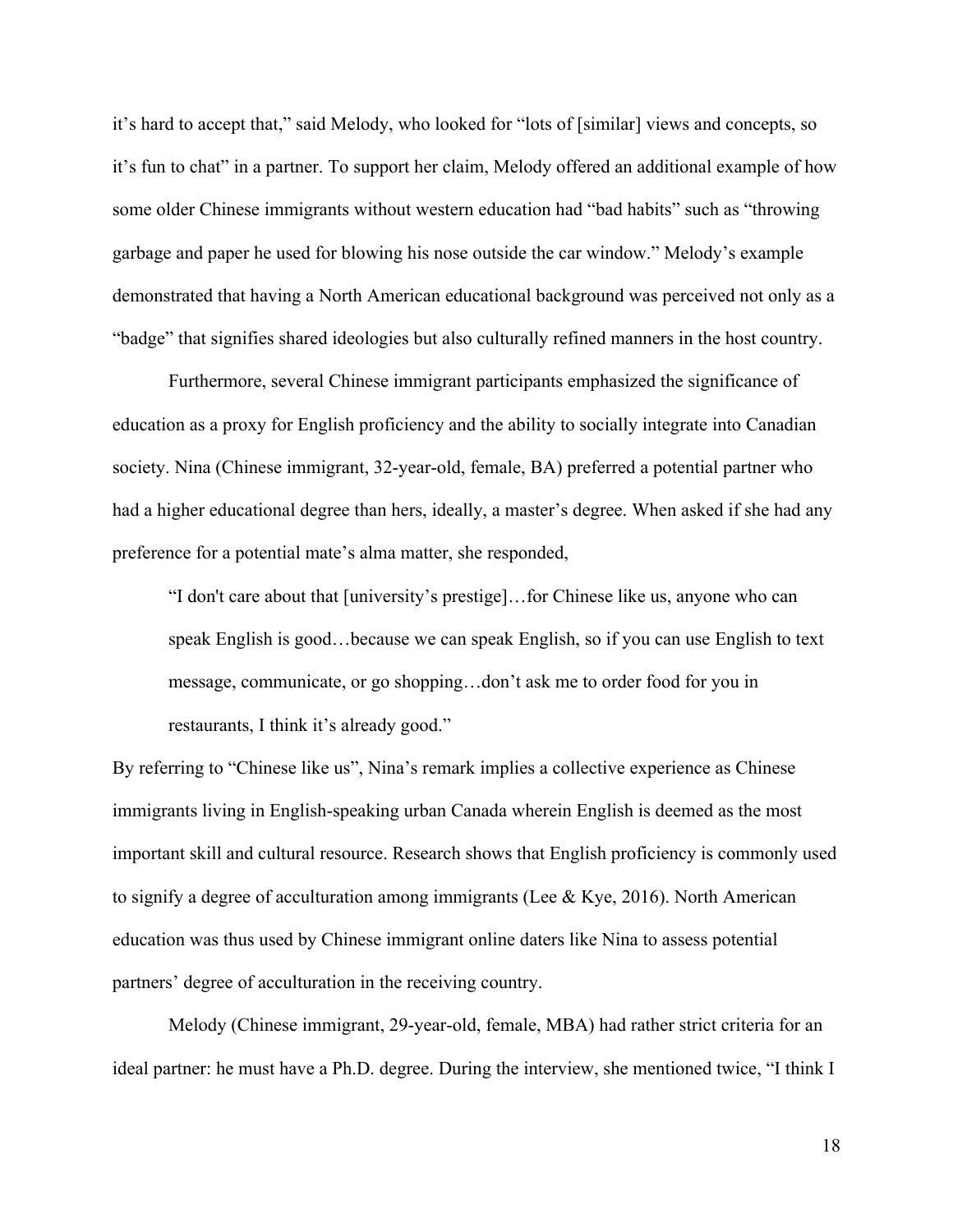am very satisfied with someone who has a Ph.D. degree." Consistent with her stated preference, Melody declared that she had dated three Ph.Ds. While Melody appreciated the proximity of a Ph.D. degree to stable income, the instrumental value of education (Melton & Thomas, 1976) alone did not explain its glaring significance for Melody. By comparing people with doctorate degrees with other well-earned professions, such as insurance seller and real estate broker, she favored individuals with Ph.D. degrees,

"For socializing, English, [the way they] dress, their learning ability is relatively fast, they can integrate into society. Moreover, when someone with a Ph.D. degree finds a job in society, there is a certain degree of transparency. The profession has credibility. So I think I am very satisfied with Ph.D.s."

In Melody's narrative, she used a doctorate to infer "credibility" over other professional occupations. In other words, education was used to assess potential partners' competence in obtaining status membership in the receiving country.

Moreover, having similar education, a bachelor's degree at least, sometimes was perceived by female participants to ensure compatible liberal views and gender ideology. The story of Sally, a 26-year-old Chinese immigrant woman who came to Canada as a young child, is an exemplary case. Sally would not date "basic people." An ideal partner for Sally must "understand concepts of feminism and intersectional feminism." Having a bachelor's degree is a must as it not only showed his cognitive ability to organize, plan, execute, and think critically, but it also showed that "you get to meet a lot of people from different places in the world, so you understand the world a little bit more." Besides, going to school shows "you care about learning," Sally further explained. "Because I'm still learning, I learn things every day, I'm always reading articles. So I need to be able to talk about things with the person that I'm having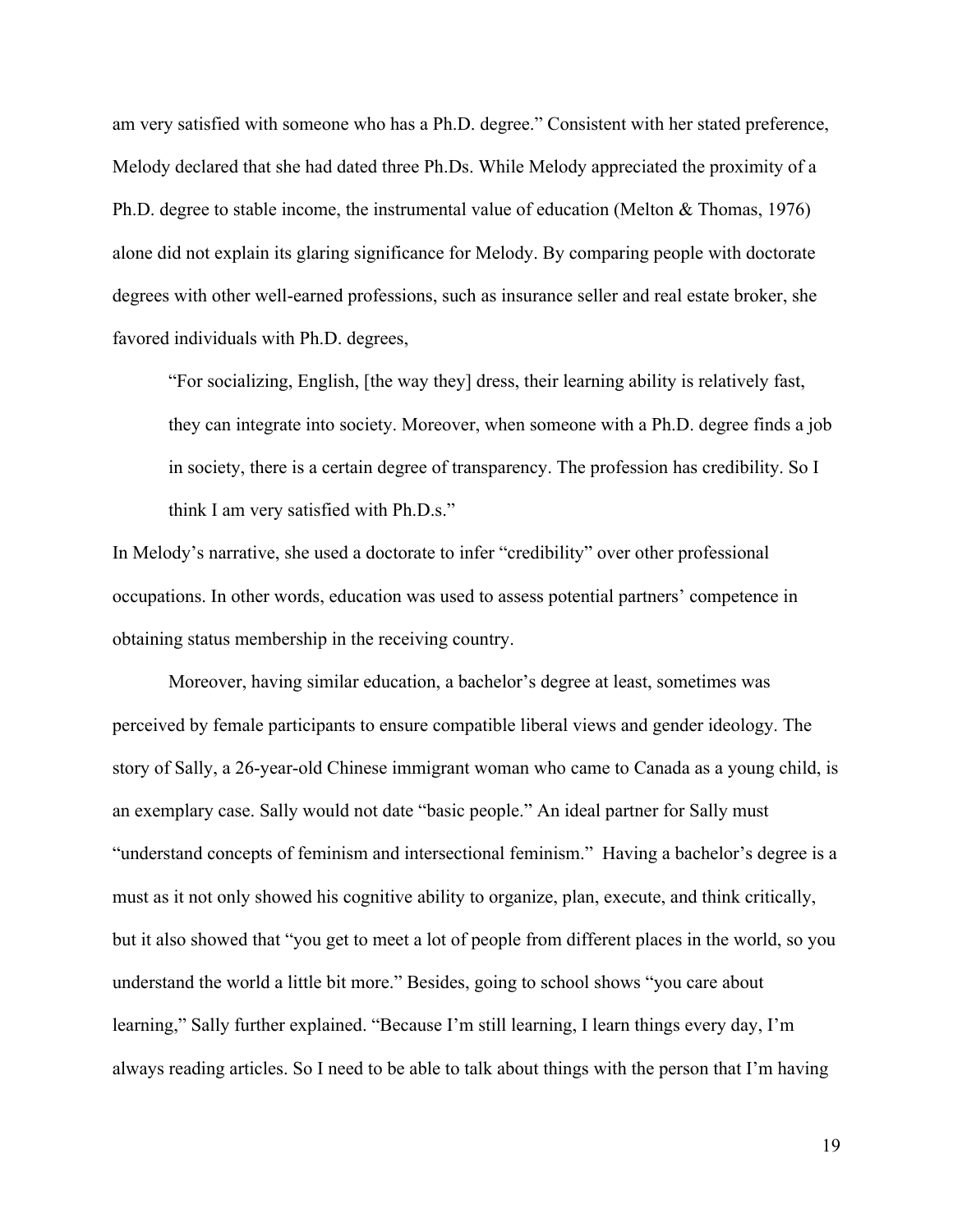conversations with," she said. Two assumptions attached to education underlie Sally's narrative. On the one hand, higher education is assumed to socialize students with diverse and liberal views (Kingston et al., 2003), thus is believed by our participants to contribute to a different set of cultural capital compared to individuals without a bachelor's degree. On the other hand, due to the selection process of individuals with similar qualifications and hobbies at the institutional level, university is by design a perfect place for meeting someone alike, hence, educational and cultural homogamy (Blossfeld, 2009) are at play. Sally also has a bachelor's degree. For Sally, participating in a bachelor's degree indicated that one might share her values regarding the significance of "learning" and "reading." The ability of learning and reading are often recognized as "cognitive ability" (Kingston et al., 2003), notwithstanding, the style of learning is also a key cultural resource (Kalmijn, 1991). Sally further required her ideal partner(s) to be in the field of arts or humanitarian studies. As an Asian woman, she was deeply aware of gender inequality, racial oppression, and intersectionality. Thus, she needed someone who "[is] able to listen to me, talk about it, and see things from a perspective from someone that's not them."

The evidence I have presented supports the notion of educational homogamy, where people partner with someone of a similar education (Blossfeld, 2009) and theories of cultural matching, which suggest that people partner with someone with a similar set of cultural resources (DiMaggio & Mohr, 1985). For these Chinese immigrant participants, their educational mate preference *in discourse* was consistent with their preference *in practice*. To put it in perspective, Chinese immigrant participants who stated that they preferred someone of a similar or better North American higher education, used the logic of cultural matching to explain their educational mate preference. This discursive articulation mirrors their practical consciousness correspondingly. As immigrants, they believed that a shared North American educational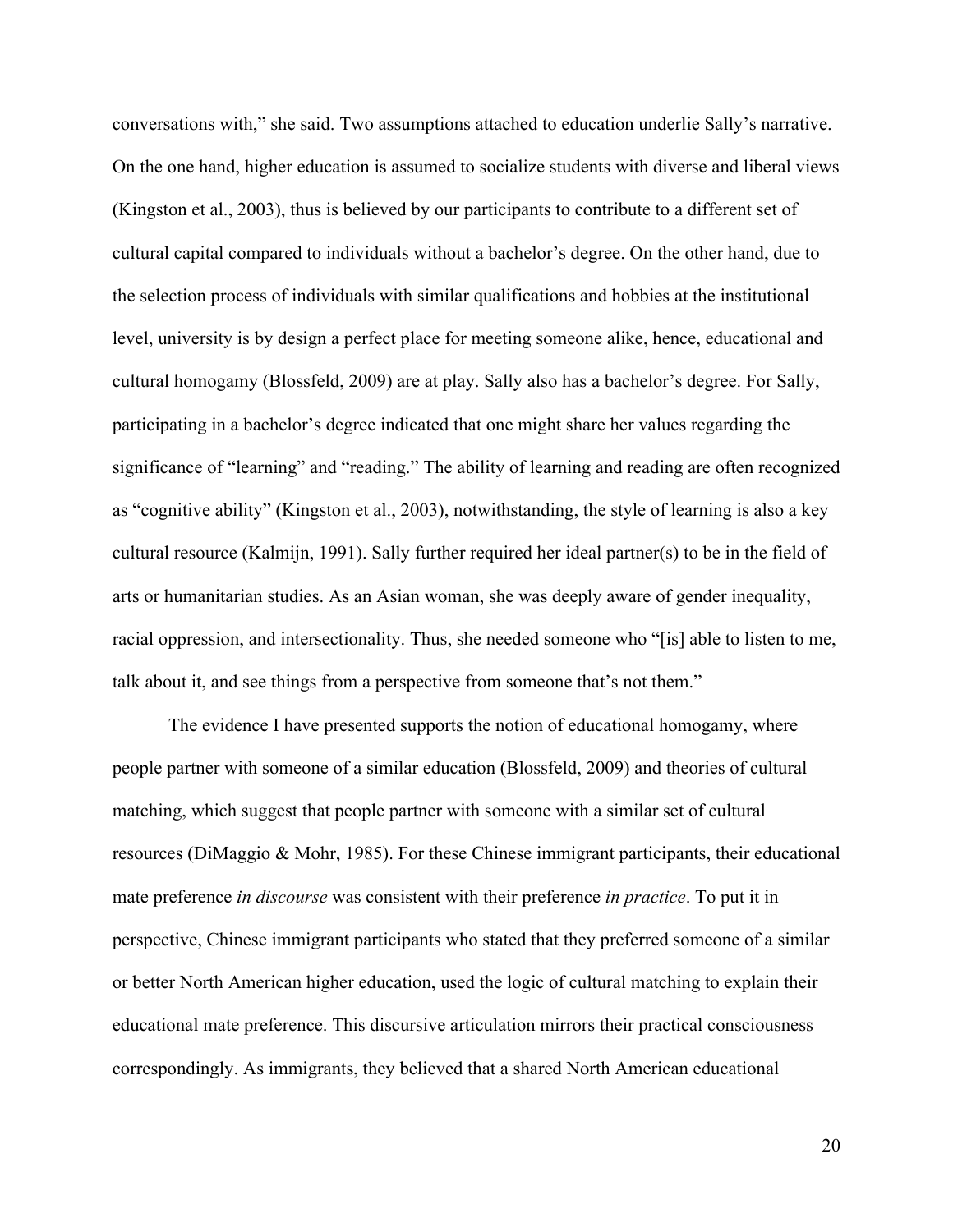background is instrumental in signaling a similar degree of acculturation and socialization for immigrants in the host country (Lee & Kye, 2016). It is also notable that among this group of immigrant online daters, more female participants mobilized this discourse of cultural matching than male participants. Particularly, as women preferred men who were socialized with feminism and egalitarianism, a North American university education was a sign of consciousness of gender equality.

#### *Culture-blind? "Just" an indicator of cognitive and intellectual compatibility*

The way Canadian-born online dater participants talking about their educational preferences, compared to their Chinese immigrant counterparts, seemed to be less straightforward but more incongruous, less degree-specific, and less culturally salient. First, when it comes to educational mate preference, I witnessed incongruity between what Canadianborn participants said according to their values and beliefs and what they said they actually preferred. Additionally, many Canadian-born respondents did not specify what levels of education they hope their potential partner to have. Rather, they liked to refer to "some postsecondary education", a phrase that was rarely used by Chinese immigrant online daters, to describe their expectations for an ideal partner to have a university degree, in progress or above. Second, when explaining why they thought education matters when choosing a mate, education was believed to have what researchers called as cognitive effect. According to Kingston et al. (2003), the "cognitive effect" pertains to the acquisition of specific skills and personal qualities. When asked why education matters, many respondents referred to the cognitive effect of education, including skills such as the ability to critically think, to speak, to reason, to set goals, manage time, and organize, as well as personal qualities such as self-confidence. While this set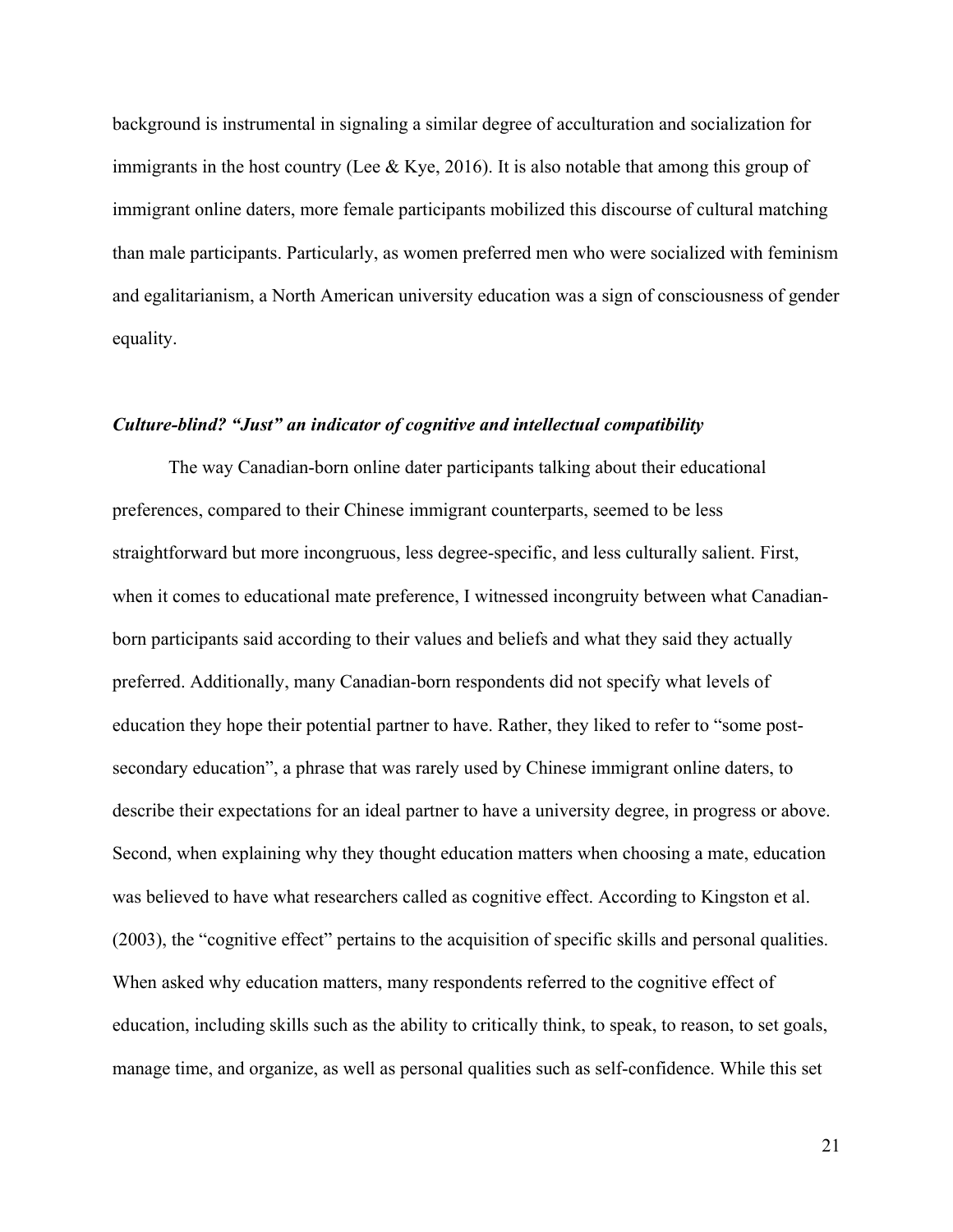of meanings was mainly adopted by Canadian-born online daters, some Chinese immigrants who moved to Canada during their childhoods, such as Sally mentioned in the last section, also used education as a signal of acquired skills when describing their mate preferences. What distinguished Chinese immigrants and Canadian-born online daters most were that Canadianborn online daters heavily cited intelligence in their narratives regarding educational mate preferences, whereas, Chinese immigrants rarely did. The following section will discuss the incongruity and discourse of intellectual compatibility in depth.

Some Canadian-born respondents implied that they almost by default partnered with someone of an advanced educational degree in previous relationships. Yet they avowed they were not aware of such preference until asked about their ideals around education during the interview. For example, Kaycee, a 32-year-old, Canadian-born Chinese online dater who had a master's degree at the time of the interview looked back at her past relationships and said,

"I'd like to say no that I don't but I probably do. I mean in the sense that I feel like all of my previous partners have been like…had a Ph.D. and I have a master's degree. So I don't look at it that closely but I think it's just—it's been a pattern that the men that I have been interested in generally have a more higher education."

After pausing for some time, a moment of realization arose. She clarified, "actually I don't know if I have gone on any dates with someone who just has a high school education, to be honest with you, I'm trying to think back and I don't think so." "I'd like to say no" signifies something that might discursively sound better to the interviewee. Whereas, "but I probably do" and "to be honest with you" signifies a practical consciousness of what she actually did. In this sense, Kaycee's preference for someone with a more advanced degree such as Ph.D. in her past relationships was like a habit, a consistently patterned preference that could go unrecognized if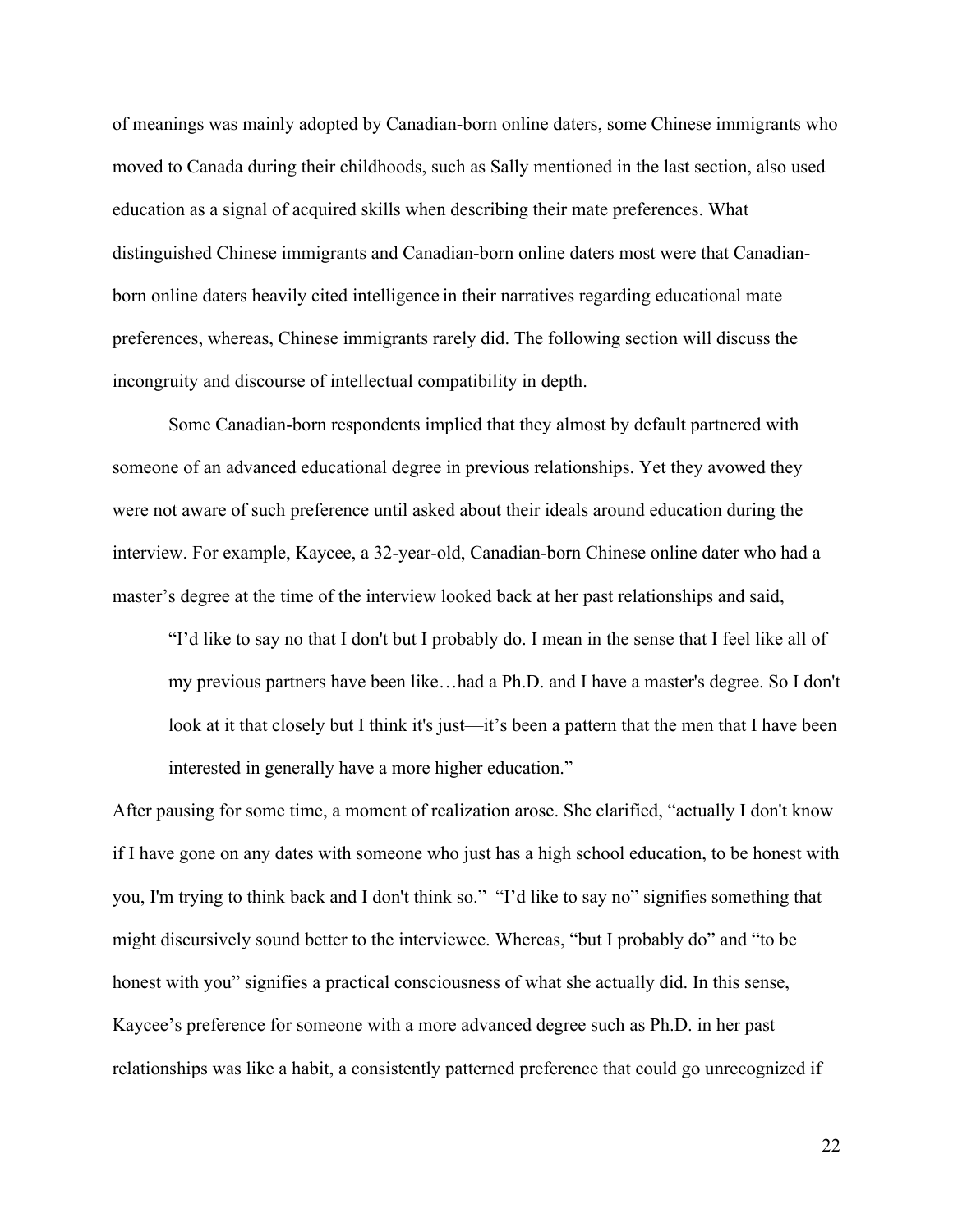she did not look at it closely. By postulating it was "just" a "pattern", Kaycee tried to rationalize it as something that happened to be rather than something intentional, not culturally nor structurally informed.

Some Canadian-born participants explicitly expressed their preference for education in dating. Haley (25-year-old, female, BA in progress) was born in Canada and self-identified as Canadian and South African. At the time of the interview, she was in her second year of university. She deliberately shared that she cared about education when using online dating apps. She found the dating app OkCupid interesting because there is lots of information about education, books people read, and the potential dates' humor on online daters' profiles which she could use to determine if individuals were intellectually compatible with her and hence attractive or not. When I probed what kinds of education she would look for in her ideal partner, she avowed,

"I struggled with that, because I feel *a bit snobby* if I'm filtering people out because of their education. But I find that I do get along better with people who have a bit higher education. Intellectual stimulation is definitely important to me, so I like my partner to challenge me in that way, and education is a way of having a bit more insight into seeing if that's possible."

"Snob", according to Cambridge Dictionary, describes "a person who respects and likes only people who are of a high social class or a person who has extremely high standards who is not satisfied by things that ordinary people like." An internet search would show that the term "snobby" is often used as a synonym of arrogant, hubris, condescending, patronizing, and socially exclusive. The discourse of "snobby" thus implies elite status and exclusivity (Peterson & Kern, 1996). For Haley, "filtering people out because of their education" was seen as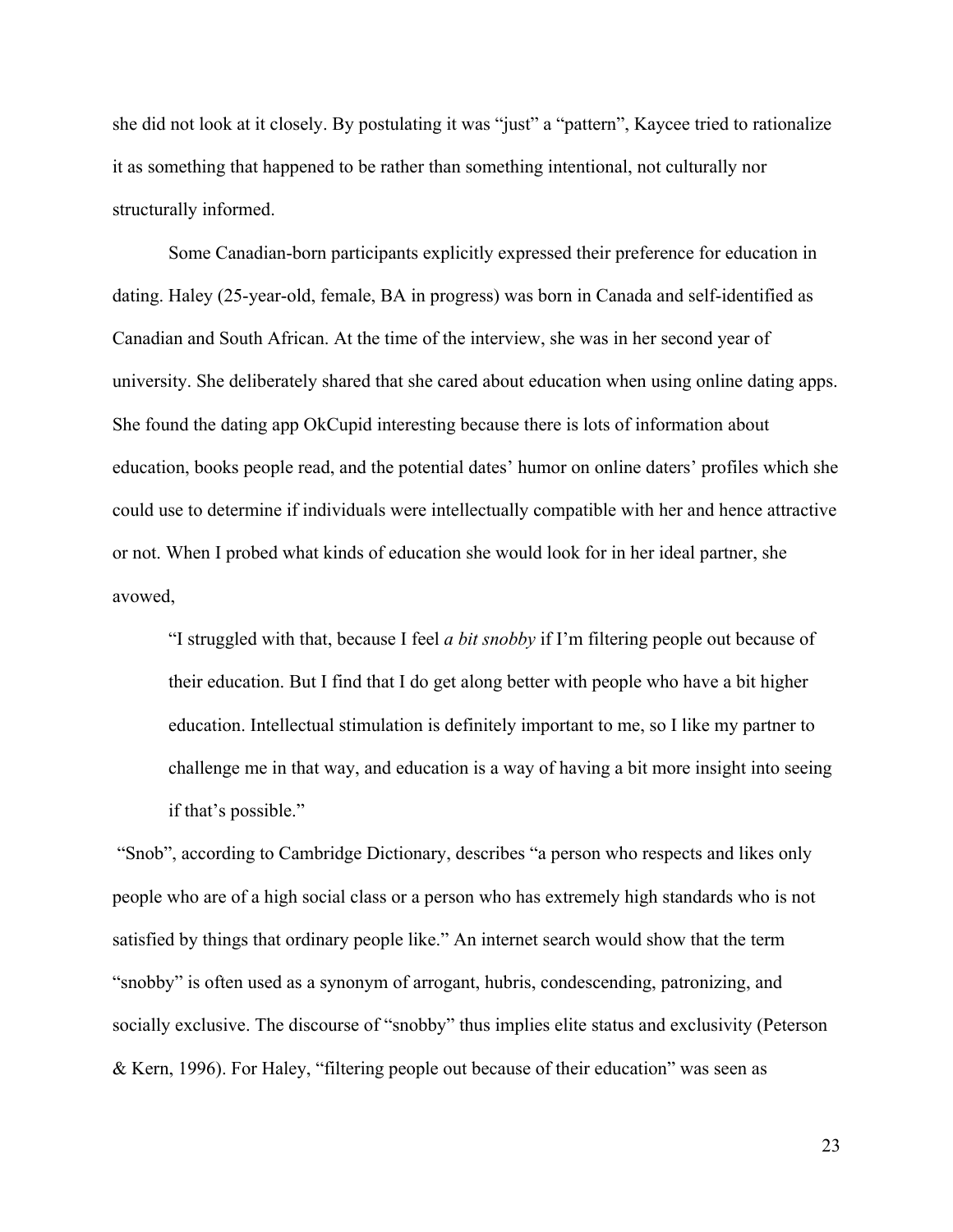something offensive and perhaps against her values. In fact, Haley had been on dates with people with different education. But "ideally", she said, she would prefer going out with someone with "a master, or Ph.D., or med school or law school, something like that." Haley's remark showcased a conscious struggle between what she deemed as "snobby" — a value judgment and what she said she felt like preferring.

According to the discursive and practical consciousness framework, when what does not feel right is questioned, one tends to "deliberate over it employing discursive consciousness" (Mathieu, 2009, p.180). Upon realizing that she might have an unconscious taste for individuals with an advanced degree, some Canadian-born participants provided detailed accounts to justify her preference using language such as "not necessarily" while accounting for alternative views of education. For example, Ella (Canadian-born Chinese, 24-year-old, MA in progress) felt that she was not "necessarily looking for someone with a particular education level", but she realized that all her close friends were "very academic." She further explained, "part of me was aware of that I know, I'm very interested in meeting people from all walks of life -- it's good for me to obviously learn more about everyone and different people's perspectives, so I was open to it, but…" Ella's narrative reflects a discourse of inclusivity and diversity. It also evinces a discursive consciousness of what she thought as "good for me [her]". Although she tried to be open-minded according to her values, she found herself inclined to cluster with individuals who were "very academic" —a practical preference—-after being asked about her mate preference. In the gap between the discursive and practical preference, Ella was not sure what caused such preference. Following the "but", she admitted, "but I'm not sure how much of it was a subconscious bias towards people who have done postgraduate or other higher education."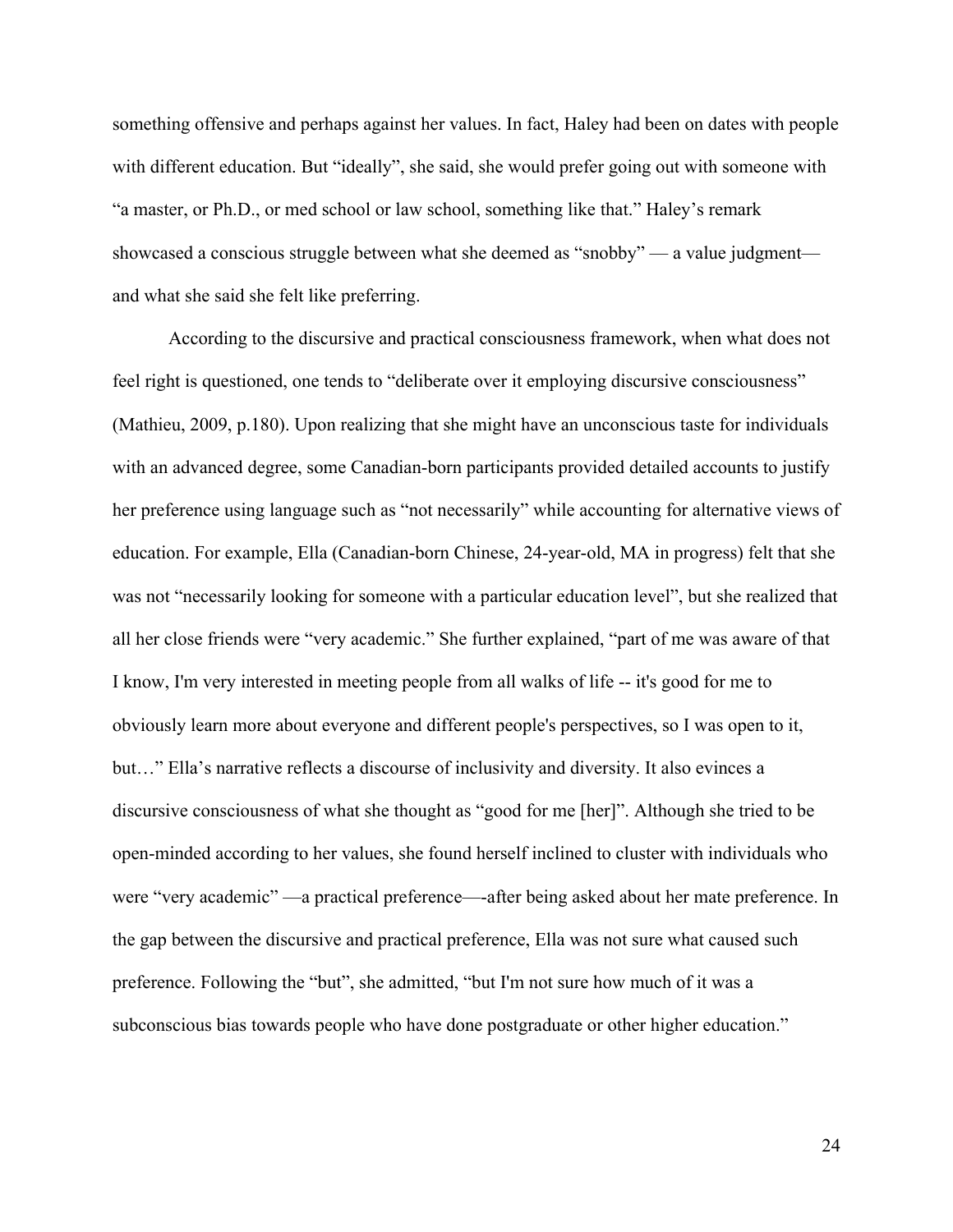Haley also further explained why she preferred someone with an advanced degree regardless of her "struggle": education, for her, was seen as a proxy of intellectual stimulation in romantic relationships. Later in the interview, Haley explicitly acknowledged that education was not a necessary condition for intellectual compatibility, but she still treated education as a sufficient means to predict intelligence. As Haley said, she did "not necessarily prefer" someone with a master's degree, but she found that it is "an indicator of their ability to meet me [her] on the same intellectual level." She reflected on the alternative hypothesis regarding the (dis)linkage between education and intelligence when she purported that,

"Although people without that education can also do so, and I recognize that, but it's just a filter to help me decide."

"It's *just* a filter" turns out to be a common discourse in online dating: minimizing the preference of education in romantic partnerships as merely a filter, a widespread marketplace metaphor (Heino, et al., 2010; Xiao & Qian, 2020). She then provided an account of the ordered evaluative process of online profiles: if intelligence or ability to talk about the things she enjoyed discussing came up in the profiles, she would use intelligence and cognitive ability to evaluate the person behind the profile; if there was no clear indicator of intellectual compatibility in the profiles, she would fall back on education because, again, "it's just one element that would give me a clue."

By focusing on cognitive effects, intellectual stimulation, and compatibility, Canadianborn online daters gave a detailed account, consciously or unconsciously, to justify their previously unrecognized educational preference without blatant cultural references. However, as I will explain later in the next session, how individuals evaluate and define intelligence varies. Some of my participants, such as Haley, also used humor to detect intelligence. Humor is often taken for granted as an indicator of intelligence in respondents' narratives and has been seen as a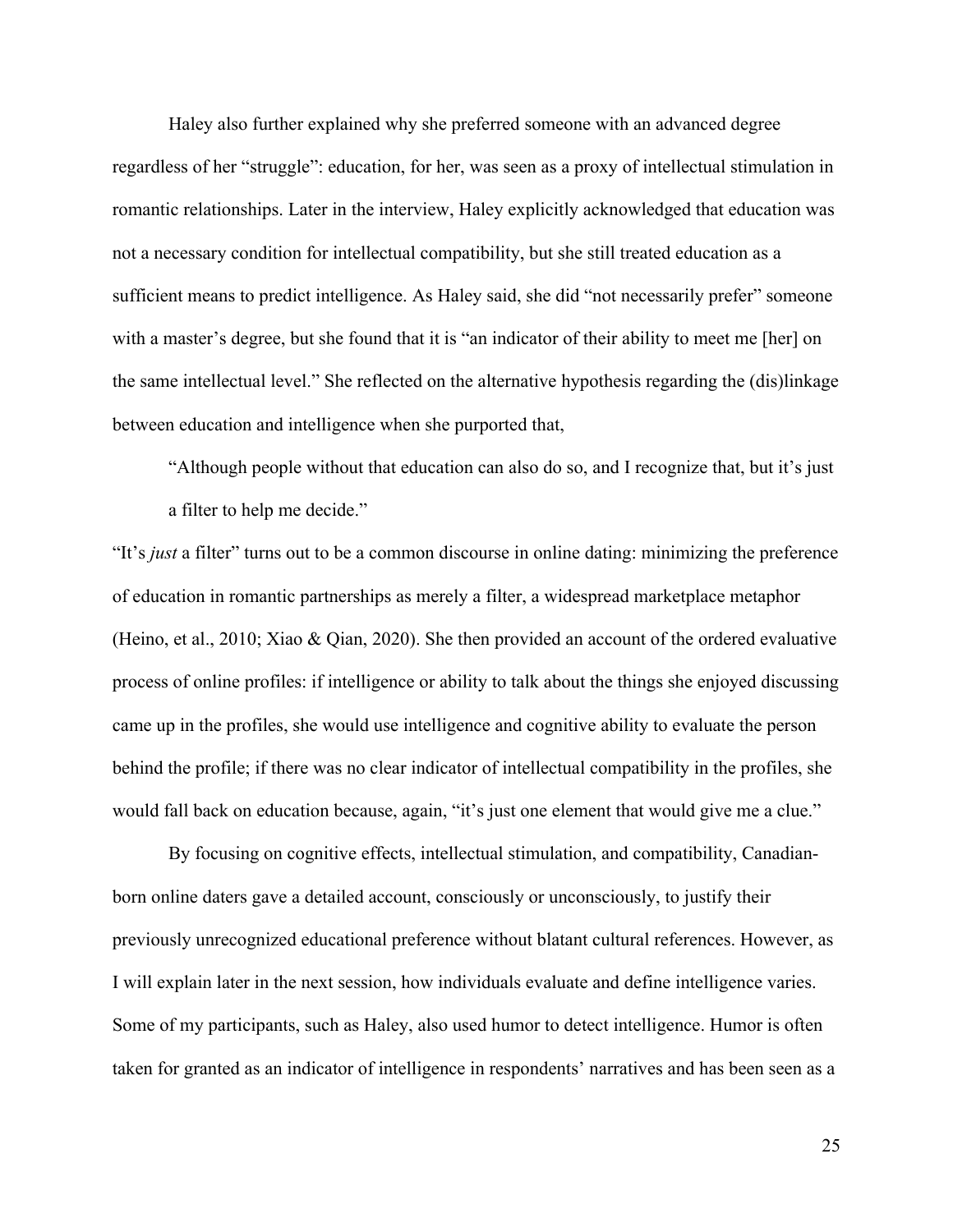by-product of "large brain and general intelligence" in psychology (Li et al., 2009, p.923). However, it is a culturally specific phenomenon (Friedman & Kuipers, 2013) which contradicts the seemingly culture-blind discourse in Canadian-born participants' narratives. Moreover, as Marcus (Canadian-born, 32-year-old, male, diploma), a self-identified Jamaican and French interviewee, who realized later in his dating practice that he found a partner's education matters for intellectual compatibility, explained,

[Education matters] "not in a sense that you're dumb but just like…I have a way of thinking and it was heavily shaped by my university, by my education so I know I need someone who can keep up. It doesn't mean that you have to be university-educated, it just means you have to have critical thought, you have to be engaged in conversations in more than just the surface and have a healthy debate which really could only come from an equal footing…"

At the first glance, educational qualification, for Marcus, was a sign of cognitive ability; yet, educational qualification was also implied as a "certificate of cultural competence" that requires and guarantees the holders to be conversant with types of accumulated values and skills with respect to his culture (as cited in Garnett, Guppy & Veenstra, 2008, p.145; Bourdieu, 1986). Bourdieu argues that educational credentials, as institutional cultural capital, can be used to recognize and objectify the stocks of cultural capital; individuals with the same cultural capital are thus able to recognize each other (Bourdieu, 1998; Bourdieu, 1986). Therefore, Marcus's narrative underscores the shared cultural capital that intellectual compatibility requires, demonstrating that intellectual compatibility is not only a cognitive matter but also a cultural one.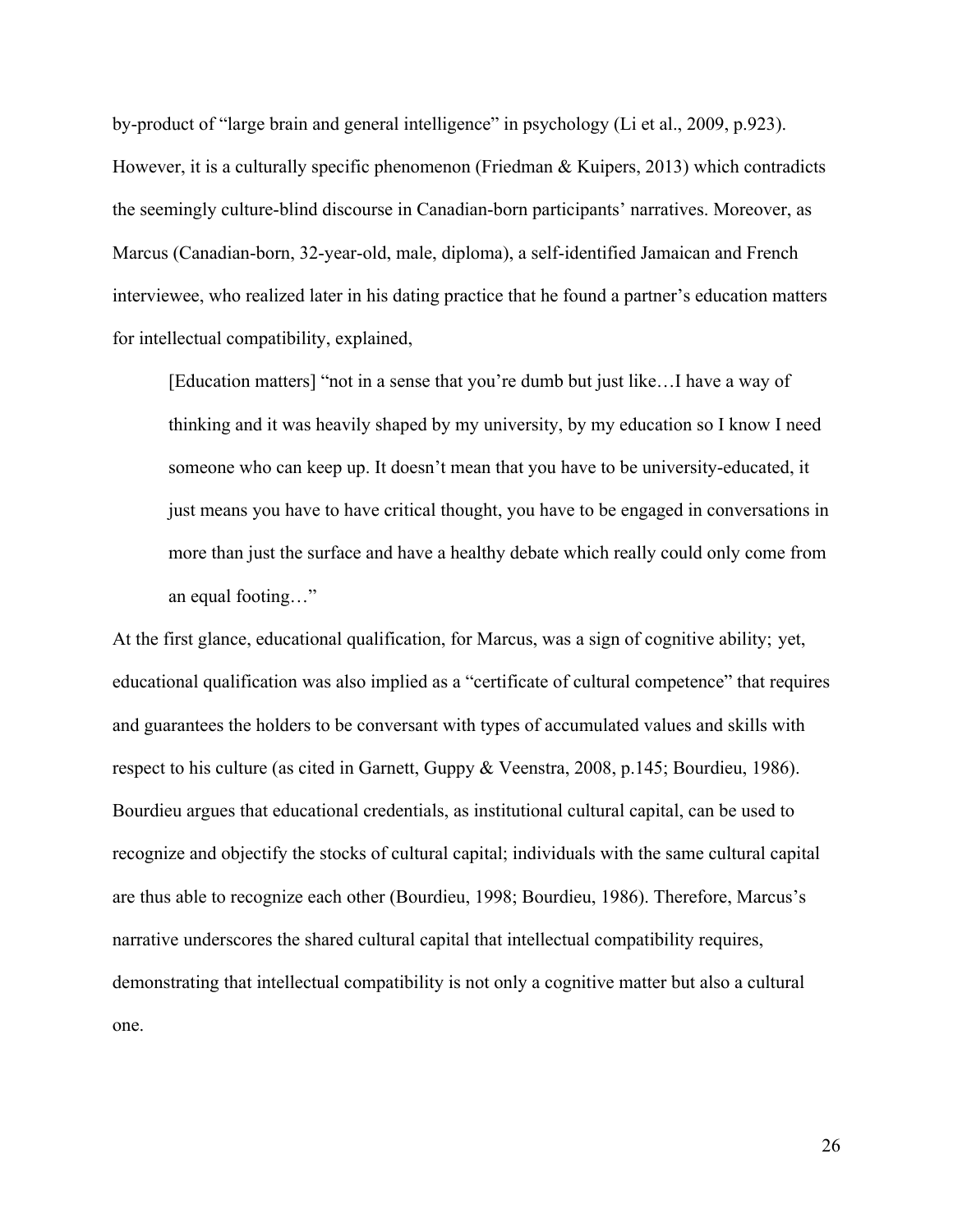When reaching the same conclusion that education matters, Chinese immigrant online daters and Canadian-born online daters activated different reasoning in their narratives: while the former relied on cultural-matching rhetoric, the latter employed intellectual compatibilitycentered framing. Some Canadian-born participants articulated their educational mate preferences in a less culturally salient way, the association between intelligence, ways of thinking, humor, and cultural taste (Bourdieu, 1984; Lamont, 1992), however, presents a caveat. Intellectual compatibility, which is often recognized as a cognitive effect of education in participants' narratives (Kingston et al., 2003), nevertheless involves another form of cultural matching when used by online daters to justify their preferences for someone who had some post-secondary education. Moreover, when discussing their educational preference, Canadianborn participants' responses implied a gap, sometimes even a struggle, between discursive consciousness (what they expressed according to their values and beliefs) and practical preference (what they said they actually preferred).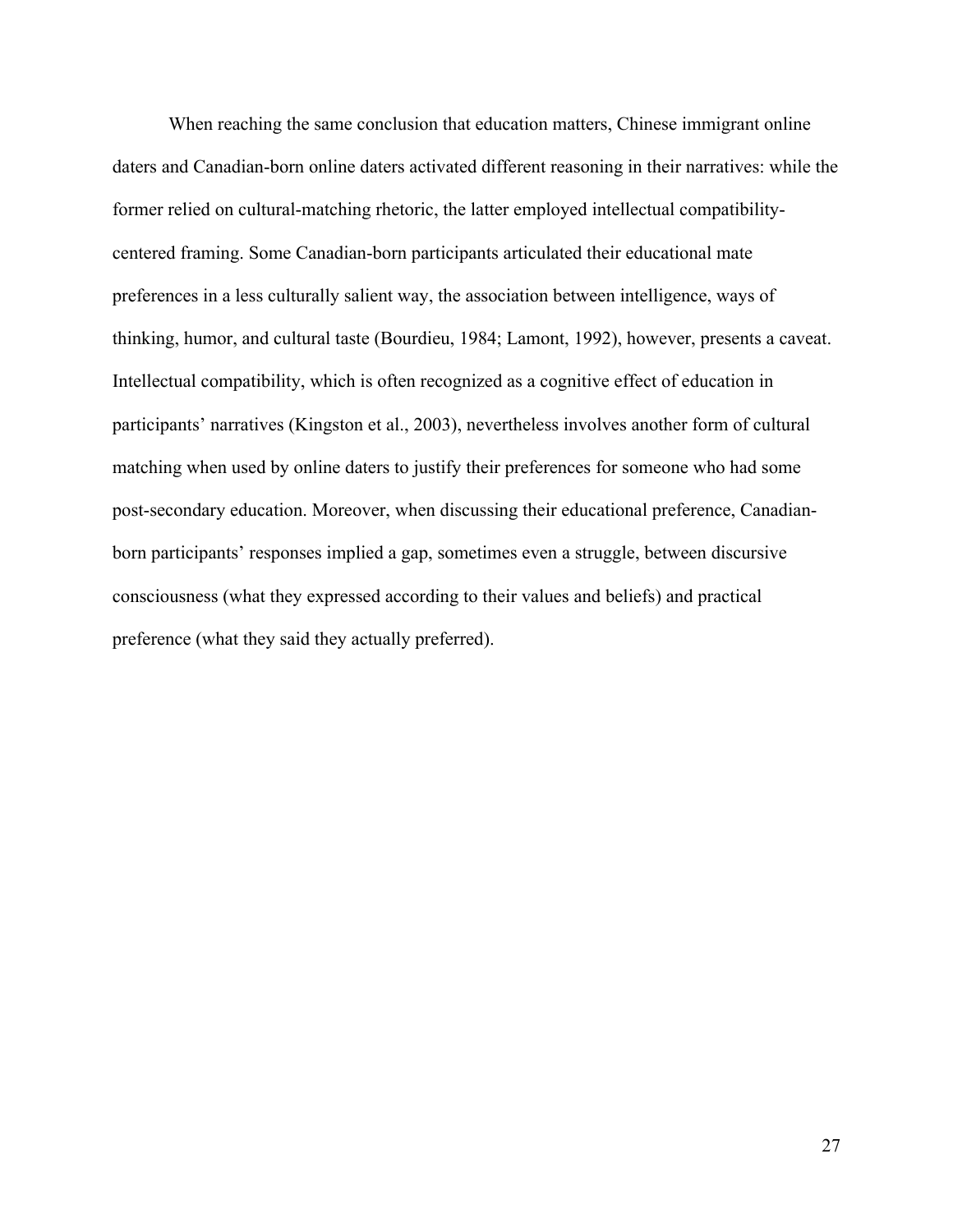#### **Education does not always matter anymore…?**

I started with the question of why education matters as examined in previous sections, but the "unpattern" (Miles & Huberman, 1994), or "surprise" (Timmermans & Tavory, 2012) in the interviews directed me to also ask why education does *not always* matter. Fifteen participants, including eight Chinese immigrants and seven Canadian-born online daters deliberately expressed that education did not matter, while seven participants did not mention education in their discussion of ideal partners. Among those who mentioned education in their narratives, although both Chinese immigrant online daters and Canadian-born online daters suggested that a university degree or above was *not* a good indicator of occupation and success, Chinese immigrants and Canadian-born online daters reached the seemingly similar conclusion through drastically different forms of reasoning. The following two sections elaborate on this distinction.

#### *Education re-valued: via the lens of social mobility and human capital in the host country*

This reasoning device centers around the notion of human capital and social mobility. It was used to directly reject the significance of education among Chinese immigrant online daters. Having at least a bachelor's degree (and above) was considered *not important* in partner searching for six Chinese immigrant online daters, they said because a university degree or above is *no longer* a good indicator of occupational success and hence social mobility in the Canadian labor market. When I asked Peter, a 31-year-old male Chinese immigrant online dater if he would care about a potential partner's *xueli* (educational background in Chinese), he answered: "I don't care." He raised his voice and vehemently followed up,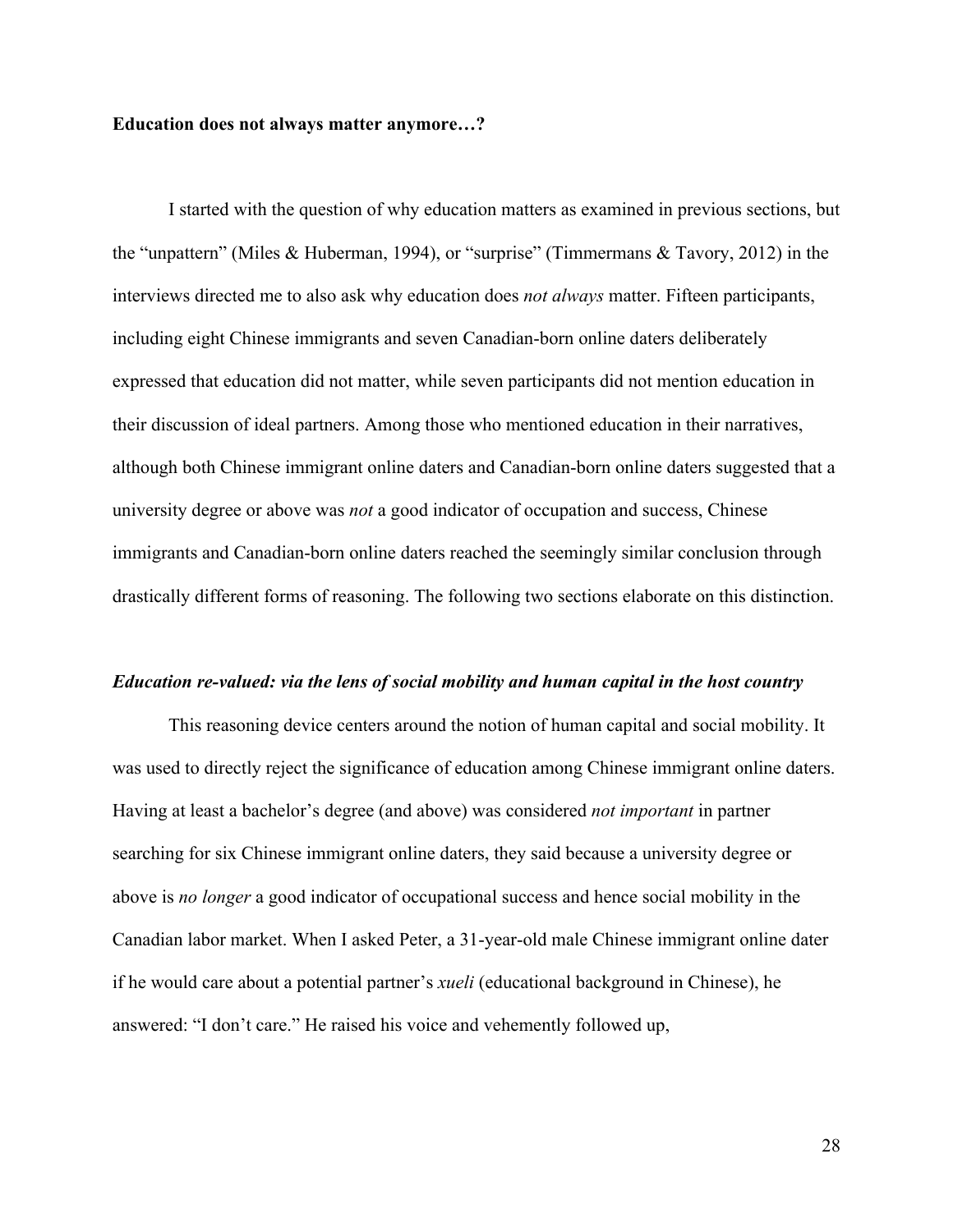"Who care about education in Canada? … Academic qualifications are not useful here [in Canada]. And, if you can climb up in a foreign company, he will give you further training."

Even though Peter didn't explicitly compare his educational preference to those in China, the way Peter quickly posed a rhetorical question with a raised tone after my question about education implied that there was a default cultural assumption which Peter supposed that I, as a Chinese international student, might have. By asking the question "who cares about education in Canada," he wanted to challenge the pre-conceived significance attached to education among Chinese individuals. His remark, albeit not plainly, demonstrated a shift between what was commonly deemed as valuable in China and what was not deemed as valuable after he relocating to Canada. For Peter, the instrumental value of education in terms of its return in the labor market, particularly, the chance to "climb up" was more significant than other meanings associated with "academic qualifications". Instead, getting a job in a local non-Chinese company was more important. Therefore, education was not an essential factor when choosing a potential mate.

This is consistent with existing research that argues racialized, foreign-born immigrants and socio-economically disadvantaged groups tend to be more sensitive to the financial needs of a family and economic future opportunities (Boyd & Yiu, 2016; Melton & Thomas, 1976). Additionally, research also shows that immigrants' education is devalued and underutilized in the Canadian labour market (Anisef, Sweet & Adamuti-Trache, 2008; Reitz, 2001). In 2006, newly arrived immigrants' higher levels of education, as important human capital, "did not translate into a greater likelihood of finding employment" (Anisef et al., 2008, p.4). However, emphasizing the perceived insignificance of higher education did not mean that Peter did not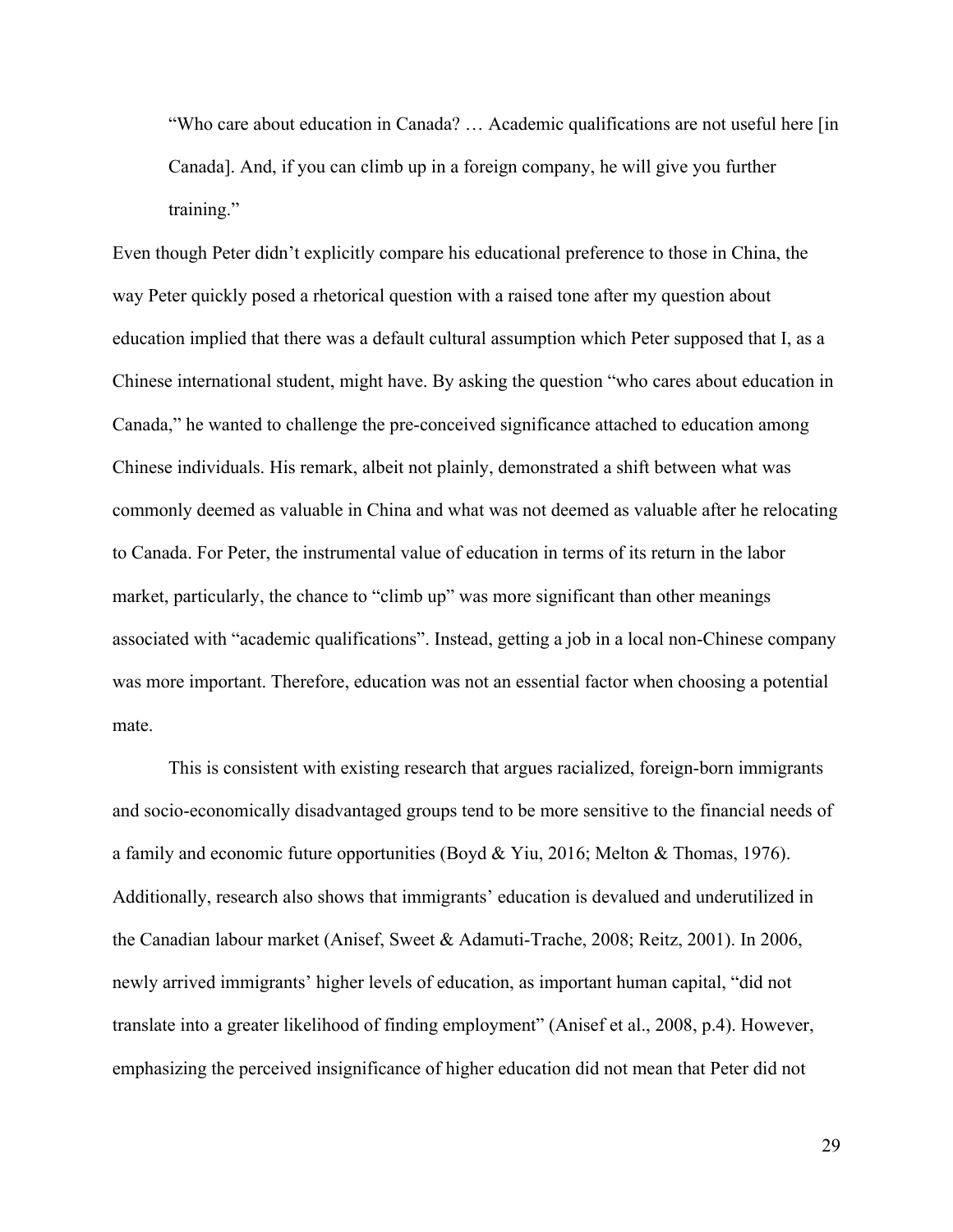care about education at all. It was until our later conversation that he revealed he could not accept anyone who only had high school diplomat and mobilized Chinese logic of *men dang hu dui* (matching doors and parallel window, a Chinese concept commonly used to suggest status compatibility) to explain that one must have similar, or in his words, at least "not too far-apart" educational backgrounds to date. Therefore, his preference for education in dating manifests the "stock of knowledge" (Mathieu, 2009. P.179) of both the Chinese tradition on cultural homogamy (Xiao & Qian, 2020) and his lived knowledge and experience of the Canadian system, where immigrants' education is often not deskilled, de-credentialized, undervalued and underutilized (Guo, 2009; Guo & DeVoretz, 2006).

 Similarly, while William (Chinese immigrant, 30-year-old, male, BA) and I were discussing the significance of education in his dating experience, William suddenly shifted the topic and said "I just want to say that work is more important. In fact, our academic qualifications are not so important." His usage of "our" further suggested that his judgment of whether education is valuable in dating is not simply personal, but something related to the shared Chinese immigrant identity between him and I. By using transitional devices such as "in fact," he provided a cue for something of greater significance as he continued, "getting [profession-related] certificates is even more important."

Additionally, in this social mobility reasoning narrative, respondents often mobilized comparative devices to indicate changes in preferences. For example, Coco, a 29-year-old Chinese immigrant woman who came to Canada at 22 years old and held an MBA degree, did not mind if someone did not have a bachelor's degree, because "it has something to do with this person's choice." Studying certificates related to occupation was fine for her ideal partner. When I asked Coco about the educational background or occupation of someone whom she has dated,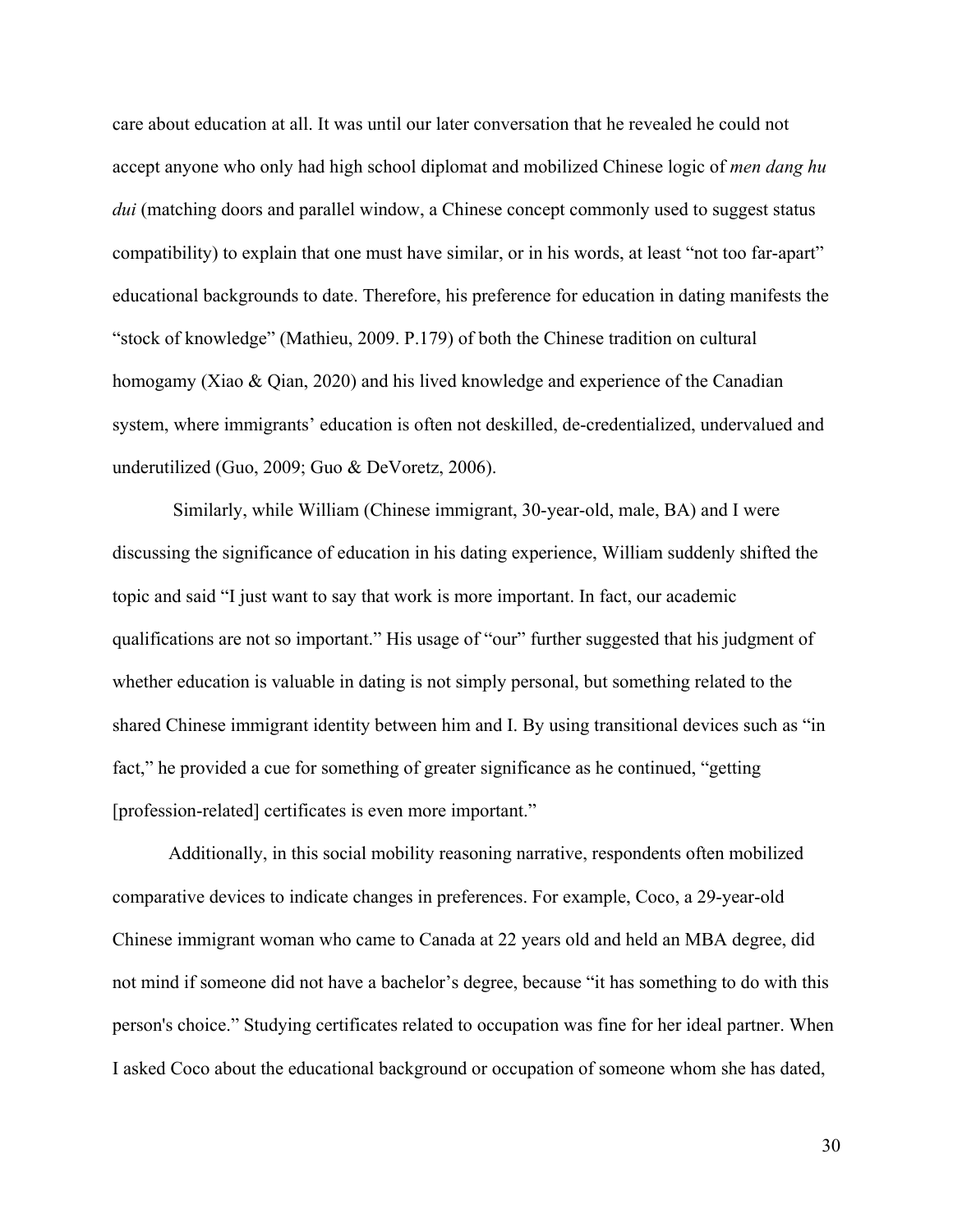she cannot remember his educational background, suggesting a practical consciousness of something that was taken for granted. Before we ever discussed her mating criteria, she said, "I am not sure if he has a bachelor or higher education background. To put it bluntly, I don't care much about the educational background *anymore*. As long as you can do it, and if you can adapt to your normal work, I don't particularly care about this, nor did I say that you must find a doctoral student, these are not accountable."

Without eliciting or probing, Coco mobilized the common classificatory framework to describe someone's educational background (e.g., "a bachelor or higher") in her response. The remark "nor did I say that you must find a doctoral student", in particular, signifies a popular discourse of educational preferences that she has heard of. As readers might recall, Melody's narrative regarding finding a Ph.D. student as an ideal partner mirrors the discourse that Coco conveniently took on. Through invoking these discourses which are possibly popular among other Chinese immigrants, she further dismissed them as "not accountable" in her current circumstances.

 It is important to pause and notice that though both male and female Chinese immigrants uttered that they did not put significance on their heterosexual partners' academic degrees, as most occupations that only require certificates to succeed tend to be more lucrative when they are male-dominated, "certificates have limited labour value for women" (Carnevale, Smith & Gulish, 2018, p.27; Barbulescu, 2021). Additionally, foreign-born visible-minority women are "triply disadvantaged" in the Canadian labour market (Boyd & Yiu, 2016). It is unclear that if female participants and male participants can benefit the same with a professional certificate in the dating market.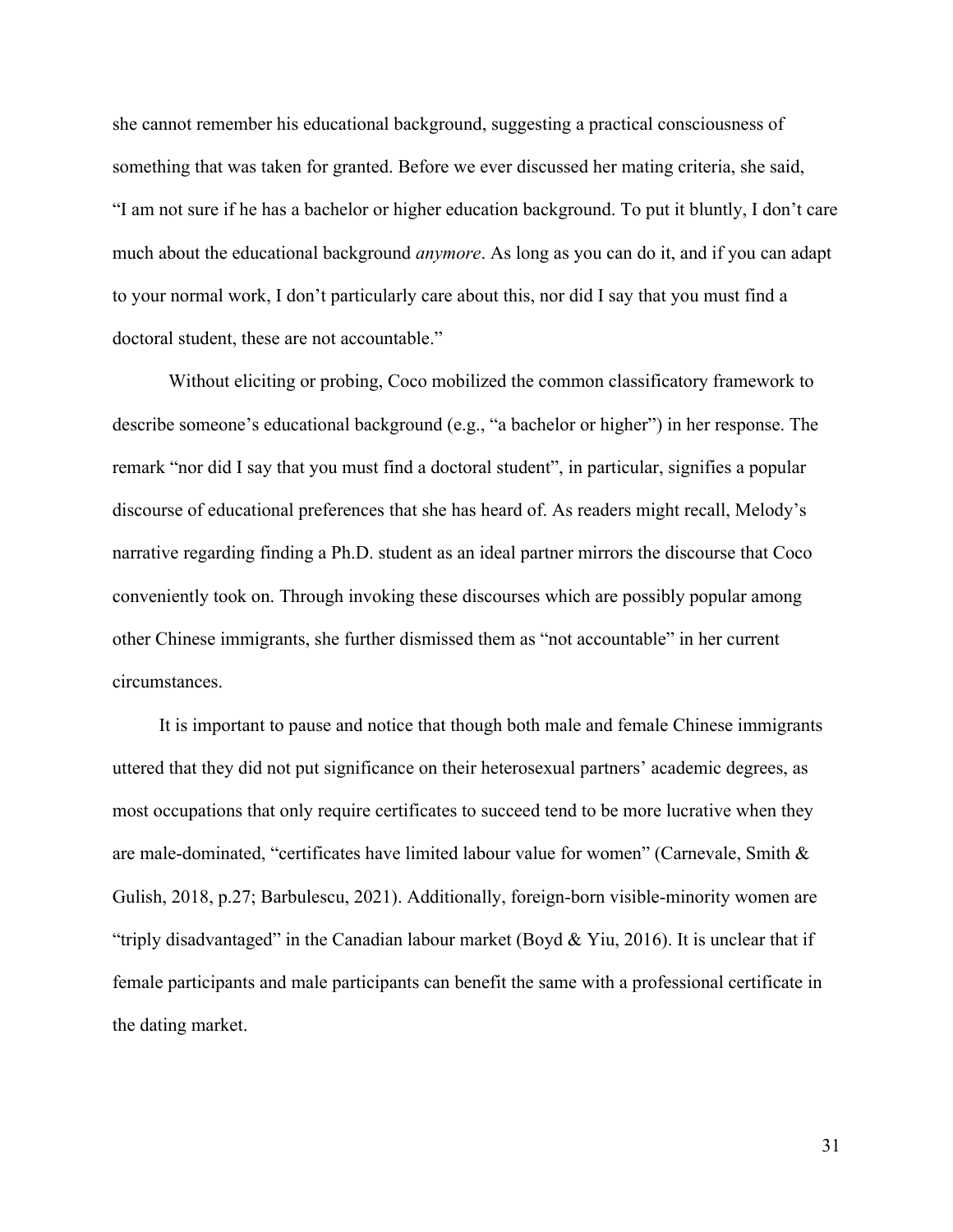Although these participants still assumed that some degree above a high school diploma was a default mating criterion, my findings suggest that when immigrants relocated to another society, there was a comparative sense between what was deemed valuable and what is no longer valuable in new social conditions. This comparative practical consciousness manifests an adjustment of the cultural repertoires and apprehension of the systems they had to navigate, allowing them to shift their evaluative frameworks to view education differently. Such shifts helped immigrants to fit their preferences to the new structural conditions in the receiving country.

#### *Condemning educational snob, an omnivorous taste of intelligence*

We have already seen the "snobby" discourse among Canadian-born online daters who struggled with its exclusivist nature and issues of social desirability but eventually embraced using education as an indicator of one's intellectual and hence dating compatibility. This discourse appeared again among the narratives of Canadian-born online daters who disagreed with using education to evaluate potential partners. The second path of reasoning, adopted by Canadian-born participants, detoured around education and strived to make distinctions between *a snobby view* of *education* and an *omnivorous taste* of intelligence. Instead of directly explaining why education does not matter, respondents emphasized the value of intelligence and intellectual compatibility*.* Moreover, for Canadian-born participants who did not regard having at least a bachelor's degree (or above) as important in a potential partner, they resisted a culturally snobby view of education and intelligence which equals education with intelligence. Instead, they demonstrated an *omnivorous taste* wherein they valued various sources of intelligence.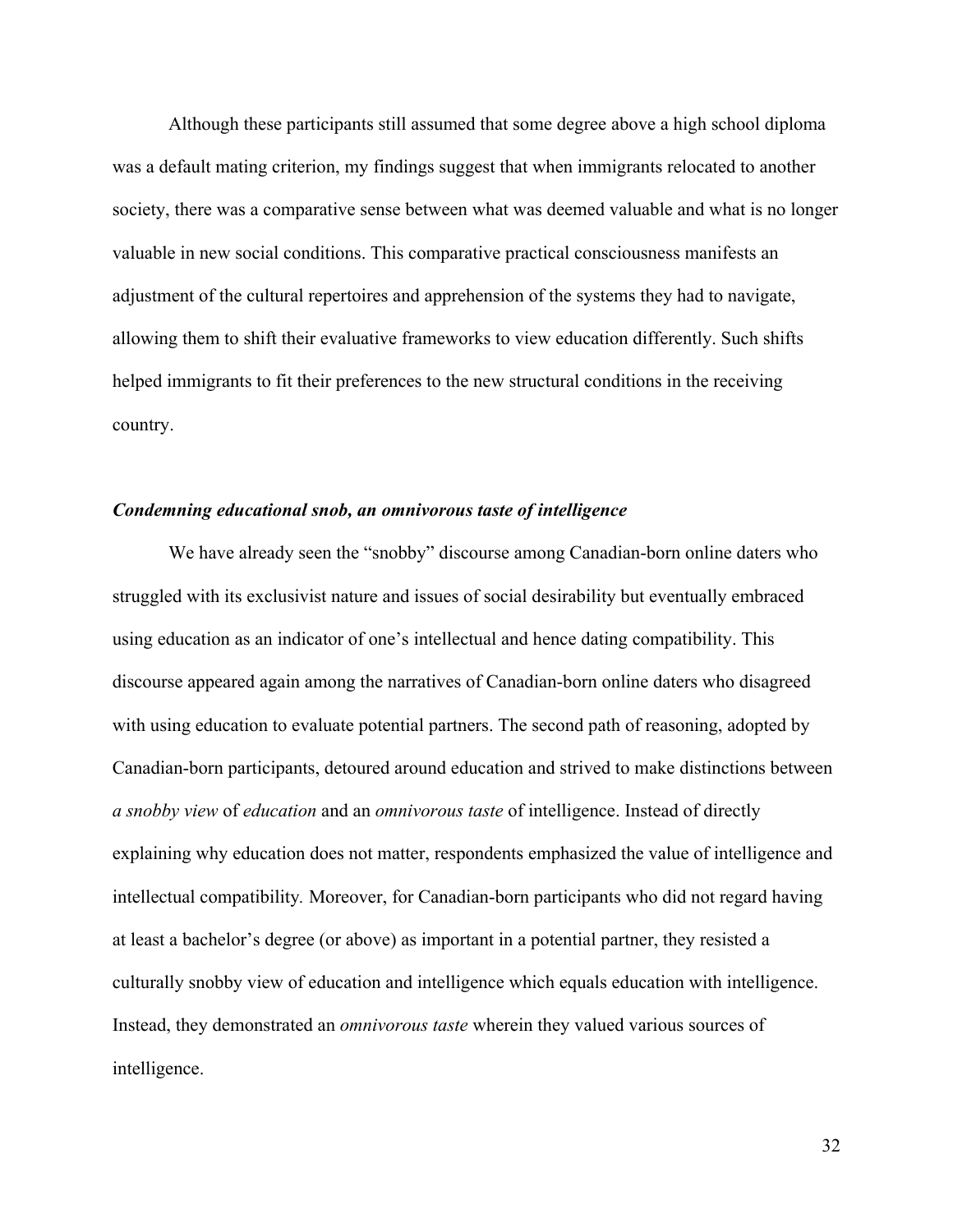How do we define intelligence at all? The term intelligence is widely used but hardly defined. Research shows that individuals' definitions of intelligence can vary a lot (Limeri et al., 2020). As mentioned in the previous section, respondents used some post-secondary degrees to foresee intelligence and intellectual compatibility without specifying what intelligence means. Yet, participants' narratives demonstrated the polysemy and multivocality of intelligence that individuals could activate when evaluating a potential partner. These various forms of intelligence included loosely categorized cognitive attributes (i.e., critical thinking, curiosity, and the ability to learn), habitual intelligence (i.e., good habits), emotional intelligence, artistic intelligence (e.g., art, creativity), academic intelligence (e.g., analytic ability), literacy (e.g., reading and writing) and street smartness.

Given the multitude of available and often antagonistic meanings, defining intelligence or smartness requires constant judgment and is thus eminently cultural. While some participants valued the depth and complexity of knowledge as indicated by academic intelligence, some participants valued worldly and diverse knowledge that a potential partner encompasses. Moreover, respondents sometimes compared culturally available meanings associated with intelligence and downplayed certain attributes, in order to establish the significance of a specific kind of intelligence that they favored in a potential partner. For instance, Camille was a female 24-year-old online dater who identified herself as "Caucasian Canadian" and had a college diploma at the time of interview. When I asked Camille if education mattered to her, she answered indirectly by pointing out its ambiguous relationship with education: "intelligence mattered to me, sometimes it is correlated to education, but not always." She further explained what "intelligence" meant to her, "it's like defining confidence...I want to be able to talk about what's happening in the world. Like a general awareness of different concepts - not necessarily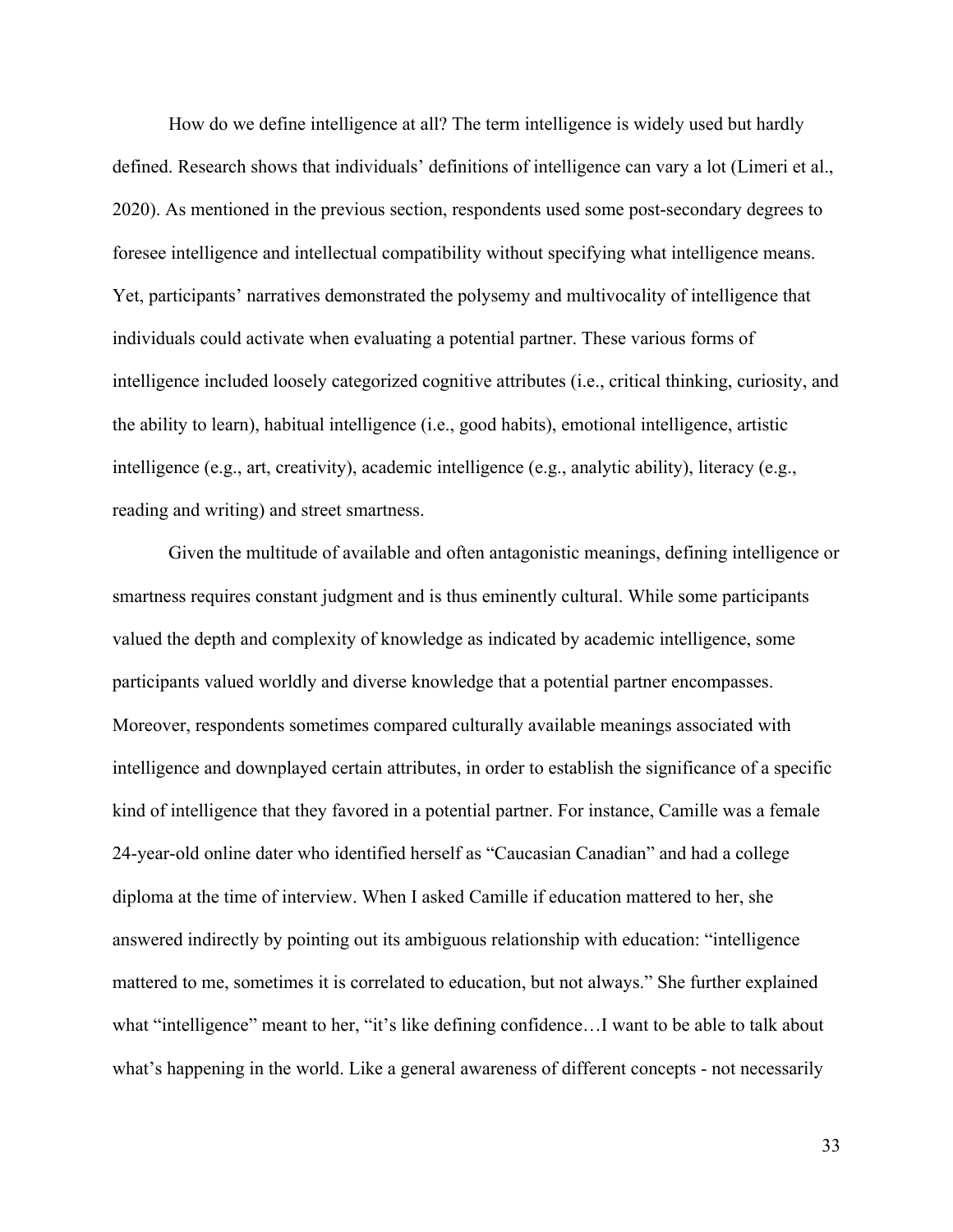knowing super in-depth." By comparing intelligence with confidence, Camille suggested that this preference was something idiosyncratic and vaguely defined. Furthermore, she deliberated on the definition of intelligence with the notion of "general awareness" of various ideas in contrast with the discourse of academic profundity. Without me probing further, she continued to explain what she—did not consider—as intelligent, "so, it doesn't have to do with education level, but someone interesting without a fancy degree…I don't think it's using big words. I think the smartest people are those who can take complex terms and say it simply." Camille's remark suggested that there was a common discourse that she heard of, which I term as "snobby view of education", that associates intelligence with "fancy degree". For her, real smartness meant that someone could break down the academic complexity to something simple and acceptable. Similarly, Elleanor, a 34-year-old Canadian-born Chinese online dater with a bachelor's degree did not care about education in a potential partner. She used humor and witty responses to evaluate a person's smartness. As demonstrated in her quote "I'm not talking about the smart [in] that they know everything, cause that's not the kind of smart I value," the concept of smartness or intellectual compatibility is subjectively and relatively defined, thus requiring respondents' cultural judgments.

The story of Sam provided a similar but more extreme case. Sam was a 22-year-old and receiving his post-secondary education at the time of the interview. He was born in Canada and self-identified as "white Caucasian". He mentioned that he heard of some dating sites/apps that required online daters to have a Ph.D. degree and chuckled "so elitist." I was curious about the app, so he told me that his mother's friend was using a dating app which only allows people with Ph.D. degrees to join. He continued, "I'm like, 'if you're so obsessed with education that you only think you can be in a relationship with someone who's as intellectually successful as you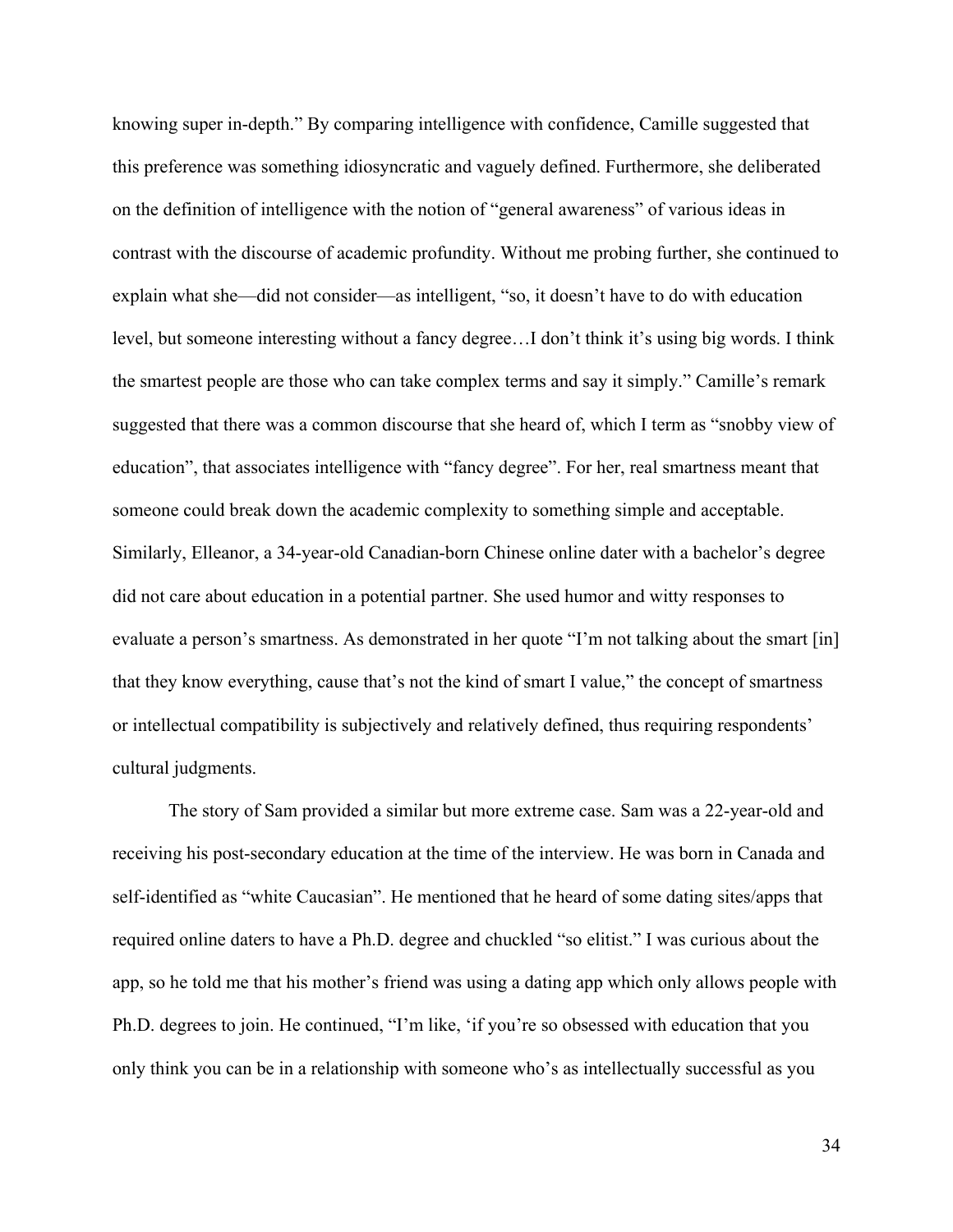are in terms of academics, that's pretty pathetic in my opinion." He laughed again and continued with a contemptuous tone, "that's discounting so many aspects of a personality, and saying you're more interested in a piece of paper than someone's, you know, anything else." In Sam's remark and my interaction with Sam, there was a strong "pathetic" judgment for people who he thought were obsessed with using education, a "piece of paper" to evaluate whether potential partners are "intellectually successful."

By invoking popular practices (in Sam's case, people using education solely to evaluate intelligence) and other perceptions of intelligence (in Camille's case, fancy degrees and complexity) to condemn them, respondents constructed a symbolic boundary of what is valuable and what is not. An educational snob is deemed "pathetic" whereas *an omnivorous taste of intelligence* is superior. Research shows that omnivorousness is closely related to "multicultural tolerance" and open attitudes to all walks of life (Warde, Wright & Gayo-Cal, 2007). One possible explanation for this preference of omnivorous taste of intelligence is that Canadian-born online daters might consider a diverse appreciation of different kinds of education as the "righter" practice in Vancouver's multicultural context, whereas a snobby view of education is seen by Canadian-born participants as less desired. However, such symbolic boundary can effectively dismiss the immigrant daters' concerns regarding mobility in the labour market as well as their preference of someone with a North American bachelor's degree which conceived as a signal of cultural assimilation for immigrants.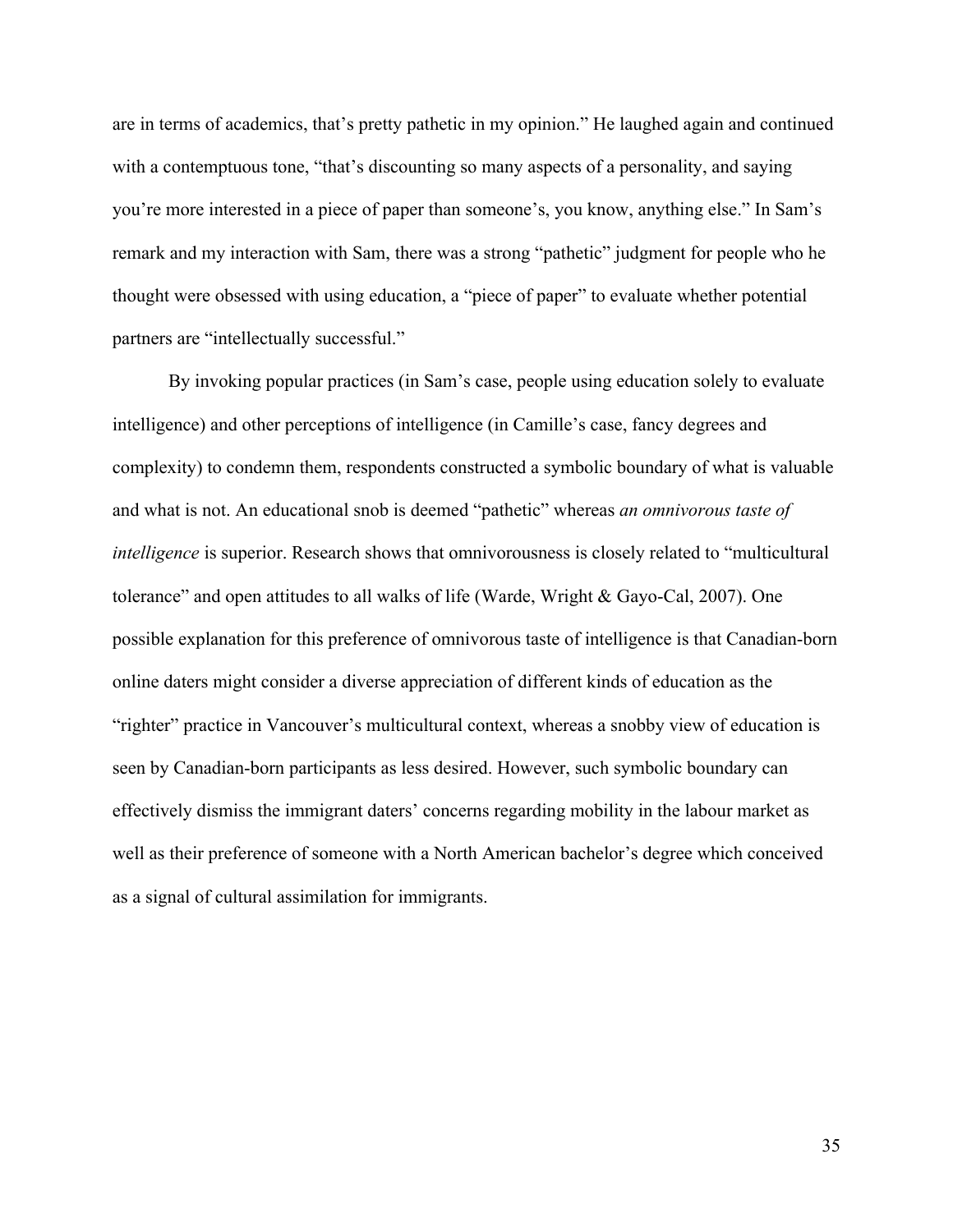### **Discussion and Conclusion**

In the light of the expansion of higher education, credential inflation, and devaluation of immigrants' human capital (Schwartz, 2013; Veenstra, 2010; Guo & DeVoretz, 2006; Anisef, Sweet & Adamuti-Trache, 2008; Reitz, 2001), this article has addressed one key question: how do individuals perceive education in dating nowadays? Drawing on interviews with online daters in Vancouver, I analyzed individuals' meaning making of education when searching for a potential partner and how they made sense of their educational mate preference. My answer is complex yet simple: education still matters, but in a more nuanced way. Despite sharing similarities in terms of preferring educational homogamy in practice, how education matters or, sometimes not, diverges between Chinese immigrants and Canadian-born online daters. I have showcased the differing symbolic architectures, at both discursive and practical consciousness levels, that support educational homophily in dating preferences as well as its implication on boundary-making along the foreign-born immigrants versus local-born line.

In general, participants who vouched for education as an important trait to be considered of a romantic partner emphasized its signaling effect in assuring cultural matching (DiMaggio & Mohr, 1985) and intellectual compatibility. Chinese immigrants, in particular, explicitly used North American university education as a proxy of cultural capital, for example, English proficiency and degree of acculturation, that are specific to the host country (Lee & Kye, 2016). Differing from the cultural-matching reasoning adopted by Chinese immigrant online daters who preferred someone with similar North American education, Canadian-born participants tended to discuss their preference of education in a seemingly culture-blind language, centering around the cognitive effect of education and intelligence. Additionally, when being asked about their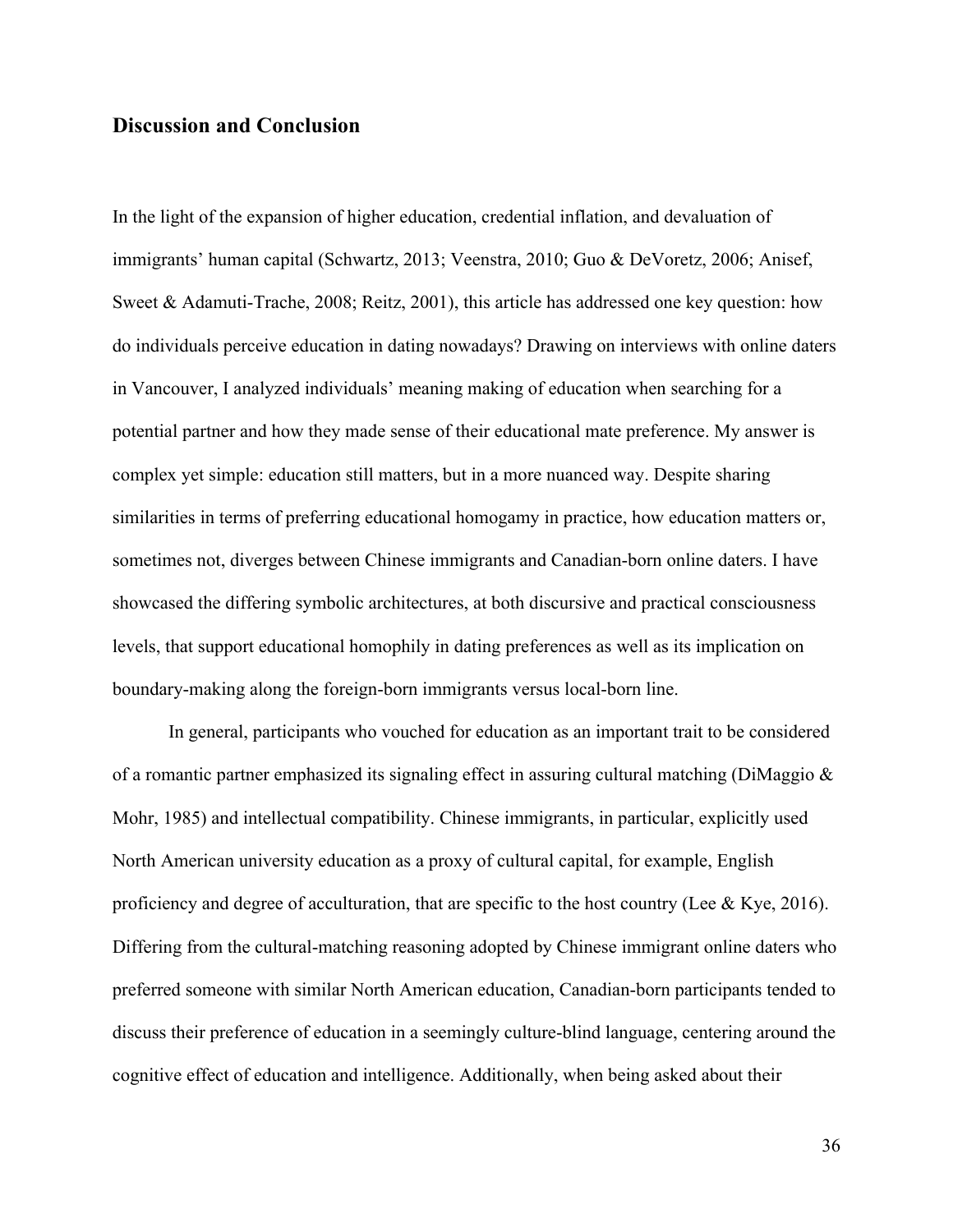educational mate preference, some Canadian-born participants activated their practical consciousness and then recognized their habits (Schatzki, 2001) in dating highly educated individuals who have a similar or better degree.

A closer examination of what participants stated according to their values and beliefs in contrast with what they said they actually preferred revealed consistency between discursive preference and their practical preference among Chinese immigrant participants, whilst incongruity among Canadian-born participants. Instead of seeing the inconsistency between what is said in interviews and what is done as fallacious (Jerolmack & Khan, 2014), exposing such gaps opens vistas for reflection and learning (Mathieu, 2009). In this case, the gap in Canadianborn participants' responses gives us a glimpse of the "struggle" that many individuals might experience: a "struggle" between what was discursively criticized as "snobby", elitist, and exclusive (Peterson & Kern, 1996) and what turned out be a seemingly natural proclivity, a taste by default (Bourdieu, 1989), or in Giddens' words, "inclination" (1979, p.79). It purports a space for both participants' and my conscious reflexivity and, theoretically, possible changes (Ihre  $\&$ Wandel, 2014; Yang, 2014). Despite reflection and struggles with social desirability, the Canadian-born participants in this study who almost preferred highly educated romantic partners by default, used language such as "not necessary…but" and "just a filter" in interviews to justify such practical preference, thus engaging in accounting for and reproducing existing inequalities (Giddens, 1979). Nevertheless, as Ella (Canadian-born Chinese, 24-year-old, MA in progress) did honestly point out, the gap between her discursive preference (i.e., being open to all walks of life is better for her) and practical preference (i.e., proclivity to date and cluster with highly educated) could stem from "a subconscious bias towards people who have done postgraduate or other higher education." Essentially, this honest recognition of a gap at both consciousness and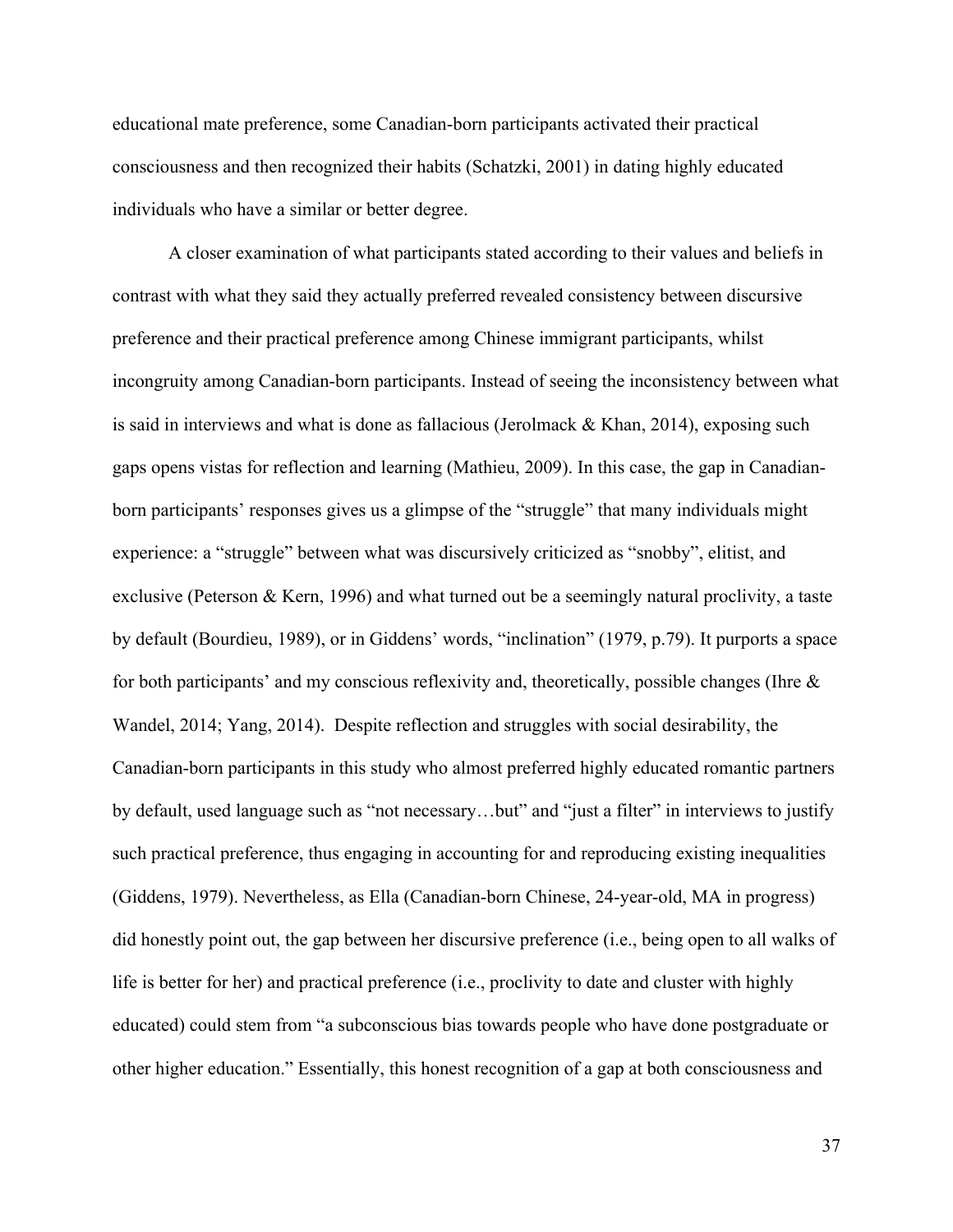action level signifies individuals' capacity for discursively penetrating (Giddens, 1979; Mathieu, 2009) or even challenging the structurally and habitually shaped meaning systems; but it also opens a question of agency: how much does agency matter in shaping habitual behavior patterns that are knowingly contributing to structural inequality?

Surprisingly, higher education was, sometimes, deemed not important. This "unpattern" (Miles & Huberman, 1994), or "surprise" (Timmermans & Tavory, 2012) has ignited some of the most thought-provoking insights that this study offers, among which, the salient snob-versusomnivore discourse is most intriguing. The narratives of Canadian-born online daters who struggled with using education as a predictor of one's intellectual and therefore dating compatibility have shed light on the perceived undesirability of "snobby" mate preference. Yet, this snob-versus-omnivore discourse only occurred in Canadian-born online daters' narratives but was not mentioned at all among Chinese immigrants. When explaining why education is not important for an ideal partner, Chinese immigrants mainly mobilized a human capital and social mobility narrative without activating other sources of justification. Canadian-born online daters, however, did; they activated alternative narratives centred around cognitive intelligence or sense of humor and favored an omnivorous taste of intelligence while condemning the "snobby" mate preference, which perceives education as a signal of intelligence and wherefore dateability.

At the core of my observations is a constant process where participants drew symbolic boundaries between what is valued and what is not while articulating their educational mate preferences. Participants had different opinions on if intelligence can be predicted solely by education. In addition, intelligence was defined in often oppositive and binary terms. For example, one can define intelligence as academic smartness or street smartness, as in-depth or wide knowledge, as the ability to conduct complex or straightforward communications. This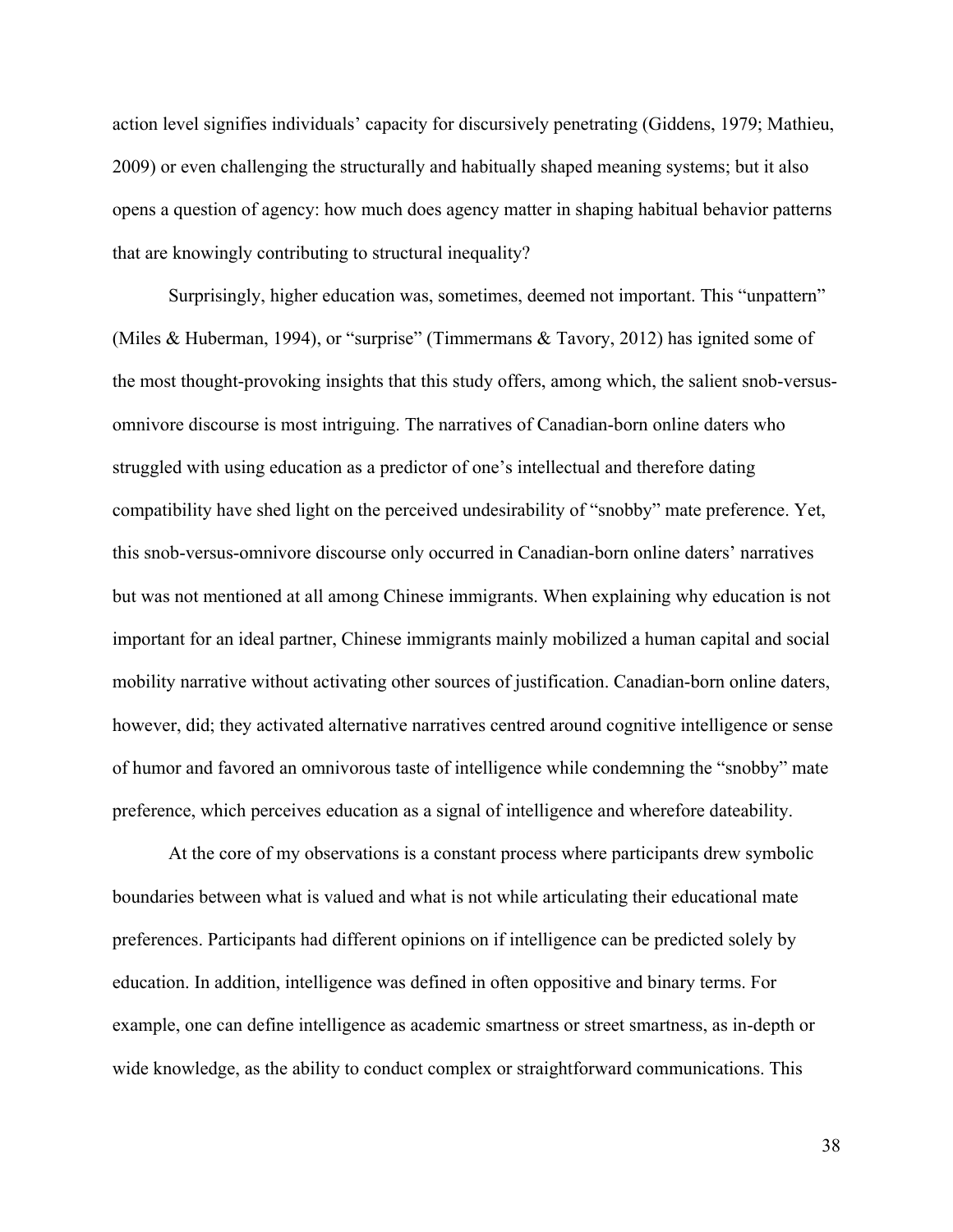"depth" – versus – "breadth" discourse echoes the "snobby" – versus – "omnivore" thesis. Among the Canadian-born online daters who opposed using education to imply intelligence valued various sources and types of intelligence, "breadth" is valued, "depth" is less desired; "omnivore" is superior, "snob" is lesser.

However, the disapproval of the aristocratic view of education among Canadian-born online daters does something unjust to the immigrant daters' experience and their needs for local academic qualifications which were believed to help them overcome language barriers and to gain necessary cultural capital (Blossfeld, 2009) as well as human capital to succeed in unfriendly or even biased job market (Anisef, Sweet & Adamuti-Trache, 2008). Yet, immigrants face the dilemma where their academic qualifications were often undervalued and underutilized compared to their Canadian counterparts (Anisef, Sweet & Adamuti-Trache, 2008; Reitz, 2001). Privileging omnivorous taste of intelligence while dismissing aristocratic view of education also ignores the fact that education continues to serve as a basis of class inequality (Chow & Guppy, 2021) and obscures the tightened social stratification resulted from educational homogamy in Canada (Hou & Myles, 2008; Schwartz & Mare, 2005).

My findings also demonstrate that educational mate preference might not always be a rational decision based on how to maximize gains from partnering with someone with similar cultural or socioeconomic resources (Blossfeld, 2009; Lewis, 2016; Schwartz, 2013) or always highly predictable based on habitus (Bourdieu, 1989). Instead, the educational mate preference expressed by my participants, rather than simply habitual tastes, can involve consciousness, which reflects practical knowledge of structural conditions as well as available cultural resources in the social systems they live in or relocate to (Lamont, 1992; Lamont & Molnár, 2002). Chinese immigrant online daters who revalued education's significance in a good job neither in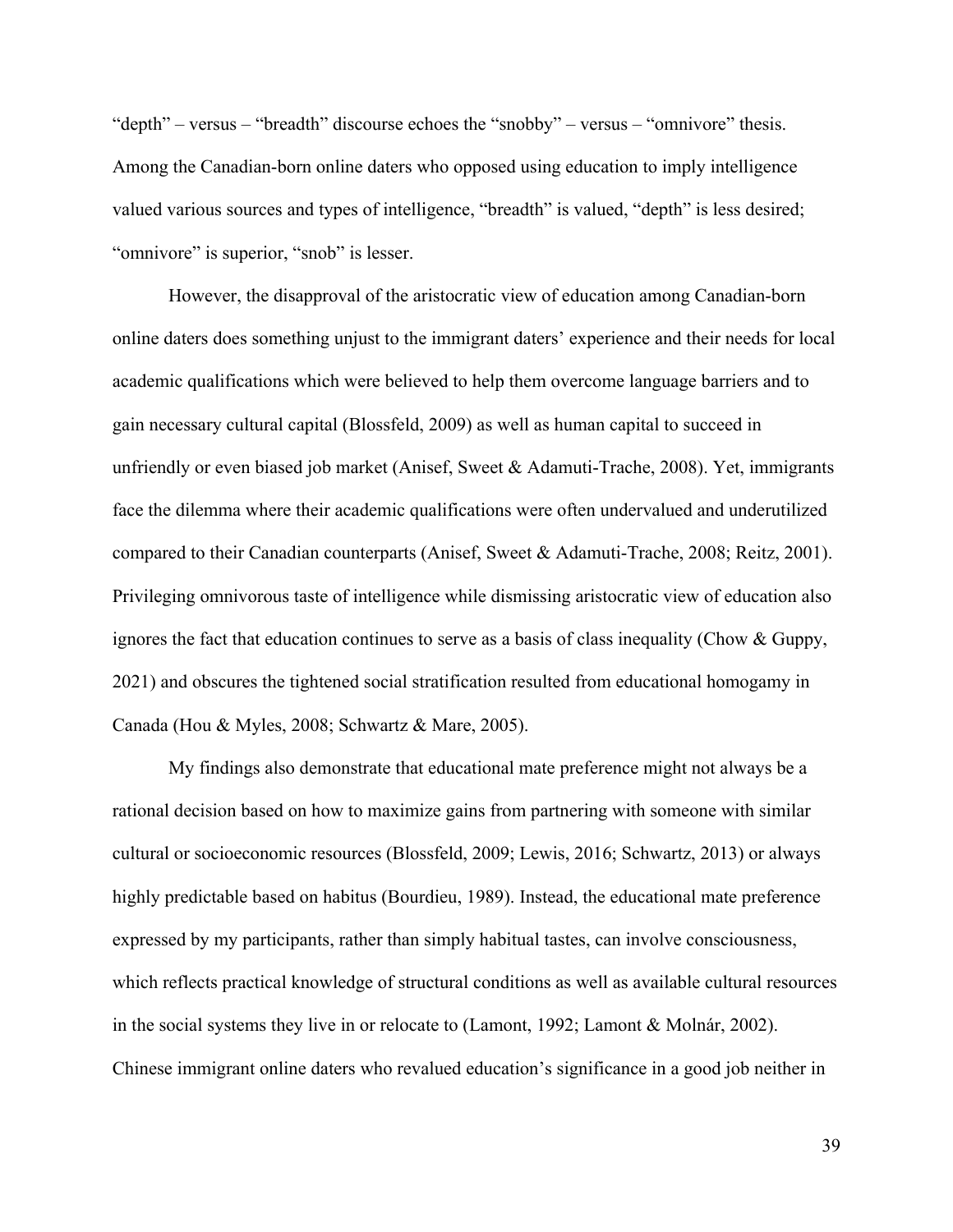finding a potential partner are great examples here. These immigrants moved to a society where education is no longer perceived by local-born Canadians a sole predictor for "high status" (Lamont, 2010, p.5), at least symbolically. In addition, they learnt how the new system works, that is, immigrants' advanced degrees are devalued (Guo & DeVoretz, 2006) whilst technical training certificates seem to better warrant job opportunities among local-borns (Arora, 2019). In the processes of relocation and adaption, the Chinese immigrants interviewed in the study adjusted how they evaluated potential partners to fit the new social conditions (Swidler, 1986).

This research is nevertheless limited in its population generalizability and strength to analyze racial and gender dynamics in educational preferences. In the spirit of what Brodyn and Ghaziani (2018) call the "generalization of ideas," I offer one final thought from my findings: living in a multicultural society might offer a plethora of alternative meanings at individuals' disposal to reflect on and to mobilize in conversations and dating, but it does not mean that all values and preferences are equally treated. It is how individuals draw the meanings, as a manifestation of their evaluative distinctions, were shaped by available cultural resources as well as their social conditions or barrier. My findings support Lamont's critique on Swidler's cultural toolkit theory, boundary patterns are not only determined by cultural toolkits (Swidler, 1986), "but also by the conditions that increased the likelihood that one would use some repertoires rather than others" (Lamont, 2010, p.7). While Chinese immigrants' discursive preferences, which stemmed from their practical knowledge, mostly manifest their anxiety and instrumental needs (Melton  $\&$ Thomas, 1976) for acquiring cultural and human capital, Canadian-born participants had more "privilege" to be less culturally salient, more reflexive on intellect, and withal, less capitaldependent. In another word, it takes more privilege to not use education to gain cultural capital, being it discursively or practically.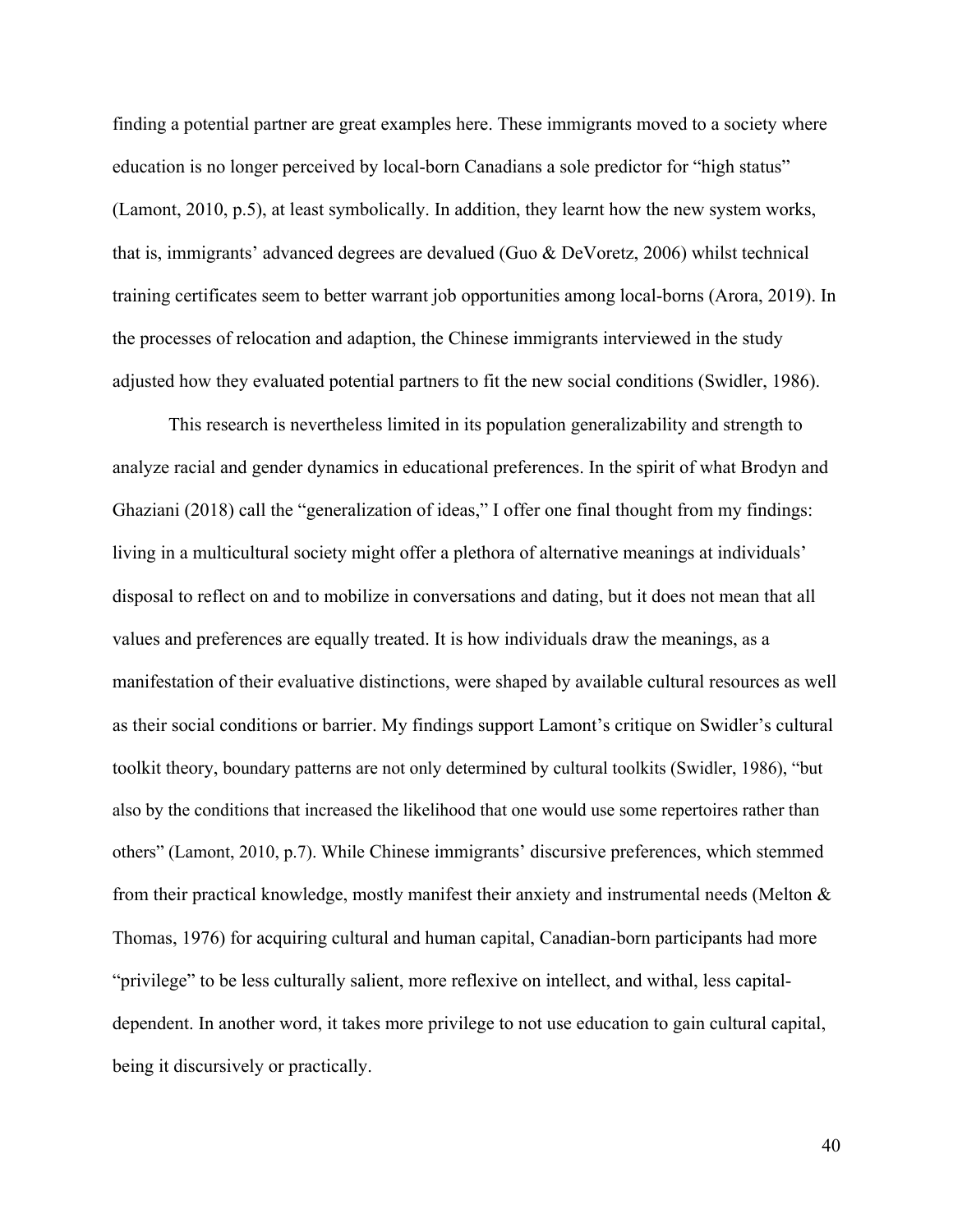This research has animated a few interesting questions worthy of future exploration. Though my findings imply that there could be a boundary shift among Chinese immigrants' educational mate preferences when they relocated to Canadian society, longitudinal qualitative studies are needed to examine how immigrants' educational mate preferences change after relocation (Lamont, 1992). Additionally, as lucrative fields are more likely to be dominated by men, how male and female online daters' professional certificates are evaluated as an indicator of desirability in heterosexual courtships deserve a closer examination. Moreover, although participants' narratives showcased a potential looser connection between higher education and high status at the discursive, symbolic level, my findings eventually suggest that both Chinese immigrants and Canadian-born online daters were preferencing someone alike in terms of education as well as evaluative frameworks. This contradiction raises a question about the mechanisms of how such symbolic differences transform to solidify, challenge or dissolve social stratification (Lamont & Molnár, 2002); its implication for racial-ethnic relations also awaits exploration. Especially, it would be valuable for future research to study how the "snobby" – versus – "omnivore" discourse intersects with racial-ethnic and gender dynamics.

In sum, this research contributes to the existing literature in three ways. First, building on and synthesizing various scholars' work on culture, agency, and practice, my research has enriched our understanding of educational mate preference by investigating the similarities and differences among Chinese immigrants and Canadian-born online daters. The meanings individuals attached to education are not always uniformed but have nuanced and even antagonistic variations that are shaped by immigrants and Canadian-born participants' contexts and positionalities. Chinese immigrants were more likely than Canadian-born online daters to view the significance of education through the lens of cultural and human capital, whereas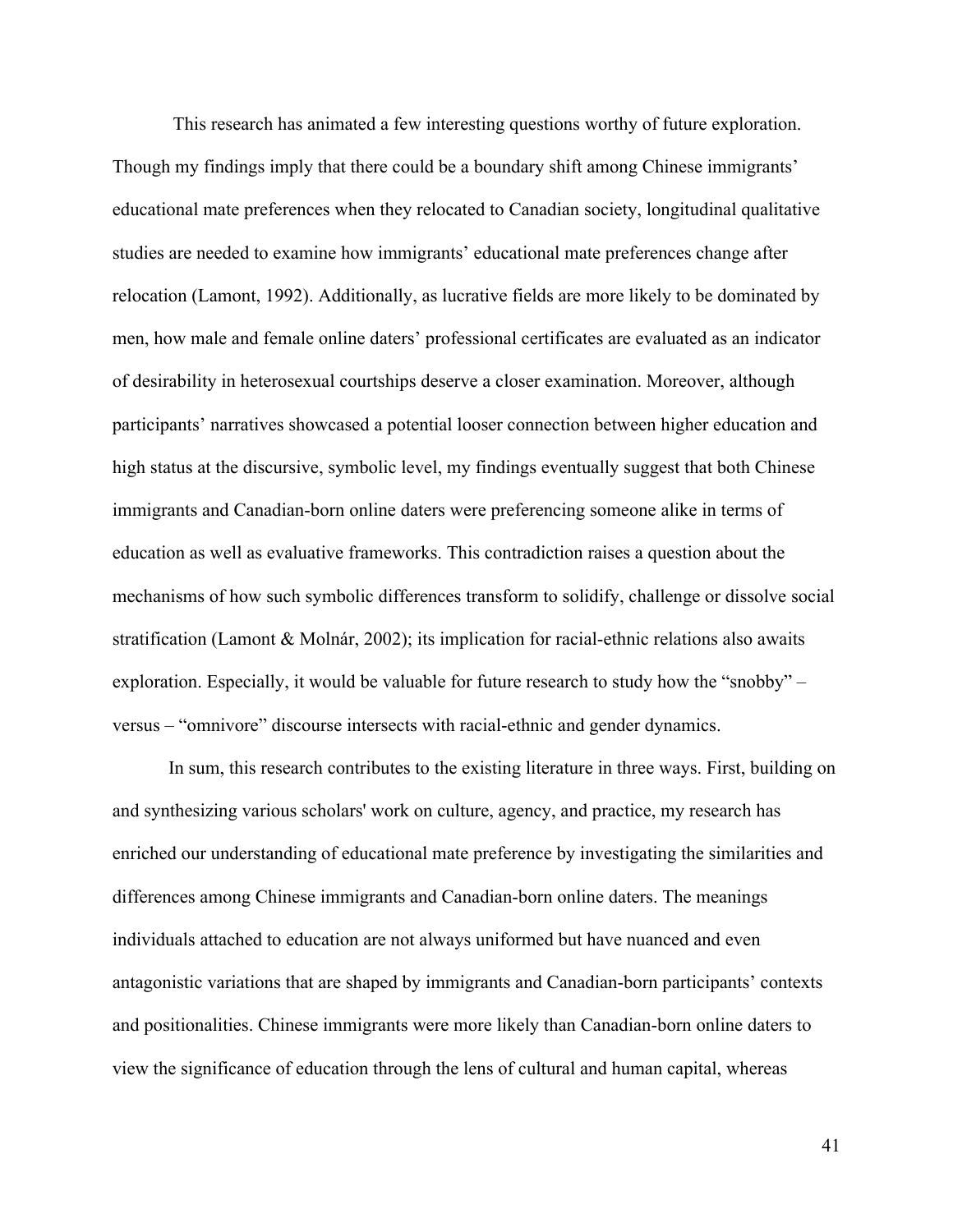Canadian-born participants used a more culture-blind and omnivorous logic to talk about education. Associating higher education with high status and romantic desirability was considered somewhat "snobby", elitist, and exclusive by the Canadian-born participants. Second, my empirical findings suggest that liking or choosing someone who has a certain educational background to chat, which is often used in quantitative studies, does not always entail people's fully aware, agentic preference. It may reflect one's habitual practical preference that often goes unrecognized. But sometimes the act of liking someone with certain level of education may not reflect their preference at all; online daters might perceive education as unimportant in their partner search. Third, this study has provided rare insights into the literature on status acquisition and educational mate selection by using a relatively less explored theoretical tool, namely symbolic boundaries, to analyze educational mate selection preferences. I have shown that educational mate preference could be a source of evaluative demarcation. Canadian-born online daters who disparaged using education as a yardstick of success and desirability formed symbolic boundaries that effectively discounted the educational achievements and experience of foreign-born "others." This research thus contributes to uncovering the nuanced evaluative distinctions that could engender new dynamics of status differentiation between immigrants and Canadian-born persons.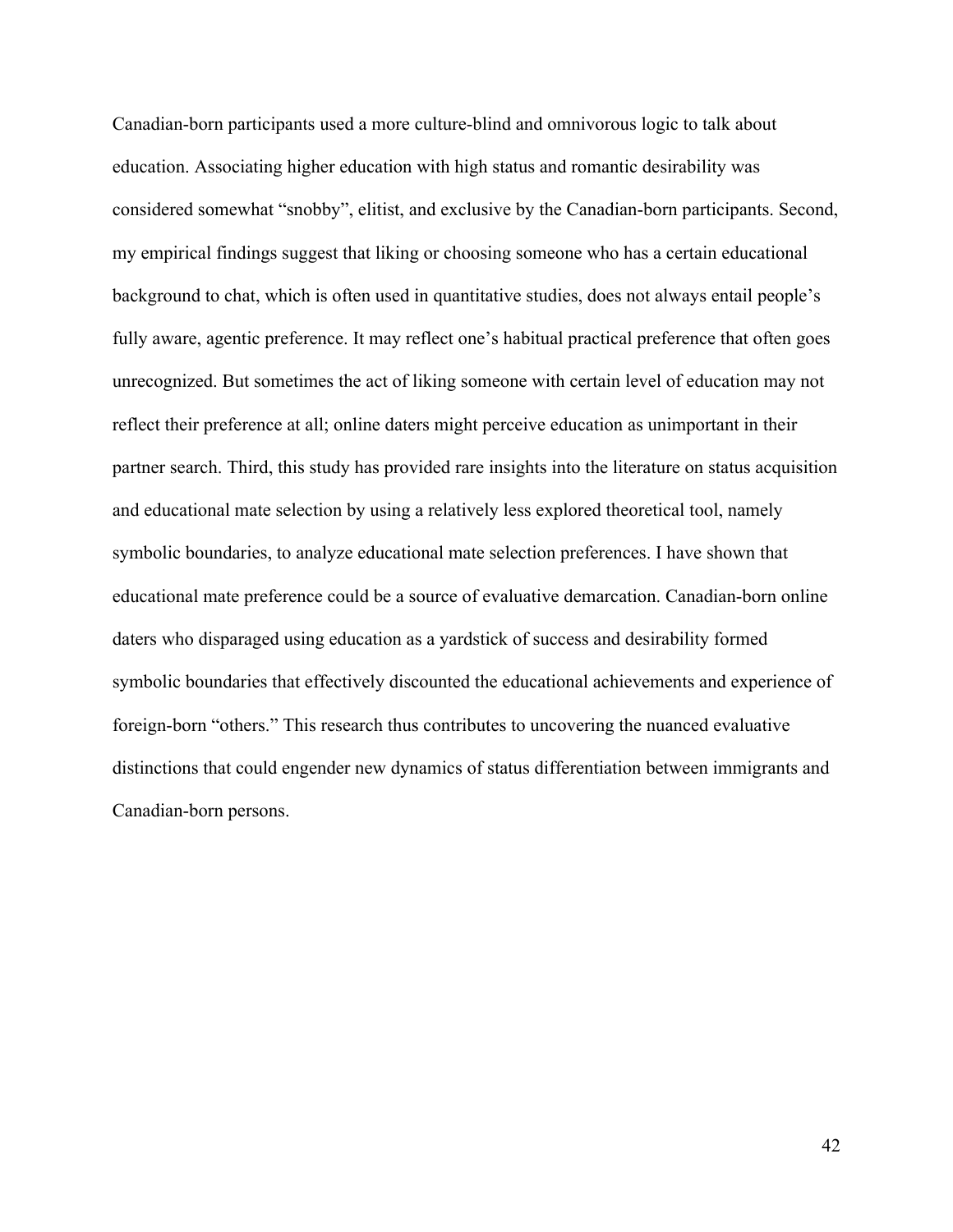## **References**

- Arora, A. (2019). A Data Story on Ethnocultural Diversity and Inclusion. *Statistics Canada*. Catalogue no. 11- 631-X ISBN 978-0-660-27742-4.
- Anisef, P., Sweet, R. A., & Adamuti-Trache, M. (2008). *Impact of Canadian post-secondary education on recent immigrants' labour market outcomes*. Research and Evaluation Branch of Citizenship and Immigration Canada.
- Andrade, S. B., & Thomsen, J. P. (2019). Educational assortative mating: a micro-educational approach. *The British journal of sociology*, *70*(4), 1245-1275.
- Asadullah, M. N., & Xiao, S. (2020). The changing pattern of wage returns to education in post reform china. *Structural Change and Economic Dynamics*, *53*, 137-148.
- Brodyn, A., & Ghaziani, A. (2018). Performative progressiveness: Accounting for new forms of inequality in the gayborhood. *City & Community*, *17*(2), 307-329.
- Bourdieu, P. (1998). Practical reason: On the theory of action. Stanford University Press.
- Bourdieu, P. (1989). Social space and symbolic power. *Sociological Theory*, *7*(1), 14-25.
- Bourdieu, P. (1986). The forms of capital. In J. Richardson (Ed.) Handbook of Theory and Research for the Sociology of Education (New York, Greenwood).
- Bourdieu, P. (1984). Distinction: A Social Critique of the Judgment of Taste (Cambridge, MA: Har.
- Blossfeld, H. P. (2009). Educational assortative marriage in comparative perspective. *Annual Review of sociology*, *35*, 513-530.
- Boyd, M., & Yiu, J. (2016). 7. Immigrant Women and Earnings Inequality in Canada. In *Racialized Migrant Women in Canada* (pp. 208-232). University of Toronto Press.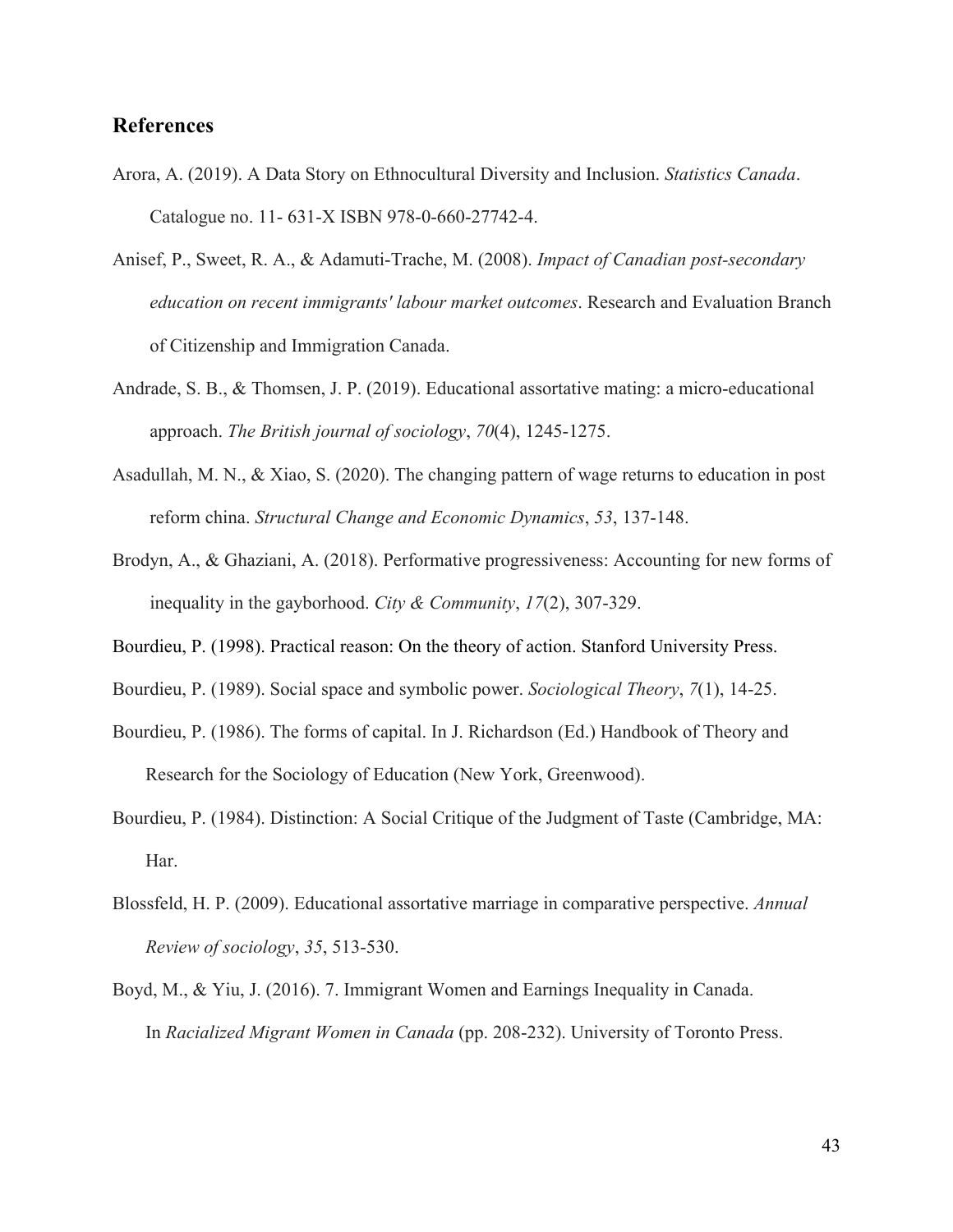- Barbulescu, R. (2021, July, 07). Why So Few Women Occupy the Most Lucrative Jobs. *Knowledge @HEC.* https://www.hec.edu/en/knowledge/articles/why-so-few-womenoccupy-most-lucrative-jobs
- Chow, A., & Guppy, N. (2021). Intergenerational educational mobility over the past century in Canada. *Canadian Review of Sociology/Revue canadienne de sociologie*, *58*(3), 372-398.
- Carnevale, A. P., Smith, N., & Gulish, A. (2018). Women can't win: Despite making educational gains and pursuing high-wage majors, women still earn less than men.
- Charmaz, K. (2014). *Constructing grounded theory: A practical guide through qualitative*  analysis (<sup>2nd</sup> ed) Thousand Oaks, CA: Sage Publications.
- Deterding, N. M., & Waters, M. C. (2021). Flexible coding of in-depth interviews: A twentyfirst-century approach. *Sociological methods & research*, *50*(2), 708-739.
- Davies, S., & Hammack, F. M. (2005). The channeling of student competition in higher education: Comparing Canada and the US. *The Journal of Higher Education*, *76*(1), 89-106.
- DiMaggio, P., & Mohr, J. (1985). Cultural capital, educational attainment, and marital selection. *American journal of sociology*, *90*(6), 1231-1261.
- Gerber, T. P., & Cheung, S. Y. (2008). Horizontal stratification in postsecondary education: Forms, explanations, and implications. *Annu. Rev. Sociol*, *34*, 299-318.
- Eastwick, P. W., Finkel, E. J., & Eagly, A. H. (2011). When and why do ideal partner preferences affect the process of initiating and maintaining romantic relationships?. *Journal of personality and social psychology*, *101*(5), 1012.
- Finkel, E. J., Eastwick, P. W., Karney, B. R., Reis, H. T., & Sprecher, S. (2012). Online dating: A critical analysis from the perspective of psychological science. *Psychological Science in the Public interest*, *13*(1), 3-66.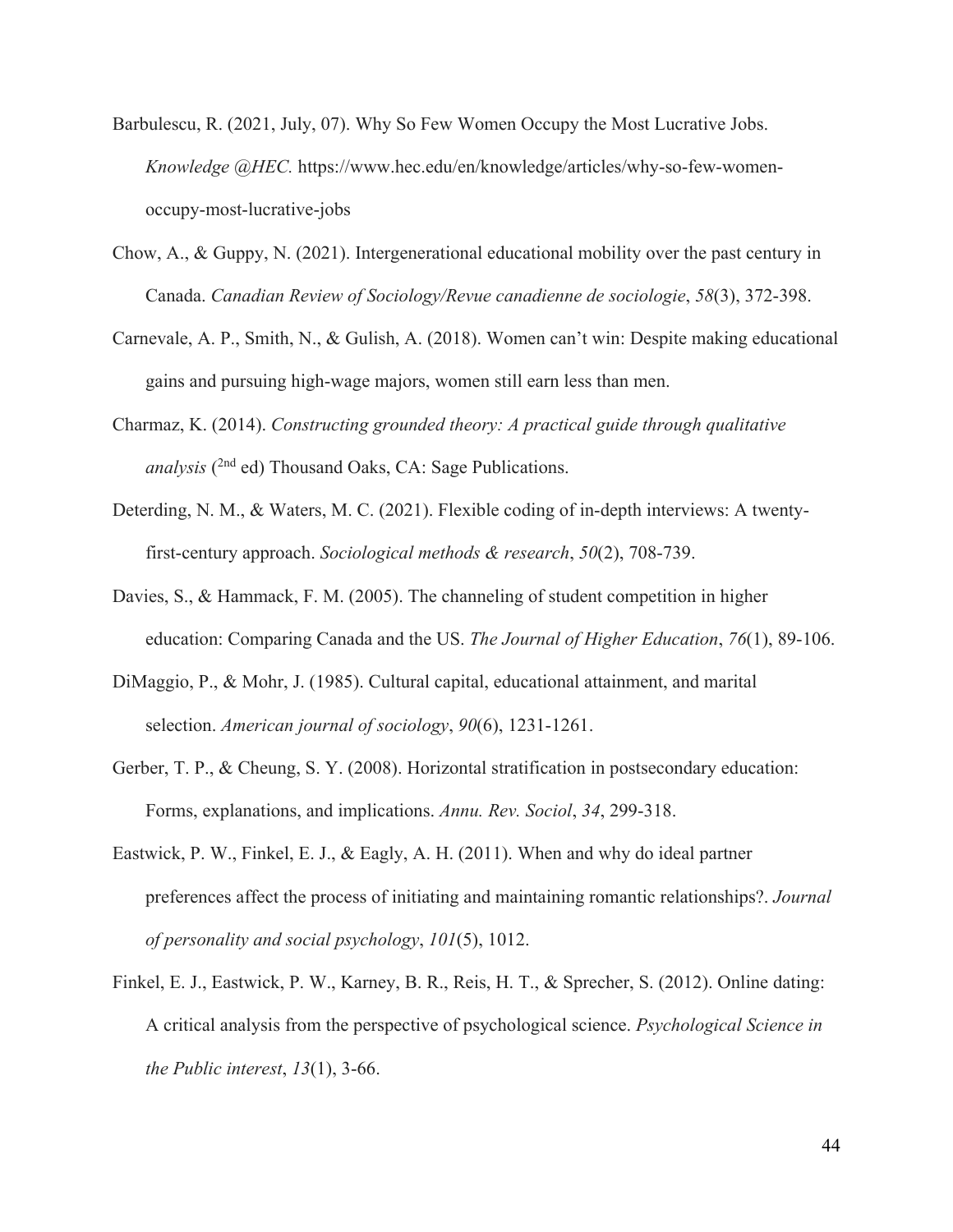- Friedman, S., & Kuipers, G. (2013). The divisive power of humour: Comedy, taste and symbolic boundaries. *Cultural sociology*, *7*(2), 179-195.
- Ghaziani, A. (2009). An "amorphous mist"? The problem of measurement in the study of culture. *Theory and society*, *38*(6), 581-612.
- Ghaziani, A. (2014). Measuring urban sexual cultures. *Theory and Society, 43*(3/4), 371-393.
- Gerber, T. P., & Cheung, S. Y. (2008). Horizontal stratification in postsecondary education: Forms, explanations, and implications. *Annu. Rev. Sociol*, *34*, 299-318.
- Garnett, B., Guppy, N., & Veenstra, G. (2008, March). Careers Open to Talent: Educational Credentials, Cultural Talent, and Skilled Employment 1. In *Sociological Forum* (Vol. 23, No. 1, pp. 144-164). Oxford, UK: Blackwell Publishing Ltd.
- Guo, S. (2009). Difference, deficiency, and devaulation: Tracing the roots of non-recognition of foreign credentials for immigrant professionals in Canada. *Canadian Journal for the Study of Adult Education*, 37-52.
- Guo, S., & DeVoretz, D. J. (2006). Chinese immigrants in Vancouver: quo vadis?. *Journal of International Migration and Integration*, *7*(4), 425-447.
- Giddens, A. (1979). *Central problems in social theory: Action, structure, and contradiction in social analysis* (Vol. 241). Univ of California Press.
- Heino, R. D., Ellison, N. B., & Gibbs, J. L. (2010). Relationshopping: Investigating the market metaphor in online dating. *Journal of Social and Personal relationships*, *27*(4), 427-447.
- Hitsch, G. J., Hortaçsu, A., & Ariely, D. (2010). Matching and sorting in online dating. *American Economic Review*, *100*(1), 130-63.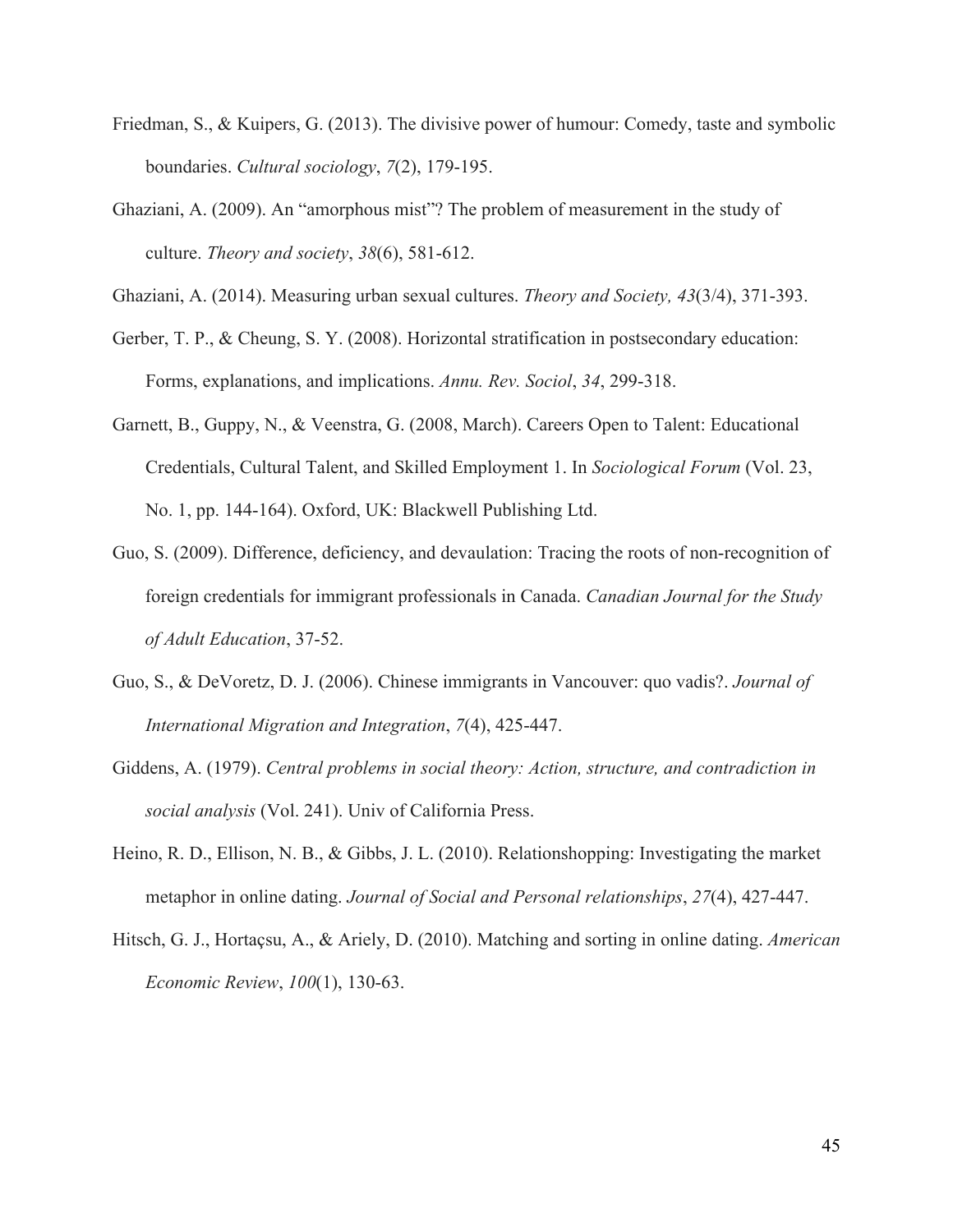- Hou, F., & Myles, J. (2008). The changing role of education in the marriage market: Assortative marriage in Canada and the United States since the 1970s. *Canadian Journal of Sociology*, *33*(2).
- Holstein, J. & Gubrium, J. (2002). Active Interviewing, in D. Weinberg (Ed.) *Qualitative Research Methods* (pp.112-126). Hoboken, NJ: Blackwell.
- Ihre, A., & Wendel, S. (2014). Executive Search or Exclusive Search?-In between Practical-and Discursive Consciousness.
- Jung, J., & Lee, S. J. (2016). Influence of university prestige on graduate wage and job satisfaction: the case of South Korea. *Journal of Higher Education Policy and Management*, *38*(3), 297-315.
- Jerolmack, C., & Khan, S. (2014). Talk is cheap: Ethnography and the attitudinal fallacy. *Sociological Methods & Research, 43*(2), 178-209. doi:10.1177/0049124114523396.
- Kingston, P. W., Hubbard, R., Lapp, B., Schroeder, P., & Wilson, J. (2003). Why education matters. *Sociology of Education*, 53-70.
- Kalmijn, M. (1991). Status homogamy in the United States. *American journal of Sociology*, *97*(2), 496-523.
- Kalmijn, M. (1994). Assortative mating by cultural and economic occupational status. *American Journal of Sociology*, *100*(2), 422-452.
- Kalmijn, M. (1998). Intermarriage and homogamy: Causes, patterns, trends. *Annual review of sociology*, *24*(1), 395-421.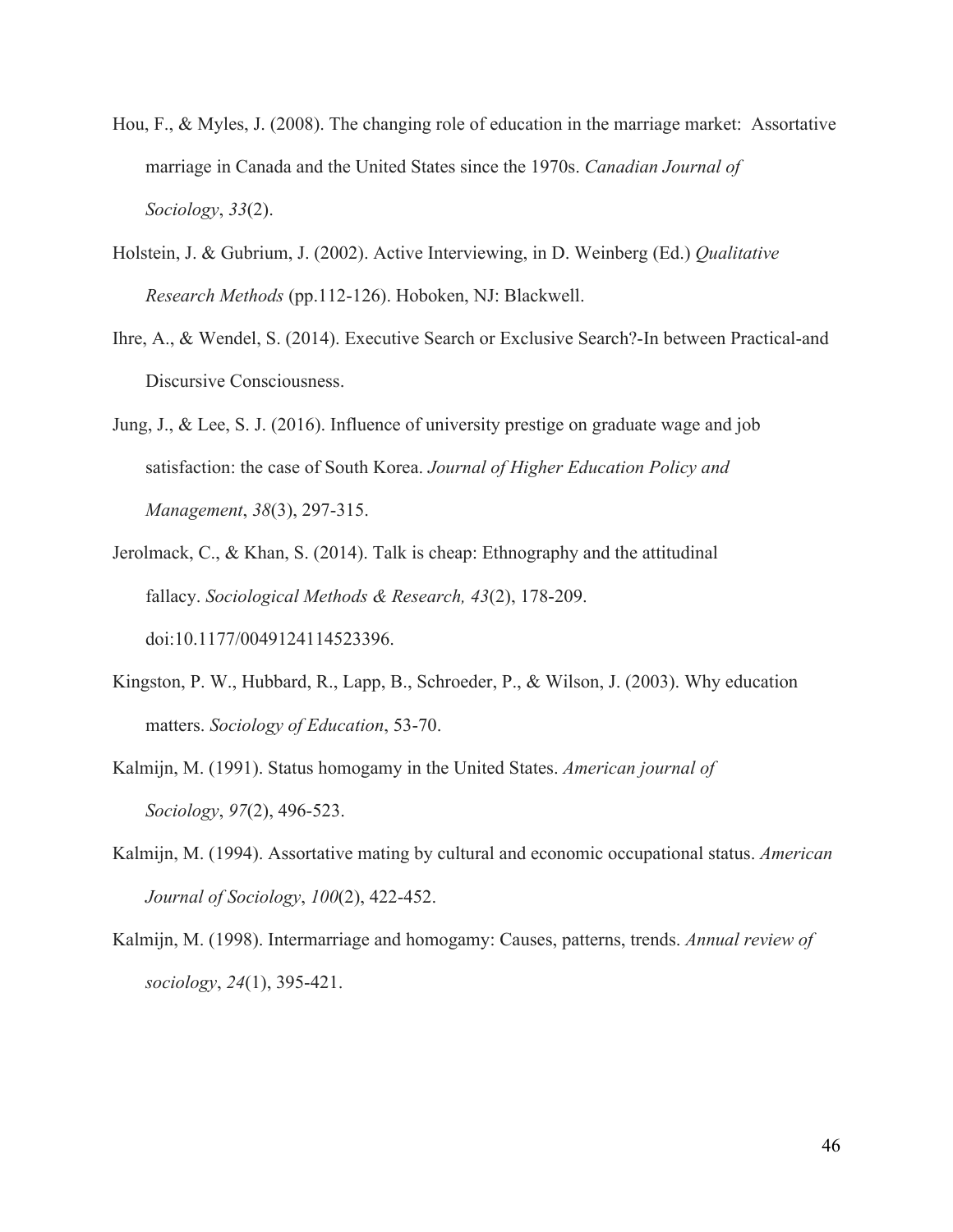- Limeri, L. B., Choe, J., Harper, H. G., Martin, H. R., Benton, A., & Dolan, E. L. (2020). Knowledge or abilities? How undergraduates define intelligence. *Cbe—life Sciences Education*, *19*(1), ar5.
- Lichter, D. T., & Qian, Z. (2019). "The study of assortative mating: theory, data, and analysis." In *Analytical Family Demography* (pp. 303-337). Springer, Cham.

Lewis, K. (2016). Preferences in the early stages of mate choice. *Social Forces*, *95*(1), 283-320.

- Lee, S. (2016). Effect of online dating on assortative mating: Evidence from South Korea. *Journal of Applied Econometrics*, *31*(6), 1120-1139.
- Lee, J. C., & Kye, S. (2016). Racialized Assimilation of Asian Americans. *Annual Review of Sociology*, *42*, 253-273.
- Lizardo, O. (2014). Taste and the Logic of Practice in Distinction. *Sociologický časopis/Czech Sociological Review*, *50*(03), 335-364.
- Li, N. P., Yong, J. C., Tov, W., Sng, O., Fletcher, G. J., Valentine, K. A., ... & Balliet, D. (2013). Mate preferences do predict attraction and choices in the early stages of mate selection. *Journal of Personality and Social Psychology*, *105*(5), 757.
- Li, N. P., Griskevicius, V., Durante, K. M., Jonason, P. K., Pasisz, D. J., & Aumer, K. (2009). An evolutionary perspective on humor: Sexual selection or interest indication?. *Personality and Social Psychology Bulletin*, *35*(7), 923-936.
- Lamont, M., & Swidler, A. (2014). Methodological pluralism and the possibilities and limits of interviewing. *Qualitative Sociology*, *37*(2), 153-171.
- Lamont, M. (2010). Looking back at Bourdieu. *Cultural Analysis and Bourdieu's legacy: settling accounts and developing alternatives*, 128-41.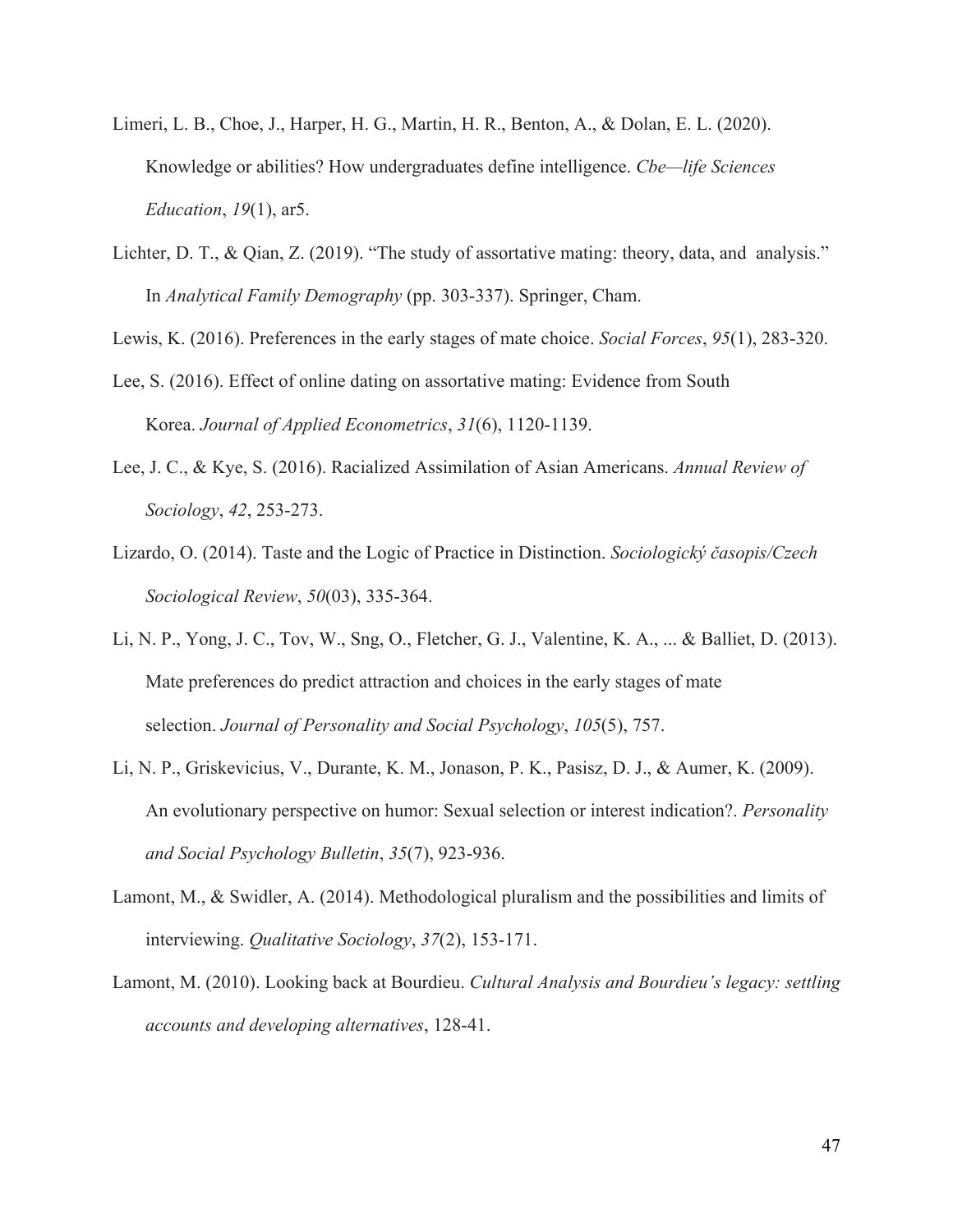- Lamont, M., & Molnár, V. (2002). The study of boundaries in the social sciences. *Annual Review of Sociology*, *28*(1), 167-195.
- Lamont, M. (1992). *Money, morals, and manners: The culture of the french and American upper-middle class*. Chicago: University of Chicago Press
- Miles, M. B., & Huberman, A. M. (1994). *Qualitative data analysis: An expanded sourcebook*. sage.
- Melton, W., & Thomas, D. L. (1976). Instrumental and expressive values in mate selection of black and white college students. *Journal of Marriage and the Family*, 509-517.
- Mathieu, C. (2009). Practising gender in organizations: the critical gap between practical and discursive consciousness. *Management Learning*, *40*(2), 177-193.
- NewToBC, 2018. The Library Link For Newcomers and Public Library InterLINK
- Oppenheimer, V. K. (1988). A theory of marriage timing. *American journal of sociology*, *94*(3), 563-591.
- Puetz, K. (2018). *Symbolic boundaries* Oxford University Press. doi:10.1093/obo/9780199756384-0158
- Pugh, A. J. (2013). What good are interviews for thinking about culture? demystifying interpretive analysis. *American Journal of Cultural Sociology, 1*(1), 42-68.
- Power, E. M. (1999). An introduction to Pierre Bourdieu's key theoretical concepts. *Journal for the Study of Food and Society, 3*(1), 48-52.
- Peterson, R. A., & Kern, R. M. (1996). Changing highbrow taste: From snob to omnivore. *American sociological review*, 900-907.
- Spradley, J. P. (1979). The ethnographic interview. New York: Holt, Rinehart and Winston.
- Schatzki, T. (2001). Introduction: practice theory. *The practice turn in contemporary theory*.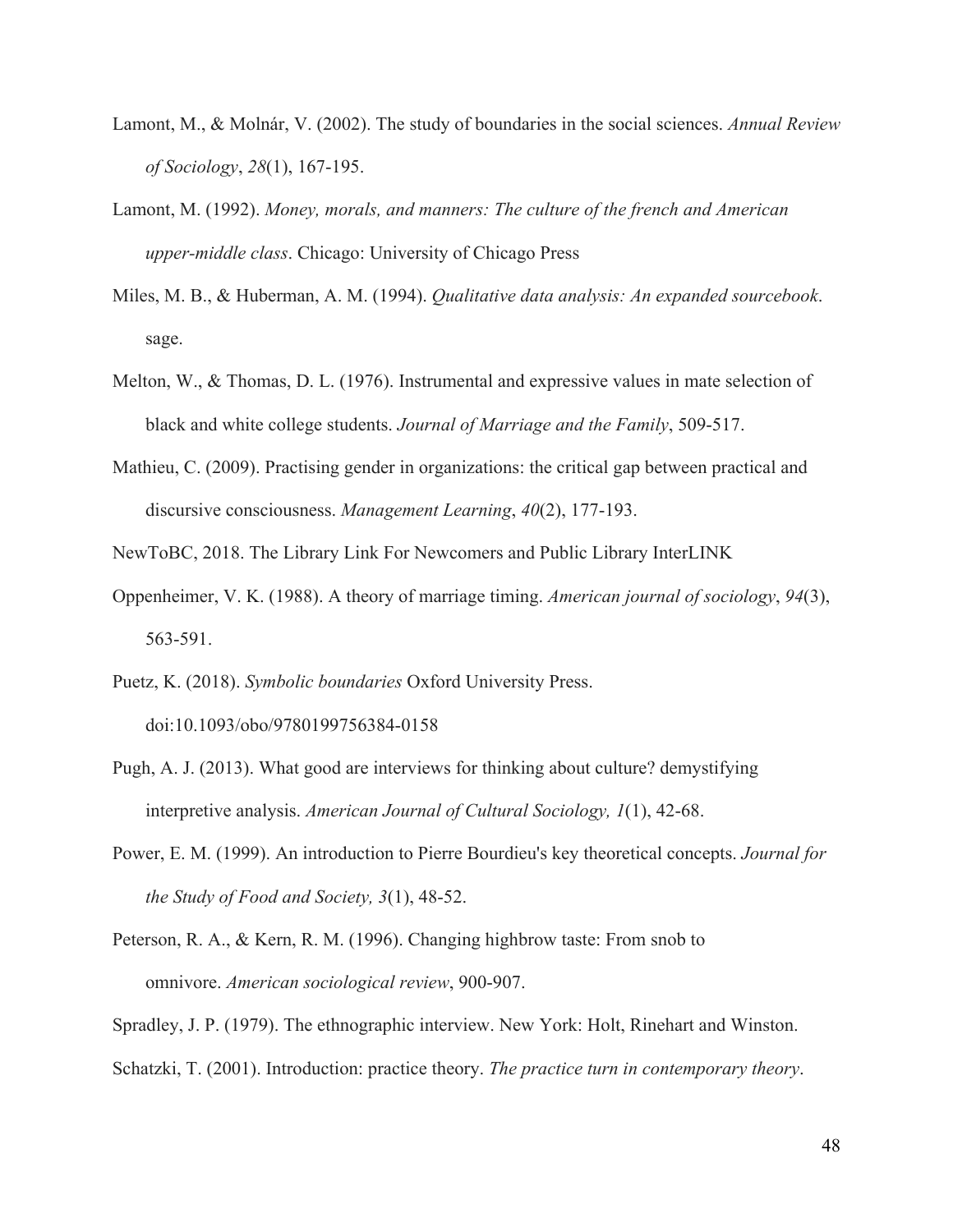- Schwartz, C. R., & Mare, R. D. (2005). Trends in educational assortative marriage from 1940 to 2003. *Demography*, *42*(4), 621-646.
- Statistics Canada. 2017. *Focus on Geography Series, 2016 Census*. Statistics Canada

Catalogue no. 98-404-X2016001. Ottawa, Ontario. Data products, 2016 Census.

Statistics Canada. (2017; 2016). Immigration and Ethnocultural Diversity in Canada.

- Schmitz, A. (2017). *The structure of digital partner choice: A Bourdieusian perspective*. Springer International Publishing. DOI:10.1007/978-3-319-43530-5
- Sassler, S. (2010). Partnering across the life course: Sex, relationships, and mate selection. *Journal of Marriage and Family*, *72*(3), 557-575.

Swidler, A. (2001). *Talk of love: How culture matters*. University of Chicago Press.

- Swidler, A. (1986). Culture in action: Symbols and strategies. *American sociological review*, 273-286.
- Schwarz, O. (2018). Cultures of choice: towards a sociology of choice as a cultural phenomenon. *The British journal of sociology*, *69*(3), 845-864.
- Schwartz, C. R. (2013). Trends and variation in assortative mating: Causes and consequences. *Annual Review of Sociology*, *39*, 451-470.
- Schwartz, C. R. (2010). Pathways to educational homogamy in marital and cohabiting unions. *Demography*, *47*(3), 735-753.
- Skopek, J., Schulz, F., & Blossfeld, H. P. (2011). Who contacts whom? Educational homophily in online mate selection. *European Sociological Review*, *27*(2), 180-195.
- Rivera, L. A. (2012). Hiring as cultural matching: The case of elite professional service firms. *American Sociological Review, 77*(6), 999-1022. doi:10.1177/0003122412463213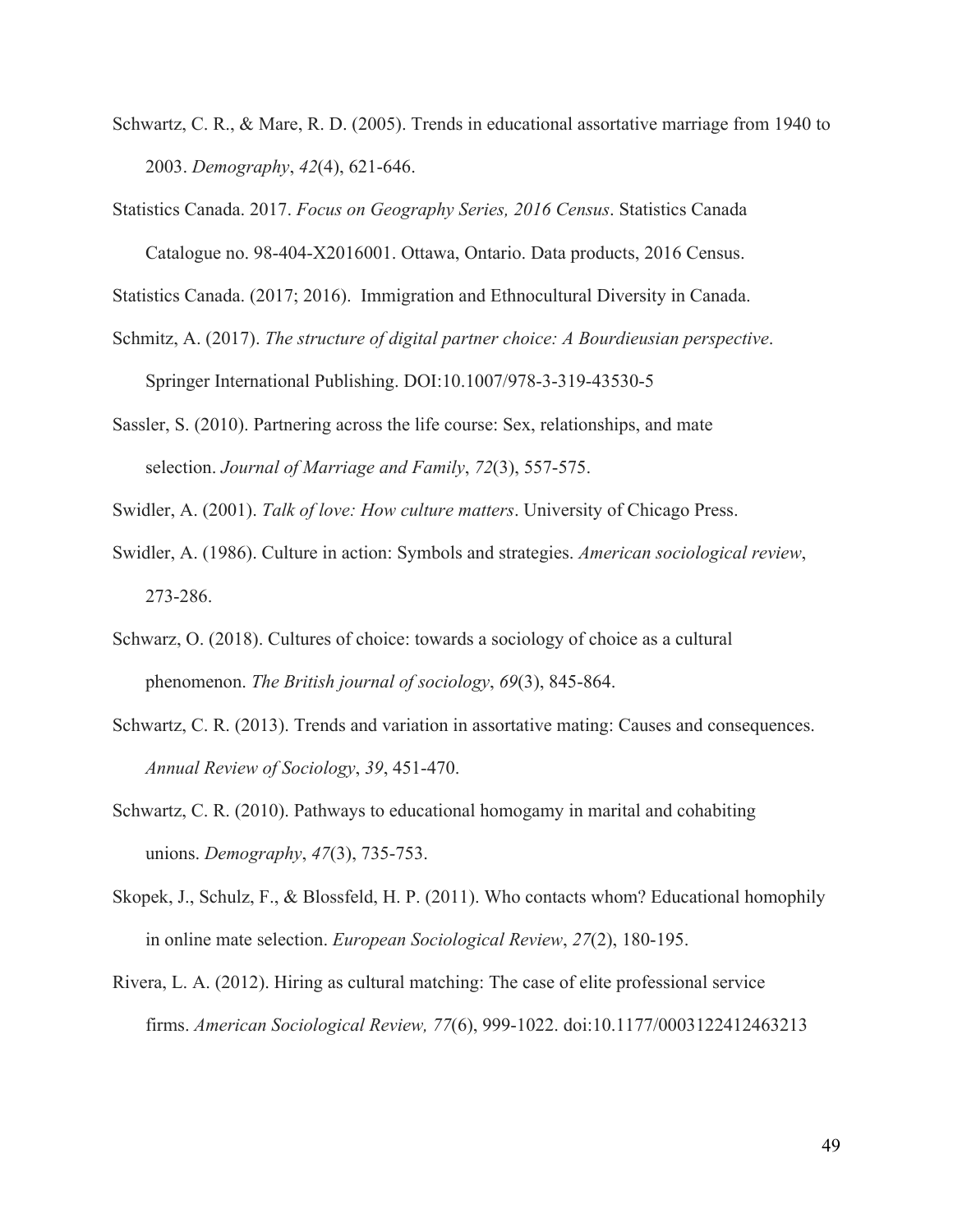- Rivera, L. A. (2011). Ivies, extracurriculars, and exclusion: Elite employers' use of educational credentials. *Research in Social Stratification and Mobility, 29*(1), 71-90. doi:10.1016/j.rssm.2010.12.001
- Ryan, G. W., & Bernard, H. R. (2003). Techniques to identify themes. *Field methods*, *15*(1), 85- 109. Ragin, C. C. (1994). Constructing social research: The unity and diversity of method. Thousand Oaks, Calif: Pine Forge Press.
- Riessman, C. K. (1987). When gender is not enough: Women interviewing women. *Gender & Society*, *1*(2), 172-207.
- Turner, S. P. (2018). *The social theory of practices: tradition, tacit knowledge and presuppositions*. John Wiley & Sons.
- Timmermans, S., & Tavory, I. (2012). Theory construction in qualitative research: From grounded theory to abductive analysis. Sociological theory, 30(3), 167-186.
- Veenstra, G. (2010). Culture and class in Canada. *Canadian Journal of Sociology*, *35*(1), 83-112.
- Vaisey, S. (2019). From contradiction to coherence: Theory building in the sociology of culture.
- Warde, A., Wright, D., & Gayo-Cal, M. (2007). Understanding cultural omnivorousness: Or, the myth of the cultural omnivore. *Cultural sociology, 1*(2), 143-164.
- Xiao, S., & Qian, Y. (2020). Mate selection among online daters in Shanghai: Why does education matter?. *Chinese Journal of Sociology*, *6*(4), 521-546.
- Yang, Y. (2014). Bourdieu, practice and change: Beyond the criticism of determinism. *Educational Philosophy and Theory, 46*(14), 1522- 1540. https://doi.org/10.1080/00131857.2013.839375